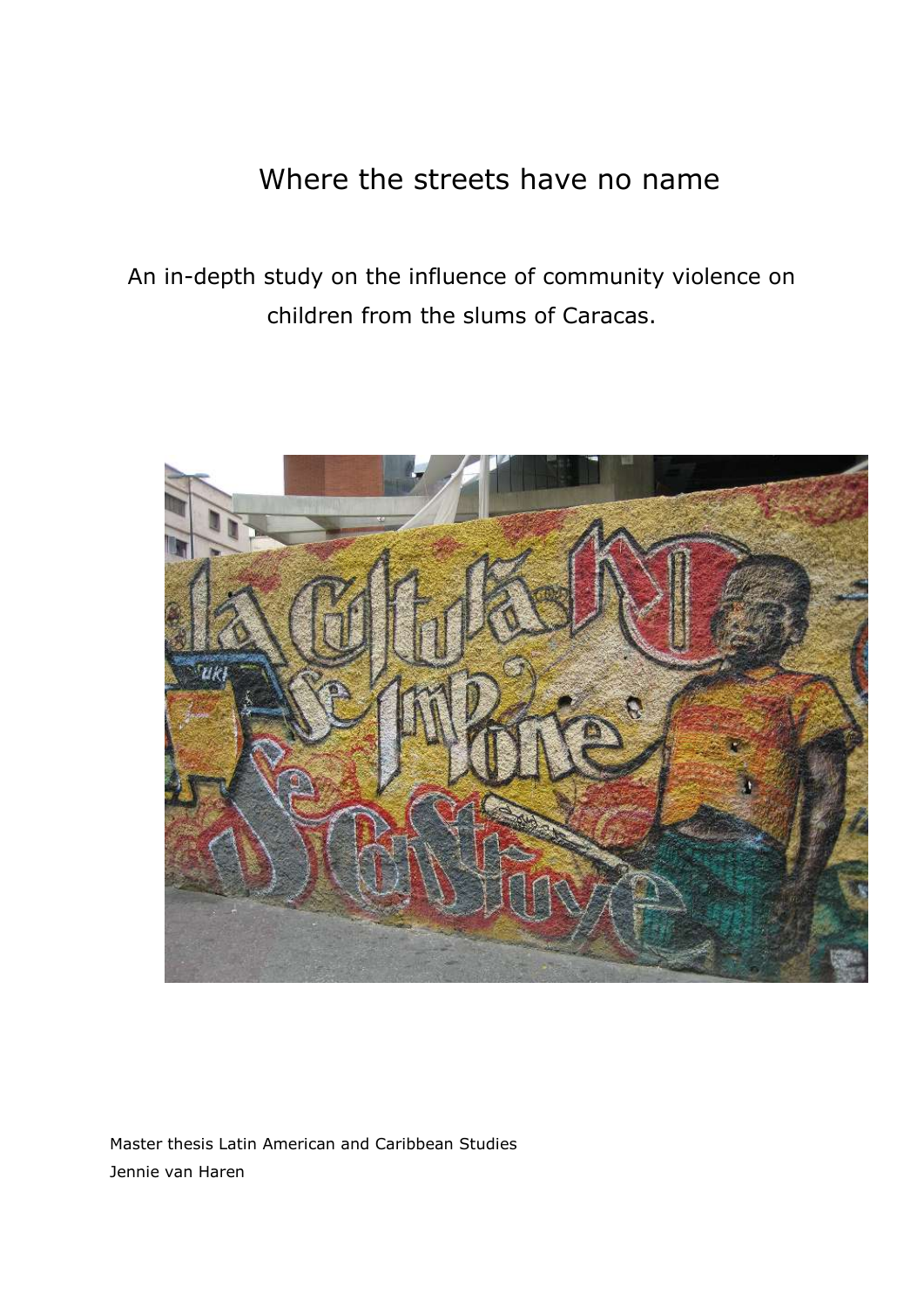# Where the streets have no name

An in-depth study on the influence of community violence on children from the slums of Caracas.

Master thesis Latin American and Caribbean Studies Jennie van Haren, 3475387 Supervisor: Marie-Louise Glebbeek August 2010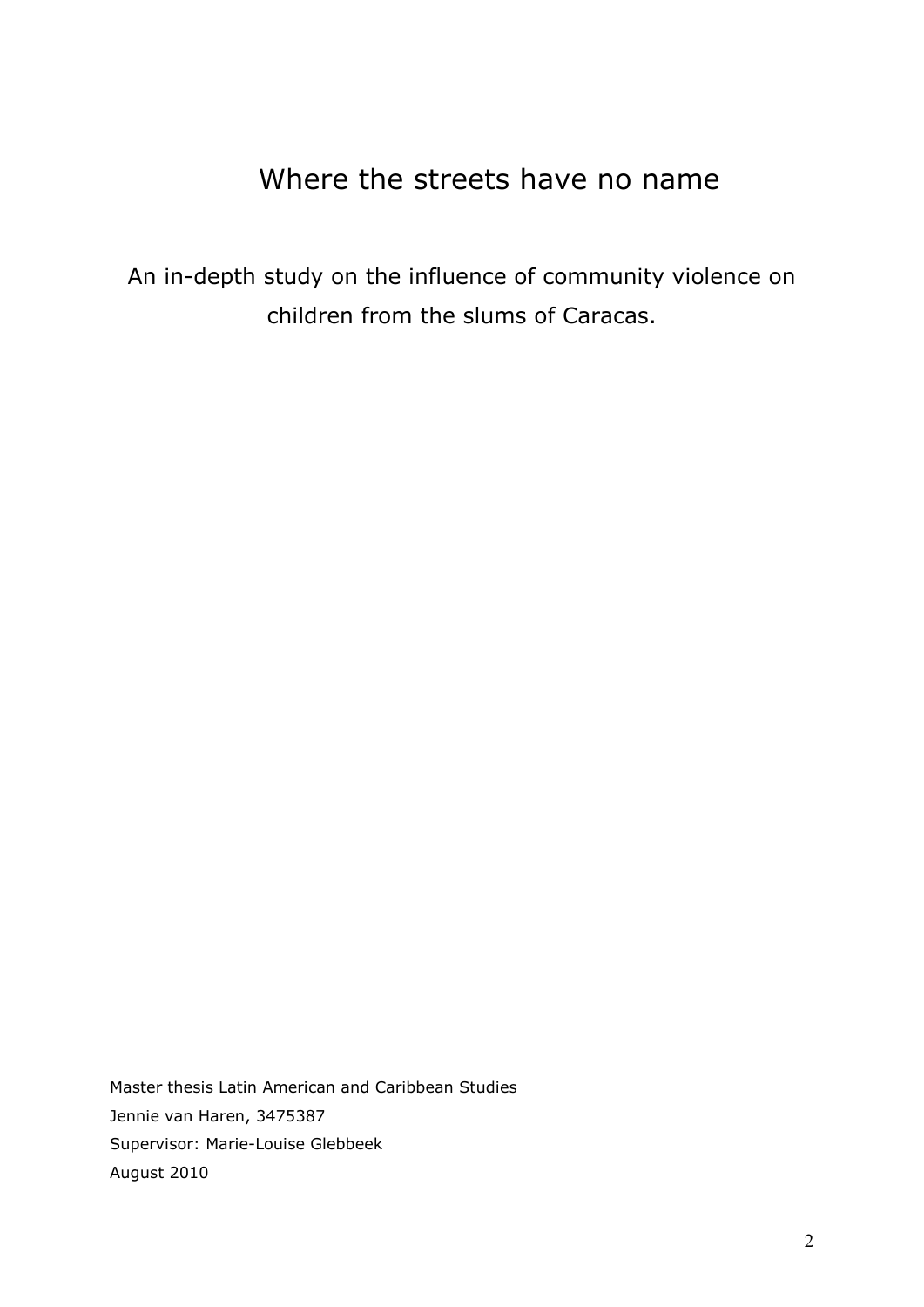# Abstract

Children in the slums of Caracas, Venezuela have to deal with violence in their daily life. This thesis will focus on the effect that community violence has on these children in the slums and the way they cope with the violent situation. By conducting interviews with the children, they were offered a voice and proved that children are a group that can speak for themselves and have a clear idea about what goes on in their neighbourhood. Children find themselves being surrounded with violence that causes them to be limited in their mobility, have a constant feeling of fear and can lead them into becoming violent actors themselves. Children are affected by community violence in many ways. Yet they have learned to live with it and found various ways to cope with it. Not only have they adopted several coping strategies, but they use according to the situation. Nevertheless more action is needed to change the prospects for better future for these children. There is still a great lack in support that is offered to the children both in capacity of the support as in the content in which support often lacks to acknowledge the agency of children.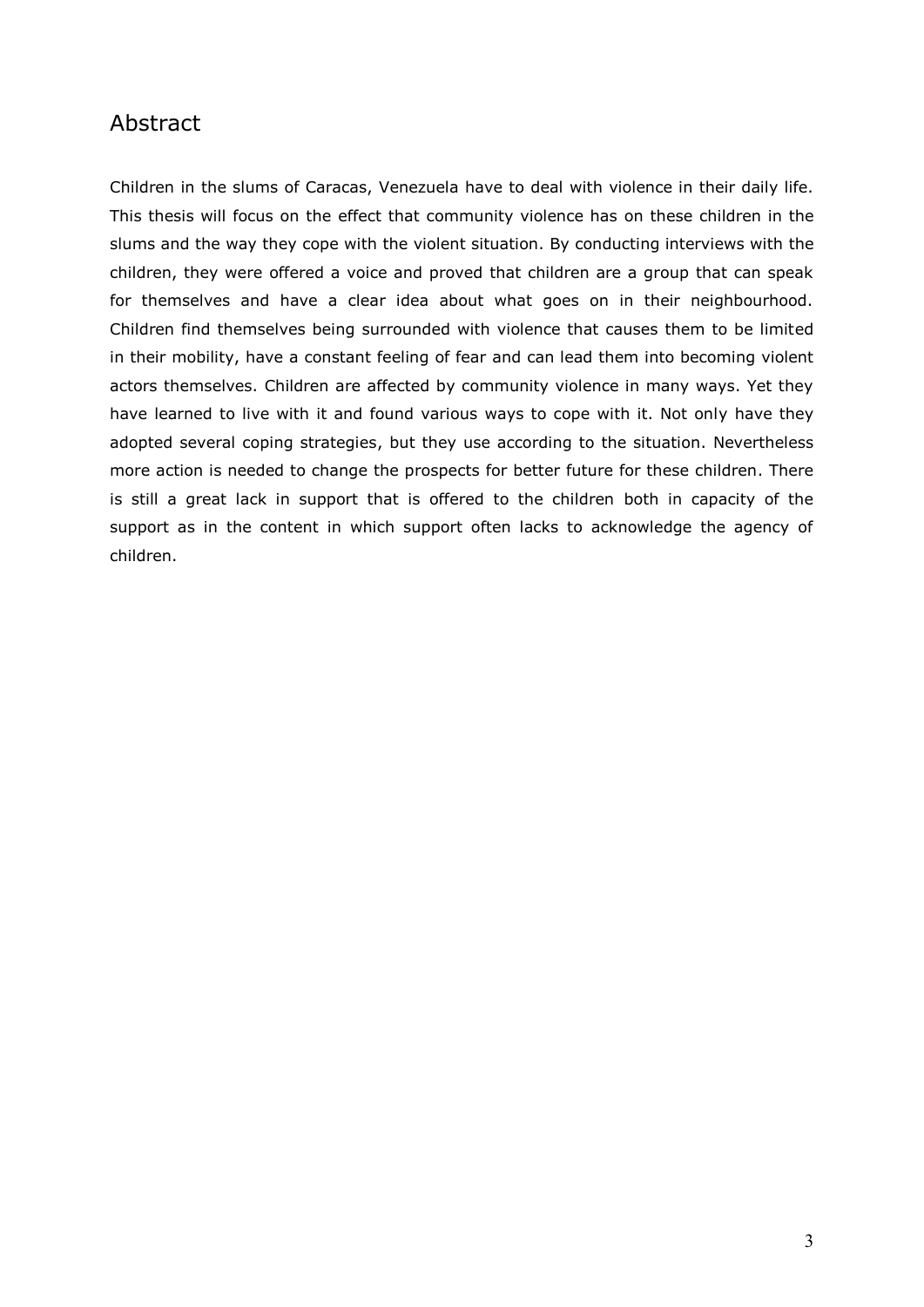# Content

|                              | 1. Introduction                                                   | 6  |
|------------------------------|-------------------------------------------------------------------|----|
|                              | Aim of this research                                              | 7  |
| -                            | Methods and setting                                               | 8  |
|                              | Thesis structure                                                  | 9  |
|                              | 2. Urban violence in Latin America                                | 11 |
|                              | Urban violence                                                    | 11 |
|                              | Causes and consequences<br>$\circ$                                | 12 |
| $\overline{\phantom{a}}$     | Children and community violence                                   | 14 |
|                              | The impact of urban violence on children<br>$\circ$               | 14 |
|                              | Coping with violence<br>$\circ$                                   | 16 |
|                              | Prevention<br>$\circ$                                             | 17 |
|                              | Community violence in Caracas put in context                      | 18 |
|                              | Causes from a historical and political view<br>$\circ$            | 18 |
|                              | 3. Display of community violence in the barrios of Caracas        | 21 |
|                              | Life in the barrio                                                | 21 |
|                              | Living in community violence                                      | 22 |
| -                            | A child's point of view on violence in the barrio                 | 24 |
| $\overline{a}$               | The violent actors                                                | 26 |
| $\overline{a}$               | The hidden violence: domestic and school violence                 | 27 |
| -                            | Concluding remarks                                                | 28 |
|                              | 4. The effect of community violence on children in the barrios of |    |
|                              | <b>Caracas</b>                                                    | 29 |
| $\qquad \qquad \blacksquare$ | The severity of the effect                                        | 29 |
| -                            | The effect on a functional and physical level                     | 31 |
| -                            | The effect on a emotional and behavioural level                   | 33 |
|                              | Affected through involvement                                      | 35 |
|                              | Concluding remarks                                                | 37 |
| 5.                           | The way children cope with community violence                     | 38 |
| -                            | The strategy of avoidance                                         | 38 |
| -                            | The strategy of confrontation                                     | 39 |
|                              | The strategy of resting with violence                             | 40 |
|                              | The strategy of looking for comfort                               | 41 |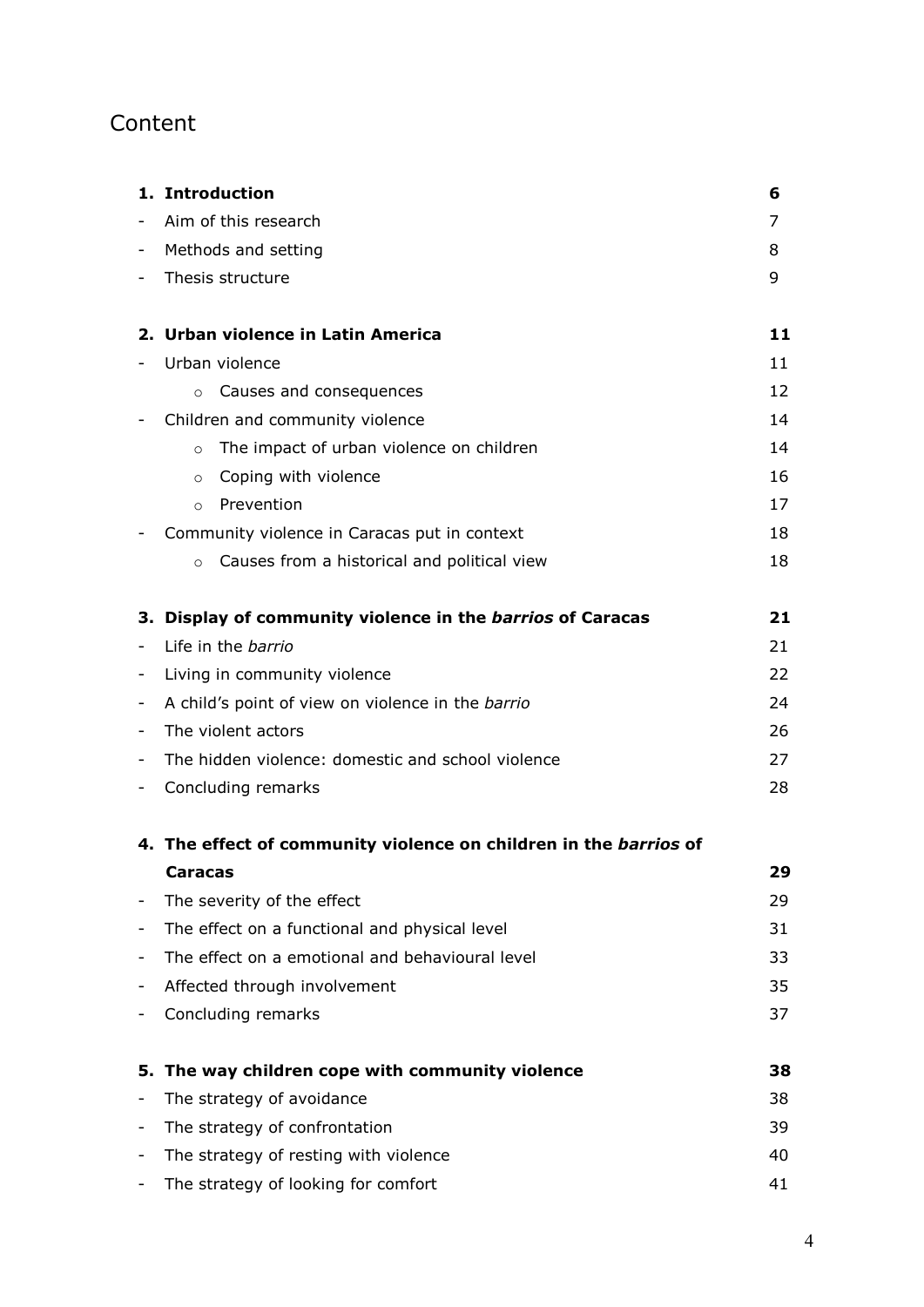|                          | - An additional problem in coping: illegality        | 42 |
|--------------------------|------------------------------------------------------|----|
| $\overline{\phantom{a}}$ | Concluding remarks                                   | 42 |
|                          | 6. Support with coping: Organizations and prevention | 44 |
|                          | - The available support for children                 | 44 |
|                          | - Flaws in support for children                      | 46 |
| $\sim$                   | Concluding remarks                                   | 49 |
|                          | <b>7. Conclusion</b>                                 | 50 |
|                          | 8. Bibliography                                      | 53 |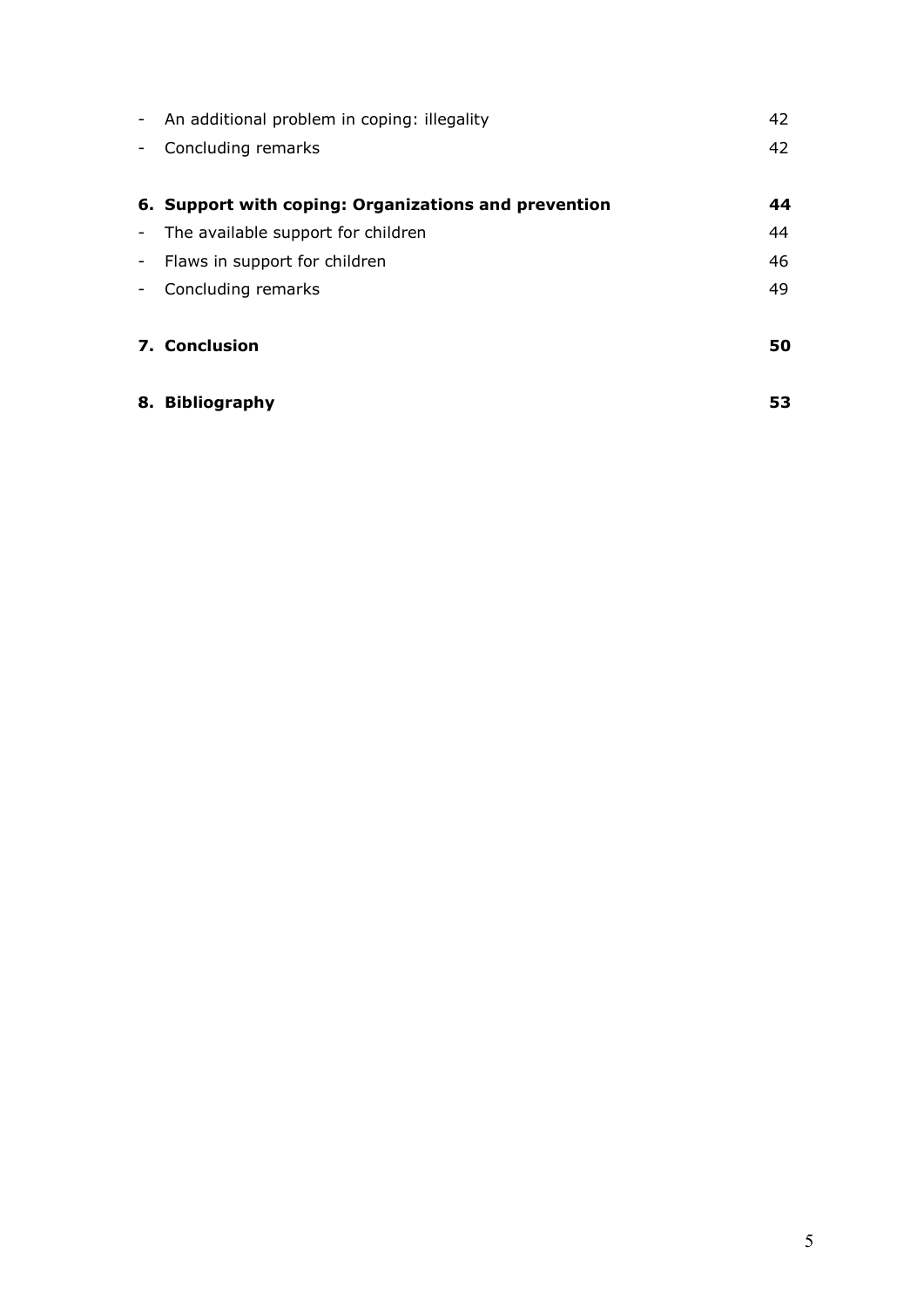## 1. Introduction

La cultura no se impone, Se construye

Culture is not imposed It is built<sup>1</sup>

An often heard phrase when asking for the reason of the occurrence of violence in Caracas, is "falta de cultura" or there is lack in culture here. There are many ways to explain the phrase 'Culture is not imposed, it is built' mentioned in the photo on the front page and repeated here above. In this context it means that culture cannot be enforced upon people, but has to grow and be actively constructed in a society. Venezuela, and especially its capital Caracas, is one of the areas where urban violence is part of the daily lives of many children. All over Latin America urban areas suffer world"s highest inequality, with the rich just living at a stone's throw from the poor. Many of the children that live in urban areas are excluded from essential goods, services and basic rights, such as the right to be protected from violence, abuse and neglect and to have the ability to participate fully in society (UNICEF<sup>2</sup>).

Children are a particular vulnerable group with their limited means to draw attention to their situation and defend themselves (Cecodap<sup>3</sup>). There is devoted disproportional little attention on this subject in the public agenda, by politicians and by state institutions. Until recently, research on urban violence the perception of the ones that suffer the most from the violence, the urban poor population, were often forgotten (McIlwaine & Moser 2007). Consequently, the children of these urban poor are disregarded as well. While the exposure to long-term violence in childhood is a determent for a future life in violence<sup>4</sup>. Children are a crucial link in the vicious circle of violence. Therefore there is a need for research and policy on the subject of violence against children.

Unfortunately, research on children and violence in Caracas is very limited. Besides quantitative research that offer some statistics, there is little known about the large group of children under the age of 16 that live in the shantytowns of Caracas. This research will not only focus on the poor and their experience with everyday urban violence, but on a specific group that seems to be overlooked, the children of the poor.

 $1$  Text from photo on the cover. Photo taken by Jennie van Haren. Location: Boulevard de Sabana Grande, Caracas, Venezuela. Date: 17-05-2010.

<sup>2</sup> UNICEF, reviewed website: www.childinfo.org, date: 06-12- 2009.

 $3$  Cecodap is a non-governmental organization that promotes children's' rights in Venezuela. Source: report of Cecodap "Balance: Venezuela October 2008 / September 2009. Impacto de las diferentes formas de violencia contra niñas, niños y adolescentes".

<sup>4</sup> Interview with Alejandro Moreno, researcher at the Centro Investigaciones Populares (CIP) in Caracas. Date: 19-04-2010.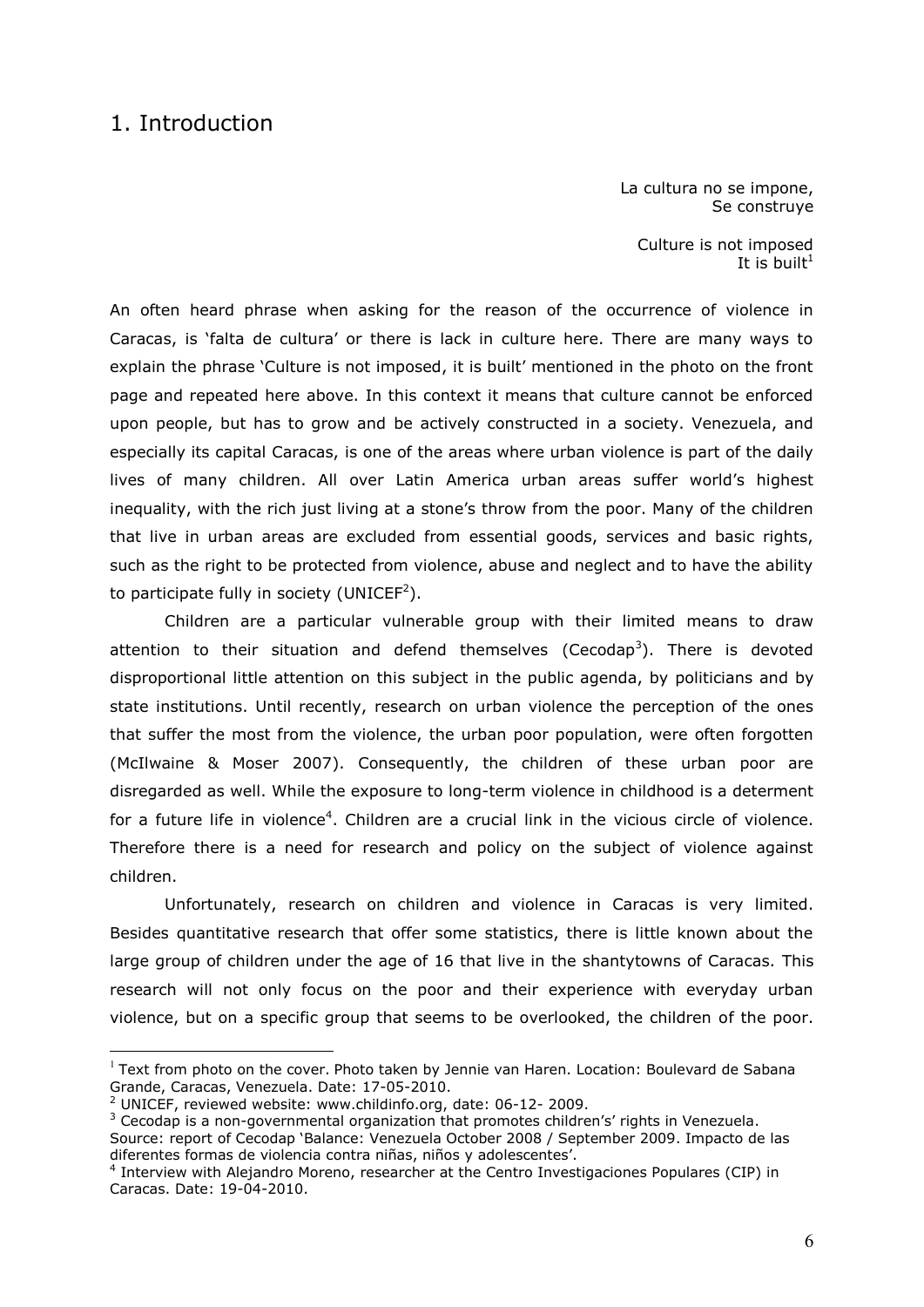These children are between the age of 8 and 15 years and are dealing with violence in their community.

### **Aim of this research**

With the relevance of research on this subject being clear, the aim of this thesis first is to raise awareness about the part children have in community violence. My hope is that with this thesis children get a voice in research on the effect and consequences of violence. They are often a forgotten group when it comes to being victims of community violence, and support for children that have a home is often considered to be a task of the family instead of the community. Further, I hope that urban poor children will no longer be considered as a group that is difficult to reach and interview. I think I have shown with this research that with an adjustment in methods even children under ten years of age can be interviewed about a serious subject like violence. Children deserve a voice. By conducting this research children from the slums of Caracas will be heard and their opinion and point of view will be taken seriously. They will be empowered and in the future acknowledged to be a group that should be taken into account in policy on prevention of, fighting against and support in violent situations.

To reach this aim, the following problem statement will be the guideline in this research: what effect does community violence have on children in the slums and how do children cope with this violence? In dissecting this problem statement, a couple of themes will be met. First the theme of the display of violence in the slums of Caracas is explored to understand the situation these children live in. Here questions will be raised about the victims, the violent actors, the types and places of the violence. A second theme is the effect that violence has on these children. Here the limitations, emotional of physical harm and long term effects due to violence will be studied. Questions about the involvement of children in violence (both as victims and asviolent actor) will be answered here as well. In a third theme, the way children cope with the violent situation will be elaborated. Children will explain how they cope with violent situations. The various strategies they use are explained and illustrated. A fourth theme offers insight in the sources children have for support in coping with community violence. The various organizations, institutions, centres and prevention programs are put central here in a framework.

In addressing community violence there will be paid attention to the interrelatedness of different types of violence, however a specific child-related type is left out of this study: domestic violence. Domestic violence portrays itself within the family instead of the broader sense of the community and will therefore be left out. Still it proves to be impossible to fully eliminated all influence from domestic violence as it is a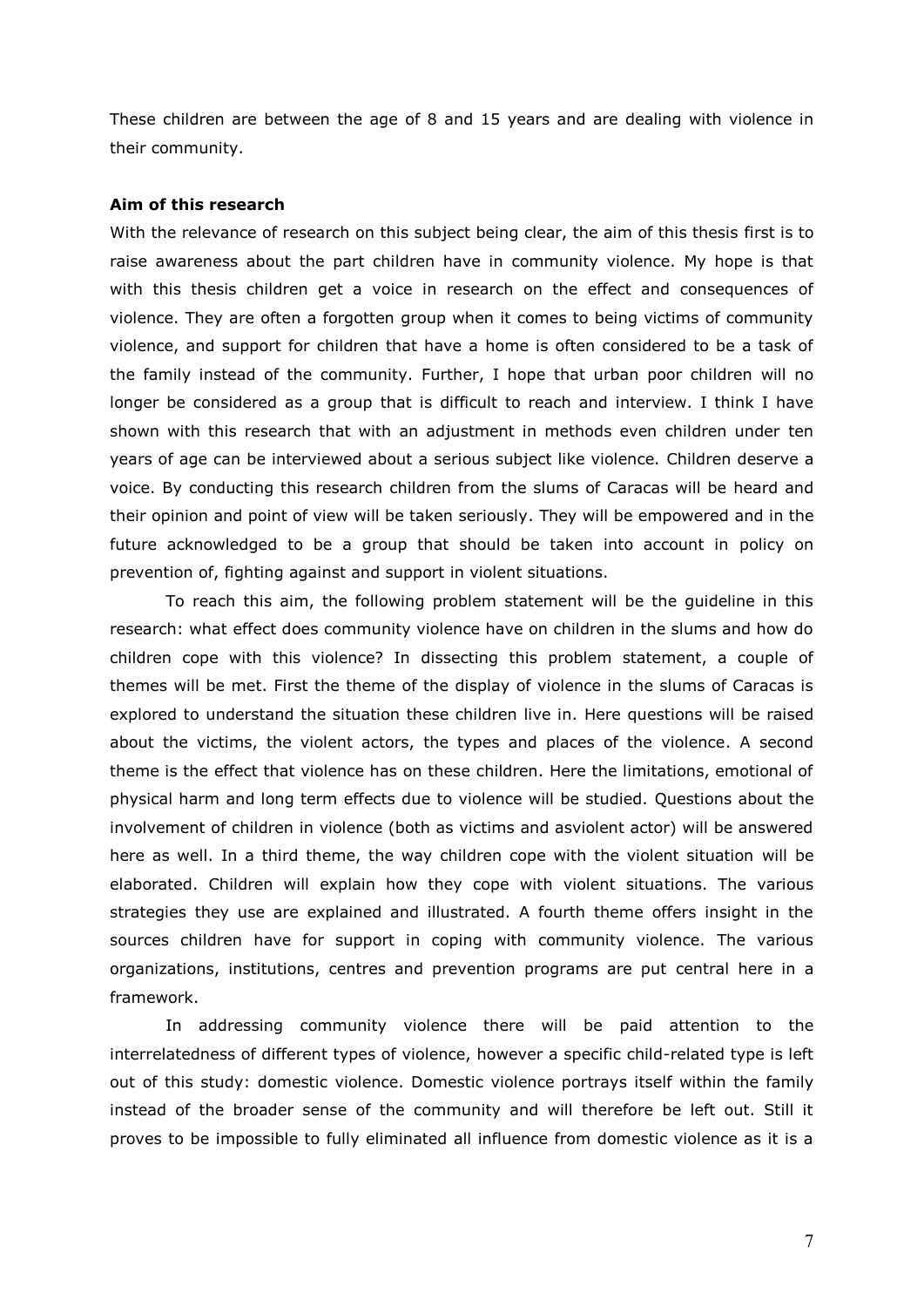common feature of everyday life in Venezuela. Therefore it will be mentioned when necessary for understanding the situation that children in the slums live in.

## **Methods and setting**

1

With the subject of violence being very relevant in the slums of Caracas, the setting of my research found itself in an unsafe area of the city: the so-called *barrio*. *Barrio* in Venezuela is a stigmatized name, which refers to a lower class neighbourhood where the poorest live and safety is far to be found<sup>5</sup>. The *barrios* are often located uphill with narrow and steep streets that have no name. These are the areas that are known for their violence. The unsafe nature of my research location had implications for the execution of the research and the methods used. I spend much time in the first weeks to learn the places I could and could not go to, to be able to move around being well aware of the dangers and risks. Moreover, I decided to conduct the interviews with children and their surroundings at a community-based organization, which could provide me with the basic security and allowed me to follow a fixed group of children during a period of time. I decided to do my research in Cotiza, part of the *barrio* San José, at the centre of the non-profit organization Asociación Civil de Educación Integral San Benito (ACEISB). ACEISB runs four day-care centres that provide day-care from 8.00h to 16.30h on weekdays for in total about 150 children from Cotiza. This is hardly enough to provide for the need that there is for centres like these. Because of this, ACEISB focuses on the children from the poorest families that are selected by the headmaster Gisela Garcés. She considers the level of poverty, the nutrition of the food the children eat at home, the family situation, and the distance from the centre. At ACEISB the children get a meal, there are sports and art classes, they have help with their homework and there is room to play. For two months, from March  $22^{nd}$  2010 until May  $17^{th}$  2010, I visited the centres Las Torres and Los Cojecitos, both named after the part of Cotiza they are to be found. Here I observed the practices, spoke to the children and the *maestras* and visited the homes of some children.

Among the informants were children of roughly eight to twelve years old, three of their families, the teachers at the centre, professionals in the field of violence prevention, government officials and everyday civilians in Caracas. However the children offered the most specific empirical data, the professionals often gave me a larger insight not only in the present situation and facts, but as well about the process of violence and the impact it has on children as much as the culture in Venezuela.

To create as much of an in-depth picture of the situation I chose for doing qualitative research. In order to make the results of the research more valid, the method

<sup>5</sup> In order to evoke a change in this stigma the president changed the name *barrio* in *comunidad*. However the name *barrio* is still widely used in common speech and therefore will be used in this thesis.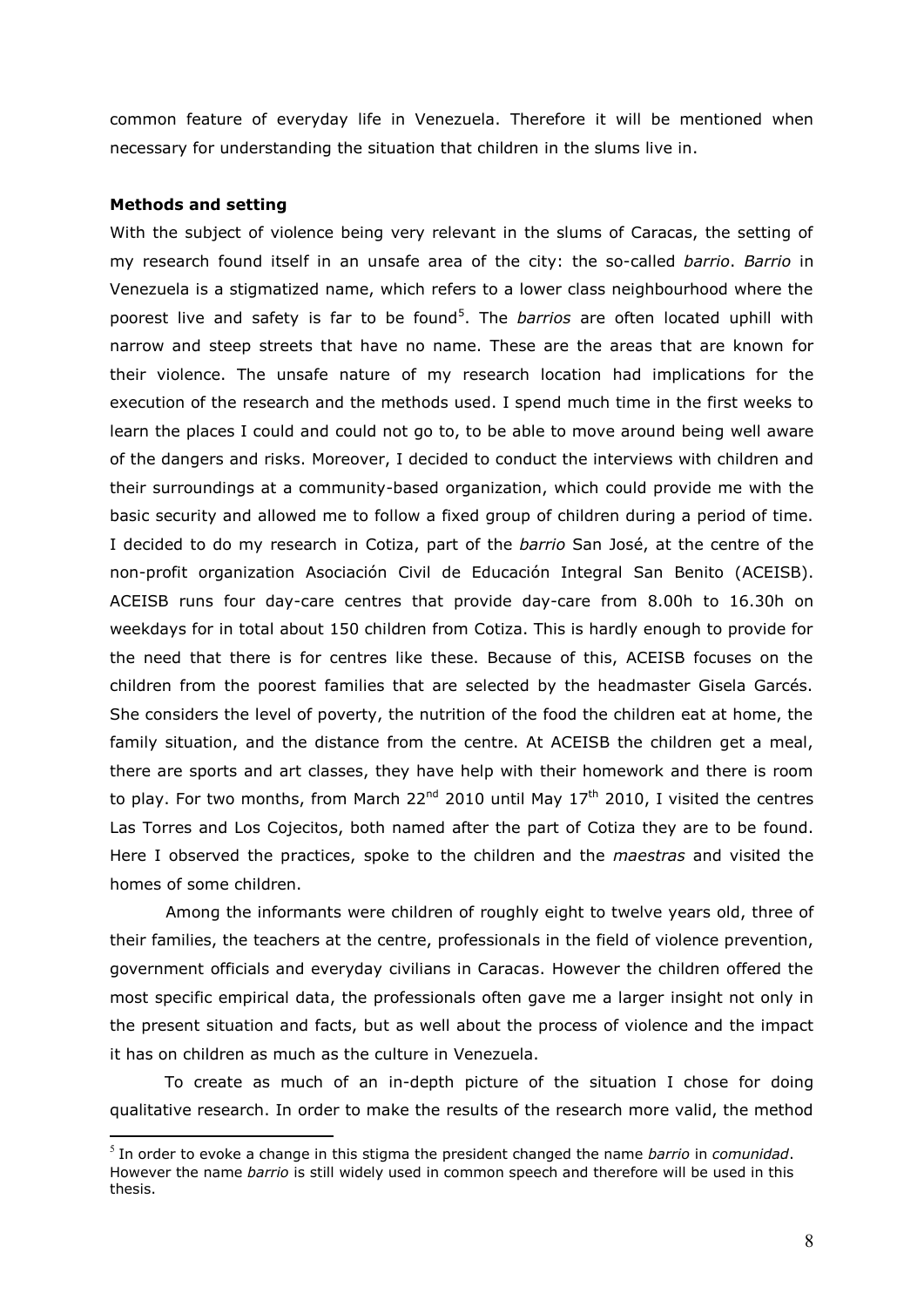of triangulation is used. With triangulation a variation of sources and methods will be used to cross-check the information. This limits the possible bias of the found information (Mikkelsen 2005: 349). The used methods are (participant) observations, interviews, spider"s webs, mapping, transects and a self-developed game. Many of these methods are participatory methods, which is uncommon in research on the subject of violence in urban settings, according to Moser and McIlwaine (2006: 91). This type of research agrees with the bottom-up approach that in this case gives the children a voice in this research.

The observations were an independent source of information but also were used to cross-check the information obtained through other methods. The interviews were adjusted to the type of informant. With the children and the everyday-civilians I used informal conversational interviews which occurred in the natural course of interaction. For gathering information from the surroundings of the children, like their family, community workers and professionals, the "semi-structured interview" was used. The questions in these interviews were predetermined and open-ended, but with the liberty to formulate additional questions on the spot. With the children I created association spiders combined with drawings, a collage to explore the subject of their neighbourhood, a map to visualize and discuss the social life and mobility in their neighbourhood and a card game to discuss actions and the need of support after a violent event. All participatory methods offered direct information, but more so functioned to instigate conversations. Furthermore, the methods used in this research are useful as well for their accessibility and the fact that most are relatively easy to do. The combination of drawing and verbal communication is comfortable for the children and a playful, non-threatening way of obtaining information. On the subject of ethics, the theme of violence is quite serious and could bring children to relive situations they would want to forget or make them feel vulnerable in the centre where they should feel safe. I took this into account during my work with the children and set an agreement with the headmaster of the centre that in case of any suspect of maltreatment or emotional discomfort of a child, I would discuss the matter with her.

## **Thesis structure**

This thesis starts with a theoretical framework in which the most important concepts and theories are depicted. After this first chapter that presents the scholars" point of view, the following chapter will describe the context in which the research is conducted. Here, a draft of the current situation in Caracas offers a frame of reference which can be used as a basis for interpreting the empirical data that will be presented in the following chapters. The empirical data will be divided in three themes, the display of violence, the effect of violence on children in the slums of Caracas and the way children cope with this violence. A concluding chapter will describe the most important results and offer recommendations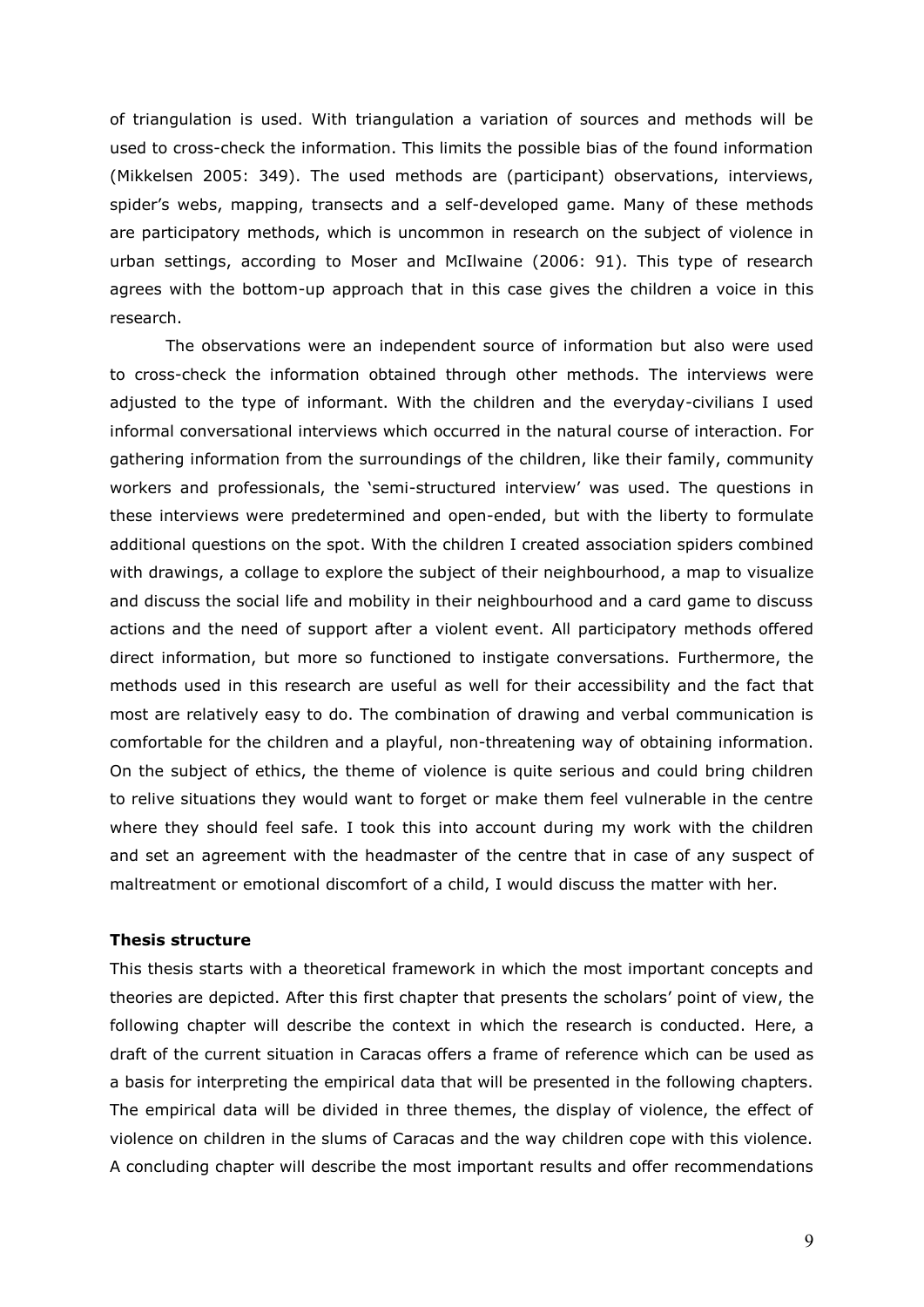for follow-up research. By the use of notes at the bottom of the text, and boxes or pictures within the text, extra information is presented.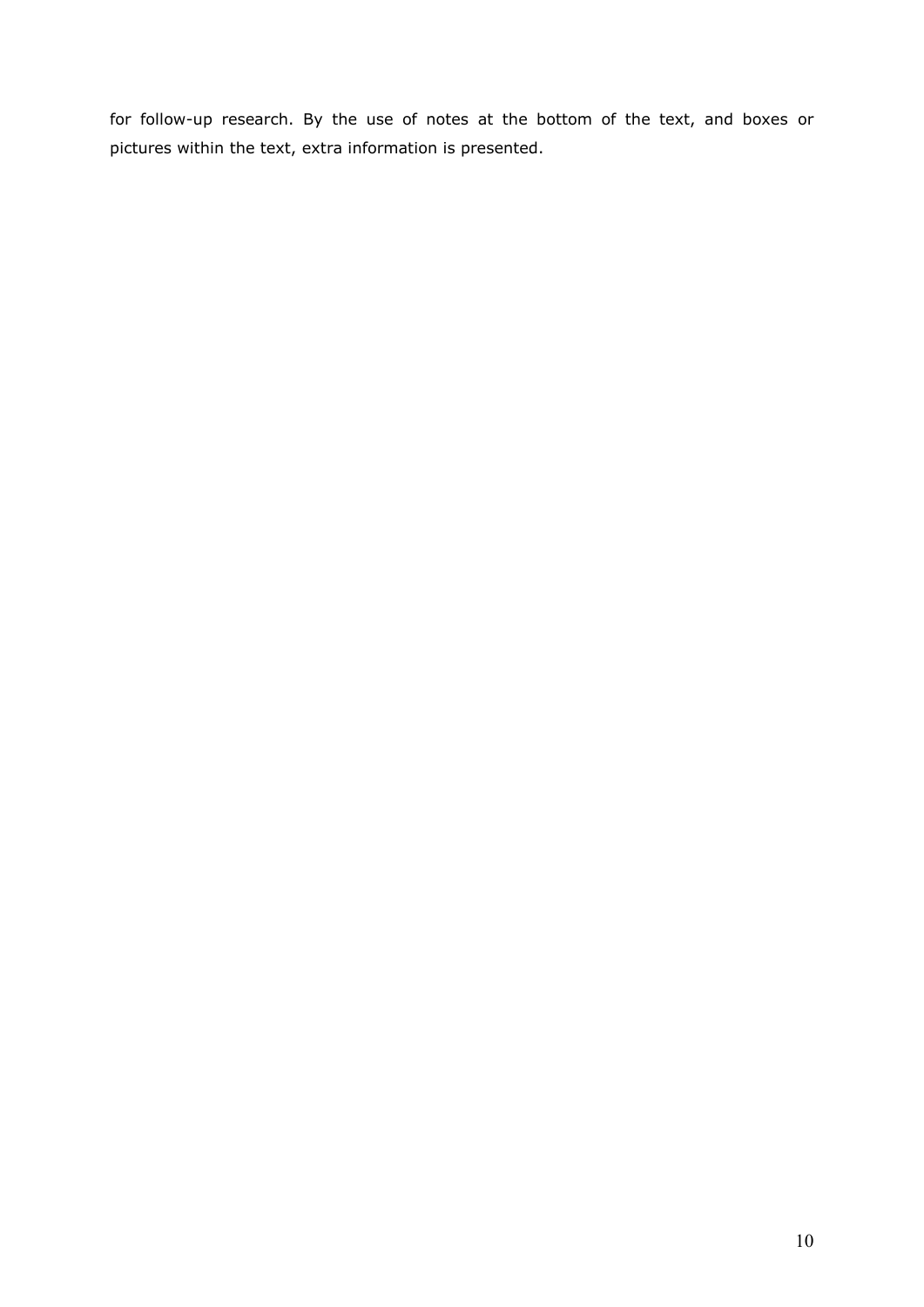## 2. Urban violence in Latin America

The subject of community violence in the slums of Caracas has its roots in the urban violence that is widespread throughout Latin America. Here the wider context of urban violence will be depicted with a look at its underlying factors and consequences. With children being the focus of this thesis, their role in urban violence is discussed as well. Not only the extensive impact violence has on children will be addressed, but as well the various ways in which can be coped with violence and in which violence can be prevented will be reviewed. Last this chapter will be concluded by placing community violence in the context of this research: the slums of Caracas. Discussing some violence statistics and the background of community violence in Caracas, it will become clear that Caracas is a perfect case-study for research on the subject of the effects of community violence.

## **Urban Violence**

Three decades ago the overall perspective on the future of Latin America was positive. Now the region in which 75 percent of the population lives in urban areas is left disillusioned (Koonings & Kruijt 2007: 1). Not the economical progress that the prosperous cities promised, but poverty, insecurity and social exclusion are the reality in which fifty to seventy percent of the inhabitants of urban areas live. Although statistics are often not reliable in giving a precise overview, they do paint a general picture. Between the 1980s and the 1990s Latin America had a fifty percent increase in the homicide rate. With a global rate of five homicides per 100.000 inhabitants in 2000, Latin America counted 27.5 per 100.000 in the same year (Moser & McIlwaine 2006: 90). This makes Latin America the most violent region of the world where violence has become embedded in its culture (Balán 2002: 4). The citizens have to bear the consequences of this violent culture and will have to search for ways to cope with the situation.

The enormous increase in violence in Latin America is especially noticeable in urban areas. With the urbanization going much faster than anyone predicted (Davis 2004: 5) cities became packed with inhabitants living in areas characterized by poverty, unsafe transportation and housing, exclusion and inequality. This inequality is enlarged by the fact that often rich and poor live in a small range from each other (Balán 2002: 2). The violence that is displayed in these urban areas was marked by its shift from violence with a political ideology perspective, to violence with its roots in crime and delinquency (Abramovay et al. 2002: 58). The latter dominated from then on and has some specific characteristics that distinguish it from the 'old' political orientated violence, such as that it does not directly focus on political gains, it knows a wide range of actors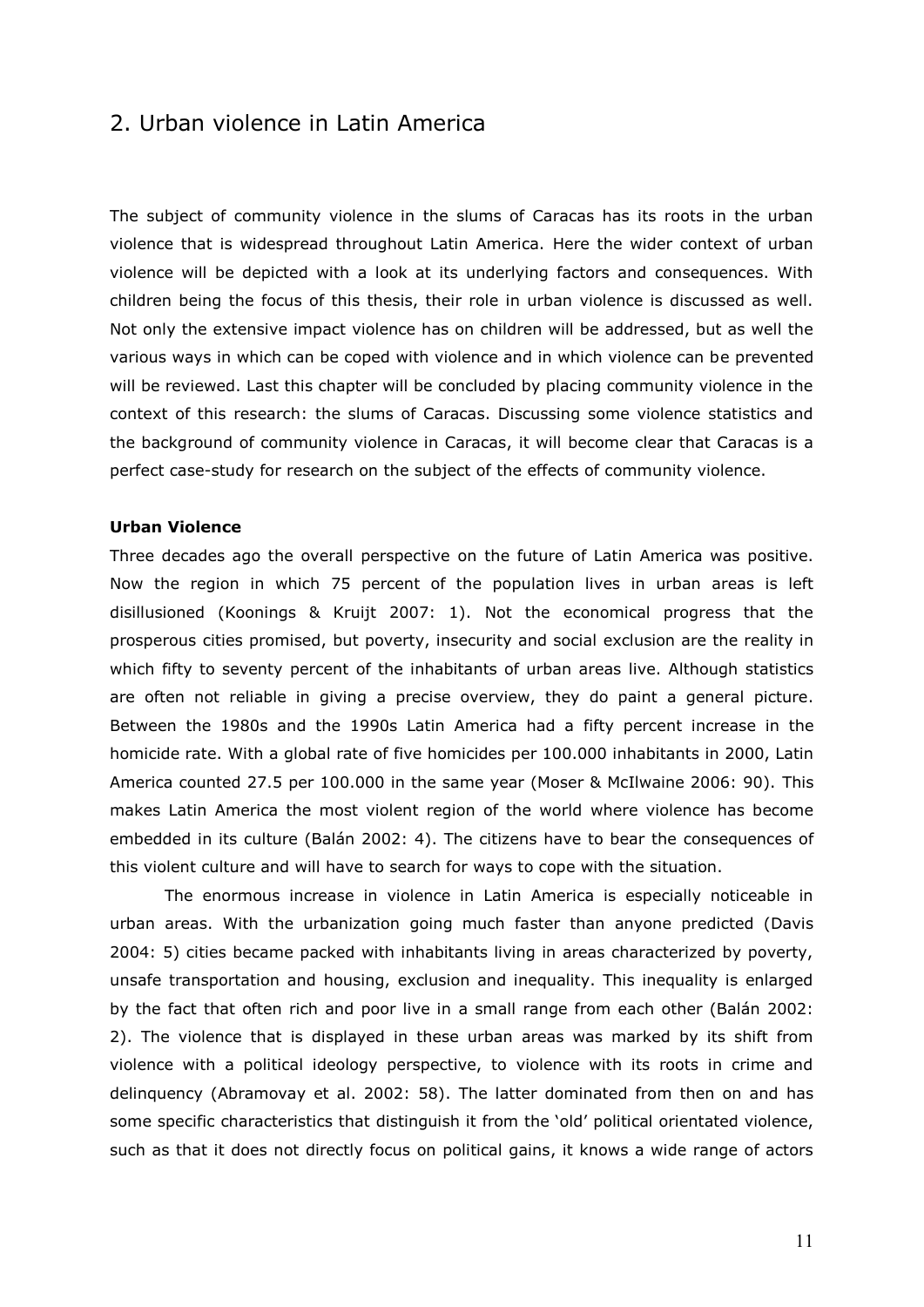of which many are poor, everybody is a potential victim, and it occurs in urban areas. The latter gives this new violence its name urban violence.

There are many definitions to be found of violence. Concha-Eastman (2002: 44) offers a comprehensive one, in which "violence is an intentional use of force or power with a predetermined end by which one or more persons produce physical, mental (psychological), or sexual injury, injure the freedom of movement, or cause the death of another person or persons (including him or herself)'. This definition can be extended through the notion of intimidation, threats and material deprivation (Moser & McIlwaine 2006: 93). Further, both Abramovay (2002: 17) and Moser and McIlwaine (2006: 93) relate violence to the norms that have been set in a specific society in a specific time. These elements show that violence should be seen as a subjective, ambiguous and multidimensional concept which should be carefully defined when working with it.

As said earlier, there can be seen a clear shift in violence from political driven violence to what Koonings and Kruijt (1999: 11) called "democratized" urban violence. In democratized urban violence, violence is an option for conflict solving for a wide range of actors with many different goals that they mean to reach by the use of violence (Rodgers 2006: 268). Urban violence can be classified in four types according to Briceño-León and Zubillaga (2002: 20). The first type of violence is structural violence, which is embedded in the structures of society and is seen in the condition of everyday life. The second is symbolic violence, which has a stigmatizing aim in order to gain power for certain groups by marginalizing others. Thirdly, psychological violence is violence that causes mental or emotional harm through interpersonal contact, threats or mistreatment of specific individuals or groups. Fourth is interpersonal violence that is characterized by physical violence in direct interactions between people. A further typification of violence is offered by Briceño-León and Zubillaga (2002: 21), in which they distinct expressive violence (in order to assert a feature of identity), emotive violence (expression of rage) and functional violence (obtain or maintain political, social, economic power). These types of violence do not exclude each other, but are often interrelated in reality. In this research the subject of focus is community violence, which can contain all these above types of violence. Community violence in this research is defined as violence that manifests itself on the streets or in public space within a community. An important distinction must be made from domestic violence that manifests itself within the boundaries of the house.

## *Causes and consequences*

The factors underlying violence in Latin America are multidimensional and intertwined; it is difficult to define the causality of the factors. Nevertheless, the following will address some characteristics of Latin America and its society, which have contributed to the increase of violence.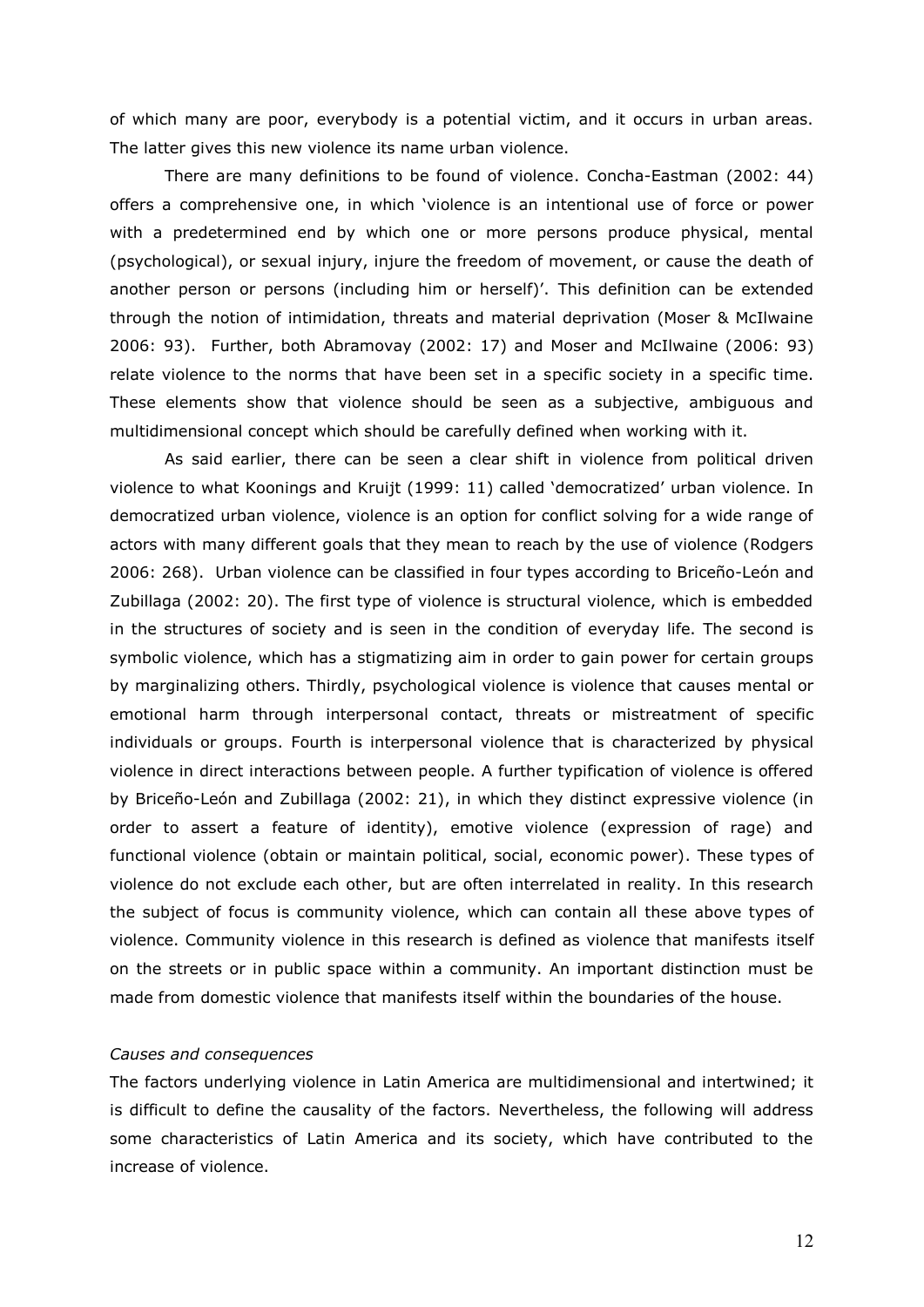First, the political history of Latin America with many civil wars shows a legacy of violence in the region. These civil wars instigated the use and widespread distribution of firearms (Abramovay et al. 2002: 59), which contributed to the lethality of crime and violence. Second, national and international state interventions in the 1990s drove many disappointed citizens from their rural areas to the large cities, which caused overpopulation of the cities and forced housing in shantytowns for many poor migrants (Davis 2004: 11). This impoverishment increased inequality and social exclusion and meant a degradation of the welfare state (Briceño-León & Zubillaga 2002: 21). With consumption patterns being raised through commercials in the media, which were not realizable for the urban poor, the exclusion they experienced became tangible and a hot bed for the new, urban violence was created.

Briceño-León and Zubillaga (2002: 24) argue that the rise of urban violence in Latin America has its roots in five interrelated processes. First, an increase of the profitable drug market and drug trafficking, which meant an increase in drug-related violence. Second the enormous growth of the use of firearms gave crime a more violent character. The third process is an increase in unrealizable consumption wishes, which are met through violent crimes. Fourth, the generalized fear among the population and stigmatization of the poor as deviant and violent play a large role. Last, Briceño-León and Zubillaga (2002: 24) point out that fear raises support for extralegal action by the police among citizens. They demand responses of the police beyond the limits of the law.

Besides these social aspects that have influenced the rise of violence, the lack of efficiency of state institutions and judicial system which causes impunity, are put forward as factors that contribute to the rise of urban violence by Abramovay (2002: 60). It is no coincidence that the most violent urban areas have a clear absence of state institutions, which offers opportunity for violence to prosper. Because of these governance voids, the use of violence by civilians becomes a matter of creating social structure that was not present in the neighbourhoods (Rodgers 2006: 269). As Koonings and Kruijt (2007: 12) put it strikingly, the urban areas have become characterized by their 'unrule of law'.

Consequently, violence creates dangerous situations. Especially the streets and squares are dangerous places to be when dealing with youth or gang violence, because of the many escalations between gangs on the streets (Rodgers 2006: 277). With the constant possibility of being victimized, many poor and middle class citizens feel that they live in a "state of siege" in their city. They experience constant insecurity, restriction of their freedom and fear of going into a public area. As a consequence social fabric has eroded and cooperation and solidarity has shattered (Rodgers 2006: 277). The impunity, due to failing judicial systems also raises insecurity and fear amongst the people; and raises opportunity amongst the part of the population that chooses the road of violence. The lack of power and action of the judicial system and the police drives civilians into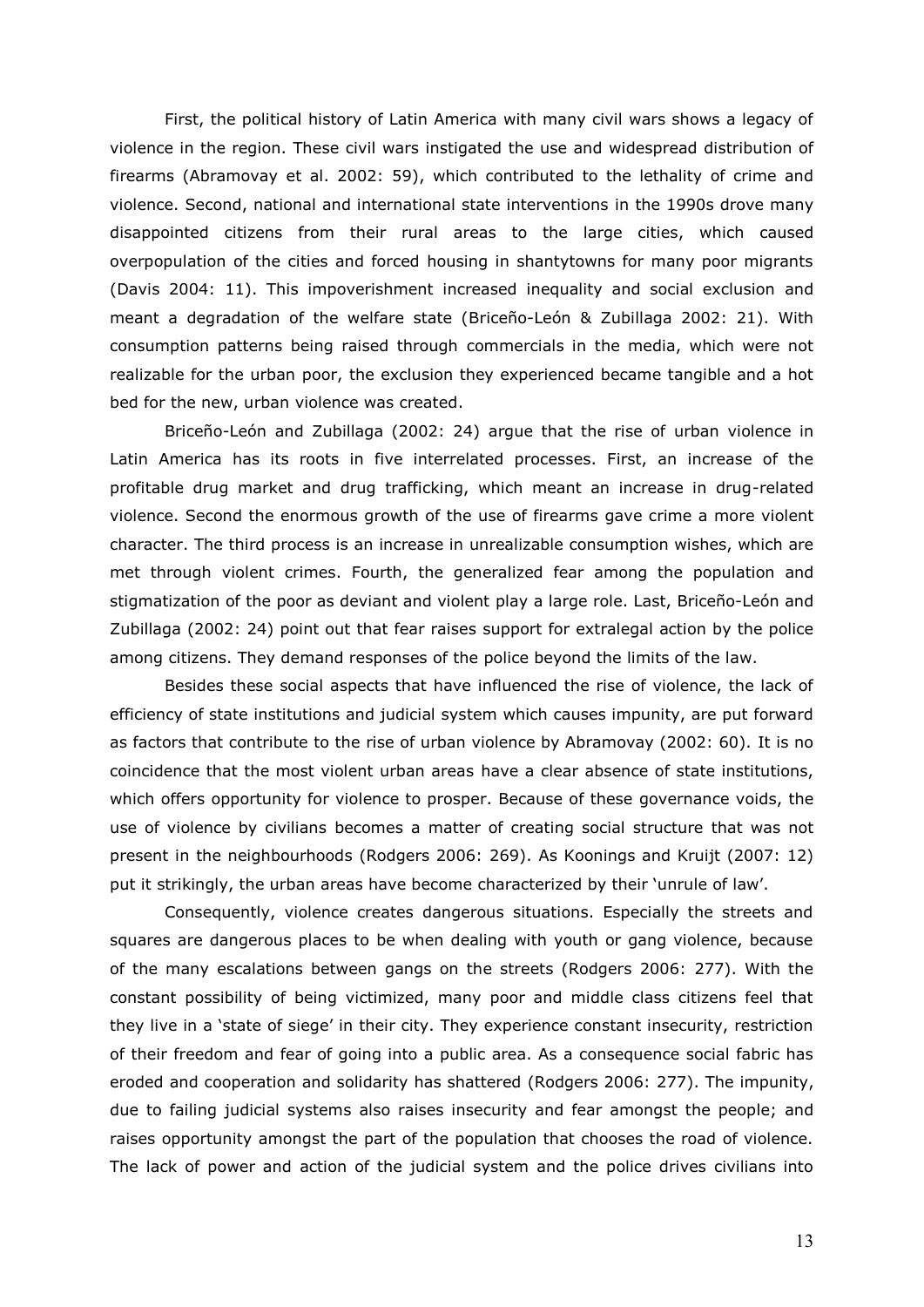taking matters into their own hands, if they want justice to be served (Abramovay 2002: 60). The inability of the state institutions in handling violence, results in a lack of trust in the state on social, political and institutional levels.

## **Children and community violence**

The consequences of violence as described above are very present for children and adolescents. With around half of the population in Latin America being under 18 years of age (Fletes Corona 2004: 175), children and adolescents count for a significant part of society. In addressing violence, children and adolescents are a particular vulnerable group. As Perdomo describes (2004: 200) children and adolescents are often seen as inferior citizens. Abramovay (2002: 55) adds that they have little rights, are the property of their parents, are left aside and denied their right to a full social, material and educational or working life.

## *Role of children in urban violence*

Within urban violence, and especially the violence that occurs in their neighbourhood, children are either victims, perpetrators or both. Especially children that live in poorer households and neighbourhoods are confronted with daily community violence. This violence and its effect on children cannot be seen apart from the broader context of risks and insecurity in the community. These are for instance poverty, domestic violence, and a lack of decent education and labour prospects (Garbarino 2001: 363). Community violence mostly entails various interrelated types of violence and can be seen as a community phenomenon. Therefore, children are exposed to a diversity of violence they cannot escape (Shields et al. 2007: 599). Many children in urban areas do not have a place in their community where they feel safe and instead have a constant feeling of fear.

Stigmatization of the poor has its effect on children as well. They are seen by the middle and upper class as the future perpetrators and delinquents, that cannot help falling into a life of crime (Fletes Corona 2004: 180). This stigma can be very dangerous for youth as it takes away their agency and could become a self-fulfilling prophecy. However, children from poor violent neighbourhoods see few roads towards a satisfying adult life. They lack in education and job opportunities, which makes the prospect for a decent life difficult, while a life in violence is easily accessible (Téllez, 2002). The use of violence is a way for youth to search for an identity as well. Violence and violent groups give adolescents and children a sense of belonging and identity (Abramovay 2002: 57).

## *The impact of urban violence on children*

Even though violence seems an attractive option for some children and adolescents, this does not mean that the impact of violence for these and other children is any less. In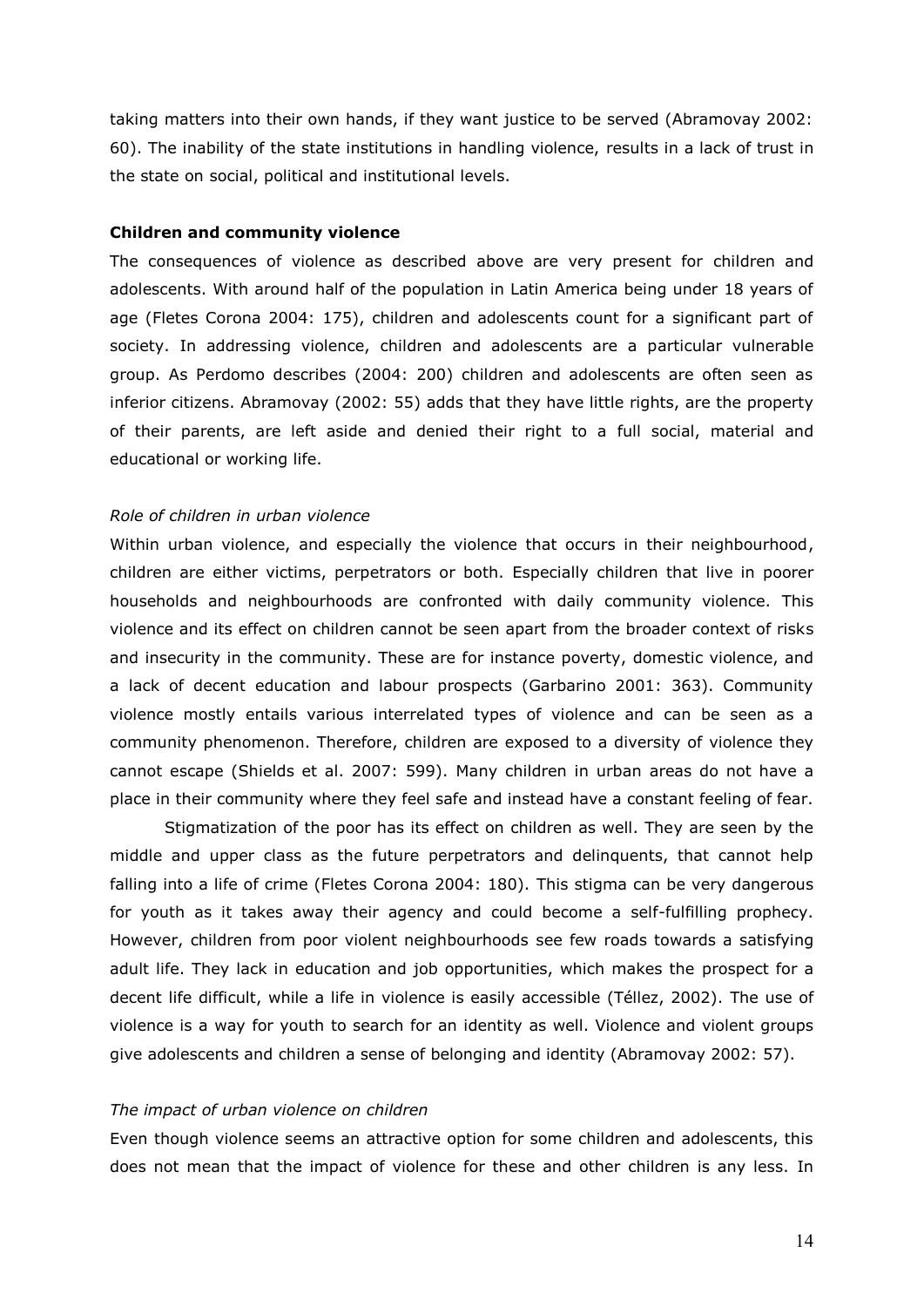research that Shields et al. conducted in Cape Town, South Africa on the effects of community violence on children, exposure to community violence was found to be a cause for severe distress (2007: 598). It has a great impact on children and their families even if they are not directly involved in the violence (Swick 2008). Witnessing violence or hearing about violence creates an environment of fear and insecurity. When hearing of violent incidents that they did not witness themselves, children form mental representation of the violent incident and replay this event in their minds (Margolin & Gordis 2000: 448). Hearing about violence has as much, as not more effect on the child than witnessing it, because these representations can be made more fearful than they in reality were. The more a child witnesses violence the larger the effect of distress is. However, this does strangely enough not go for the witnessing murder, which seems to have a numbing effect on children (Shields et al. 2007: 589).

Especially when the violence is of chronic nature, it can create an atmosphere of high anxiety, distrust and chaos within the family relations (Swick 2008). As Aguirre states in Téllez (2002) when violence is a constant part of the lives of the children, it becomes normalized. With a chronic absence of security and a constant fear of being violated or your loved ones being violated, life loses its value (Téllez, 2002). When children have trouble understanding the reason or cause for dangerous situations and when they are not able to give meaning to the situation, they have a hard time coping with it (Garbarino 2001: 368). When children have the idea that they can control or predict the violence, the distress they experience because of it will decrease (Shields et al. 2007: 590). Parents, teachers or other trusted adults can give an explanation to the child and offer a positive outlook contribute greatly to the welfare of the child, when even these trusted adults are demoralized, the child looses all prospect (Garbarino 2001: 372).

The impact of violence on the lives of children has various outcomes. Margolin and Gordis (2000) describe some of them in their article on the effect of family and community violence on children. Exposure to community violence is linked to anti-social activities, aggressive behaviour, post traumatic stress symptoms, delayed cognitive development and poor academic performance of children. Further being victimized or witnessing violence that involves people that the child knows, causes depression and internalizing problems such as anxiety. The ability of children to form relations with others is affected by the exposure to violence as well. Both through the negative effect of the stress caused by violence on the parenting skills of their parents, as through a lack of resources that children can turn to for support in time of need. Without a positive relation with their parents, a secure home situation and the benefits of a support system, children are hindered in forming secure relationships with others.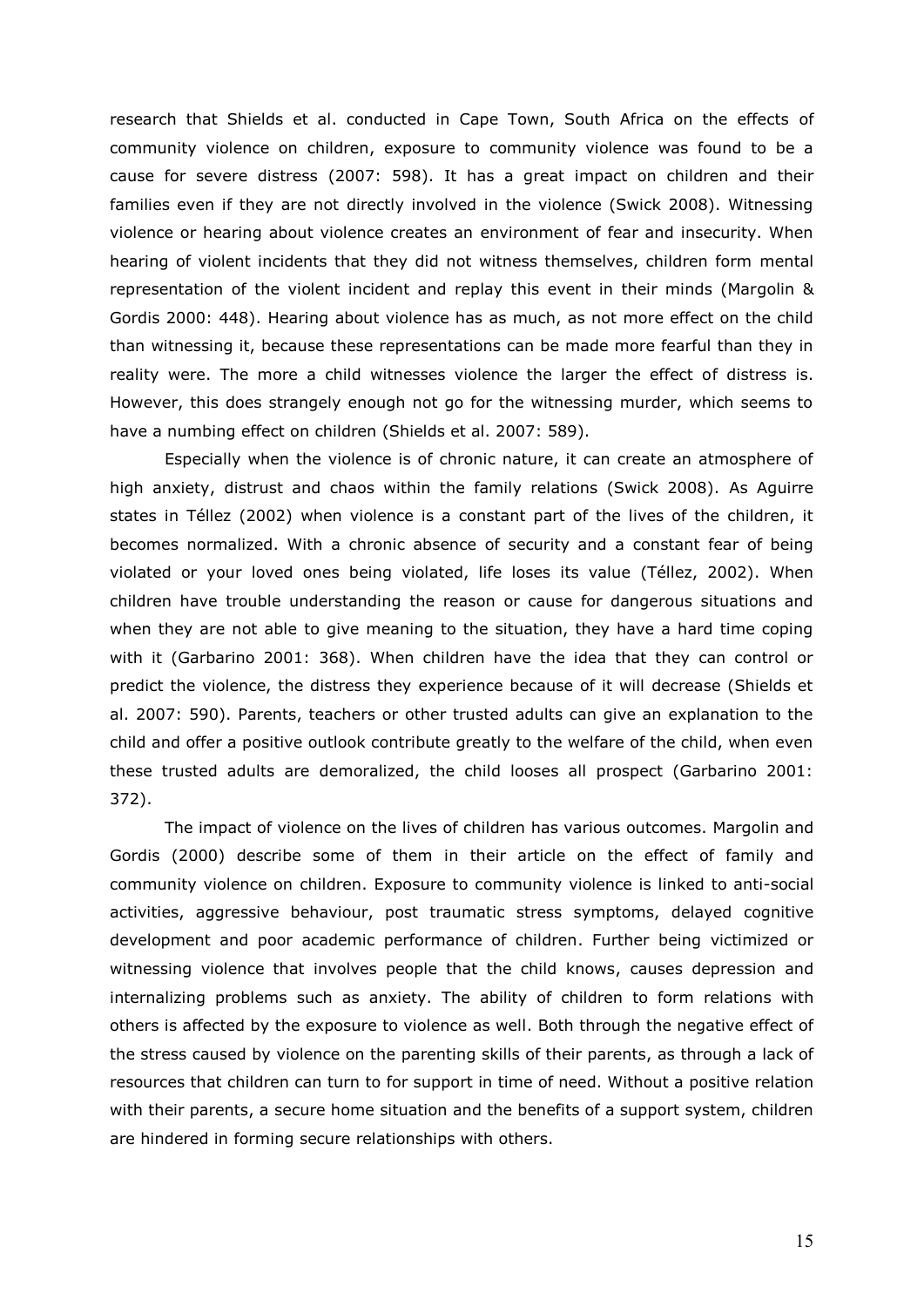The severity of the consequences of violence for children is influenced by different factors. Factors that include the nature of the violence are: the proximity of the violence, the brutality of it, the emotional bond that the child has with the victim, in witnessing or hearing about the violence and the continuous presence of the violence. Another factor that is of influence on the severity of the consequences of violence is the supportive relations that the child has in his family or with other persons (Margolin & Gordis 2000: 468). Many of the children in urban warzones suffer from a posttraumatic stress disorder, that involves not being able to cope effectively with the psychological responses to the stress they experience due to the present violence or threat of violence in their everyday life (Garbarino 2001: 368). Shields et al. (2007: 594) found no gender differences in the amount of violence exposure or distress from this exposure. What can be stated though, is the likelihood of the different kind of violence that boys and girls are exposed to, such as sexual violence and violent crimes.

### *Coping with violence*

Being violated, witnessing violence and living in a neighbourhood that is surrounded by violence, are circumstances that some children deal with everyday. The constant violent environment the children live in make them search for a way to cope with this violence rather than strategies to solve the problem of violence, as often the violence seems to be unsolvable. Here lies an important notion in dealing with coping strategies. Often coping strategies are seen as strategies of resolving a problem. However problem solving and coping are interrelated, they are two distinct concepts (Moser & McIlwaine 2004: 178).

Moser and McIlwaine (2004: 179) identify five coping strategies: avoidance, confrontation, conciliation, reporting and submitting, of which avoidance and confrontation are adopted most often. *Avoidance* is a coping strategy in which children withdraw to live in silence and isolation from the surrounding violence. This is the most frequently used coping strategy, according to Téllez (2002). This strategy is often used by children that are usually shy and internalize their behaviour (Margolin & Gordis 2000: 468). Avoiding is adopted because of fear of retaliation, powerlessness and the fear of making the situation worse (Moser & McIlwaine 2004: 179). For girls their appearances are often changed, it is important to dress decent and wear no skirts. The *confrontation* strategy is less common and is mostly associated with violent youth with a "kill them before they kill me" mentality. Hitting back, screaming and biting during rape (Moser & McIlwaine 2004: 181), or joining the violence and picking up arms themselves are also part of this strategy (Téllez, 2002). Children that usually show acting out behaviour, tend to adopt this coping strategy (Margolin & Gordis 2000: 468). The confidence in and use of religion by praying, or getting to know the (possible) perpetrators are strategies used to protect oneself through *conciliation* (Moser & McIlwaine 2004: 181). *Reporting* crimes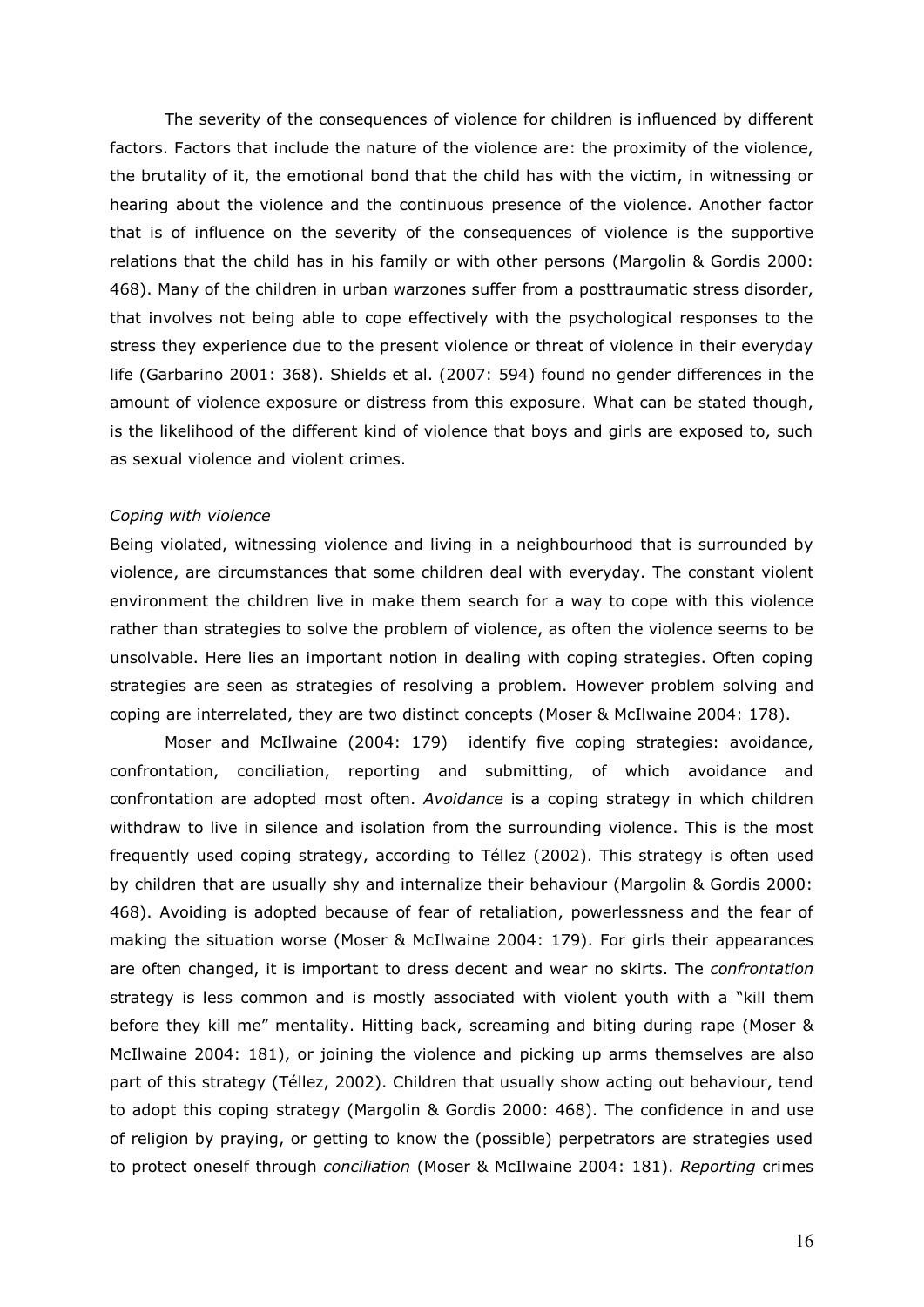is another way of dealing with the violent acts surrounding the neighbourhood. This strategy is often inhibited by the lack of trust in the state institutions and the judicial system. (Moser & McIlwaine 2004: 182) Sometimes *submitting* oneself to the violence and let the perpetrators rob or rape you, can be a way of coping with what is bound to happen. In this case often it is used as a way of 'be brave and deal with it as it comes'.

The coping strategies the children and adolescents have adopted can be inadequate, but might be the only way they know. With early intervention the child can be thought better ways to cope with the stress and insecurity around him before the inadequate strategies are too far integrated in the child's life (Shields et al. 2007: 589). Variables that may influence the coping strategies of children are cognitive flexibility, the ability to adapt to new situations and tolerating change. The more the child has obtained these three variables, the more able it is to adjust and cope with the violence in an effective way (Margolin & Gordis 2000: 468).

In the so-called urban war zones children often lack a sense of security, when their family, community workers or school cannot offer this security to them, many of them reach out to youth groups such as gangs in order to cope with the ongoing insecurity, experience a sense of belonging and financial support (Garbarino 2001: 366). Once in a gang, children or adolescents are directly involved in violence and becoming a perpetrator themselves is just a small step.

#### *Prevention*

One preferable step ahead of coping is prevention. Because research shows that when adolescents have been a victim of violence in their childhood they run a high risk of become perpetrators in their future life (Abramovay 2002: 59), nowadays there is more and more attention for developing programs in order to prevent children and adolescents from lapsing (again) into violence. There are three levels of prevention that generally determine the focus of the prevention program. The first, primary prevention, has programs that focus on preventing children or adolescents to become involved in violence themselves. An example are programs that respond to the adolescents" need to expressing his identity. It appeared that many adolescents and children turn to violence in order to give them identity and express their anger and dissatisfaction with the situation as it is (Abramovay 2002: 76). Secondary prevention aims at for instance decreasing the negative affect that community violence has on community members. These are programs that prevent the situation from aggravating, such as teaching programs about non-violent solutions to problems or early response to trauma with children. Tertiary prevention focuses on preventing something to happen again. So programs here focus on rehabilitation for youth, or on increasing trust within the community (Garbarino 2001: 375).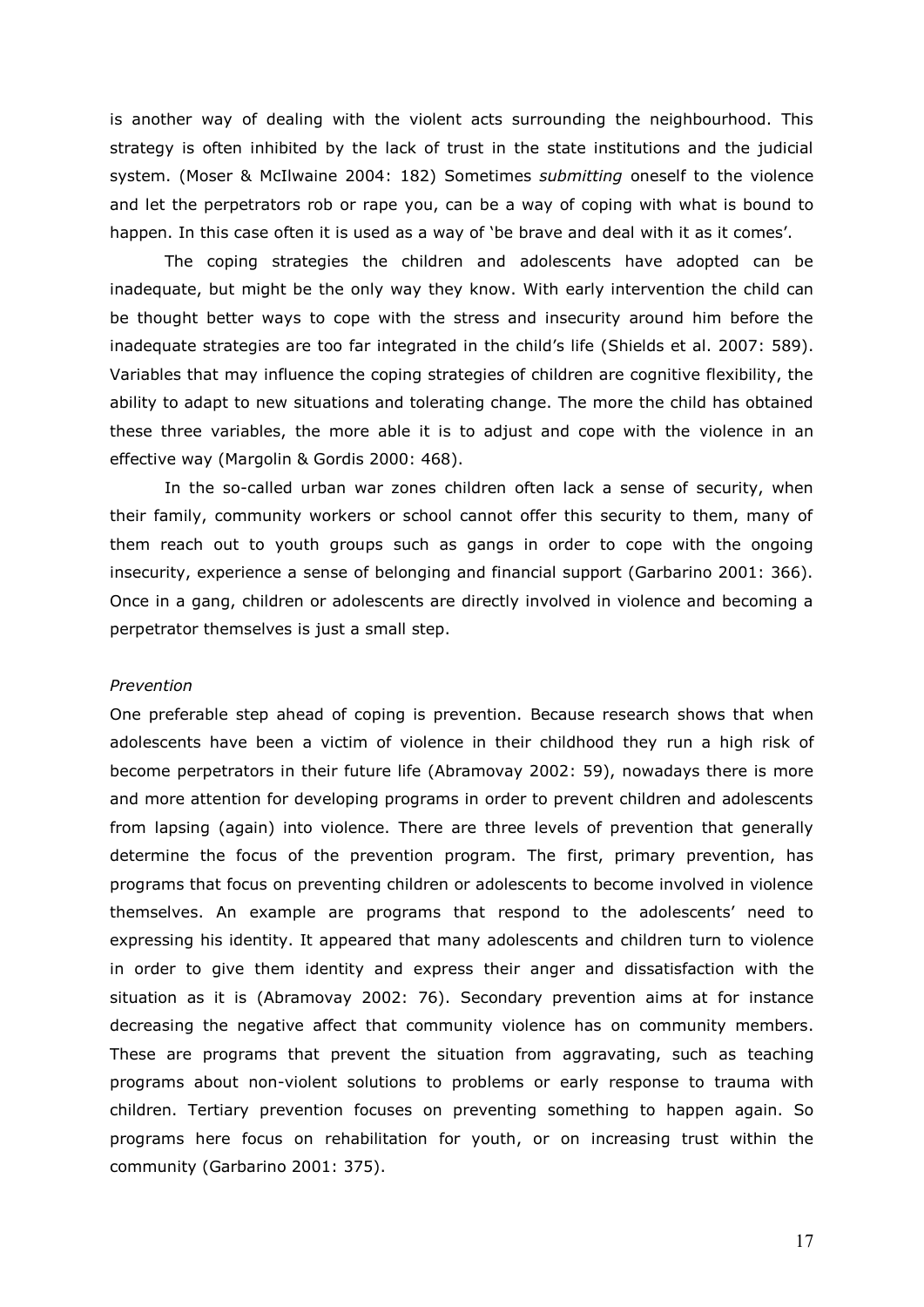Preventing youth from turning to violence is not only the task of the youth themselves but can be facilitated by their surroundings. By promoting more cohesion and positive and trusting interaction within a neighbourhood, marginalized groups that are particular vulnerable for violence can be integrated into society (Abramovay 2002: 66). Parenting skills, family structures and the amount of social support that is offered to the child are positive influences on the effect of exposure to violence (Shields et al. 2007: 590).

## **Community violence in Caracas put in context**

Venezuela seems to be a perfect case-study for a research about the effect of violence. It has become the number one most violent country of the world. This makes it a hotbed for urban (youth) violence, especially in Caracas (Koonings & Kruijt 2007: 93). As has become clear from public opinion studies, the biggest concerns of inhabitants from Venezuela are violence and insecurity (Sanjuán 2002: 88) There is a constant fear of becoming a victim in Venezuela and especially Caracas, a city that in the past decadehas been characterized by growing relative poverty, fragmentation of public life and continuous crisis on political, economic and social areas.

Looking at the statistics of violence, there is only one conclusion to draw: Venezuela and especially its capital Caracas is overwhelmed with violence. As Briceño-León states in a report<sup>6</sup> executed for Laborotorio de Ciencias Sociales (LACSO), in 2007 Venezuela counted 13.157 homicides, which is 49 per 100.000 persons. In 2008 the number of homicides increased to 14600, which is 52 per 100.000, and 2009 will most likely know an increase as well. Compared to the world average is 8.8 homicides, Venzuela can be considered as en extremely violent country with its epicentre in the capital Caracas.

## *Causes from a historical and political view*

<u>.</u>

The underlying causes for the amount of violence and criminality, are diverse and so often intertwined that they cannot be distinguished well. As could be read earlier, the danger lies in oversimplifying the situation. However, there are some factors that seem to be characteristic for the situation in Venezuela and therefore deserve attention here.

Venezuela knows a long history of violence (Velásquez 2004: 51). The violence that characterized Venezuelan society began to change in the 1980s with a shift from political violence to economic and social violence (Farías 2006: 59). But, as many agree, the transition to these new types of violence had its real onset in 1989 with days of excessive use of violence, which were named the "*caracazo*". In these days the dissatisfaction of the citizens about the economical situation came to an outburst and

<sup>&</sup>lt;sup>6</sup> Report LACSO-Alfa. 'Inseguridad y Violencia en Venezuela, informe 2008, Caracas'.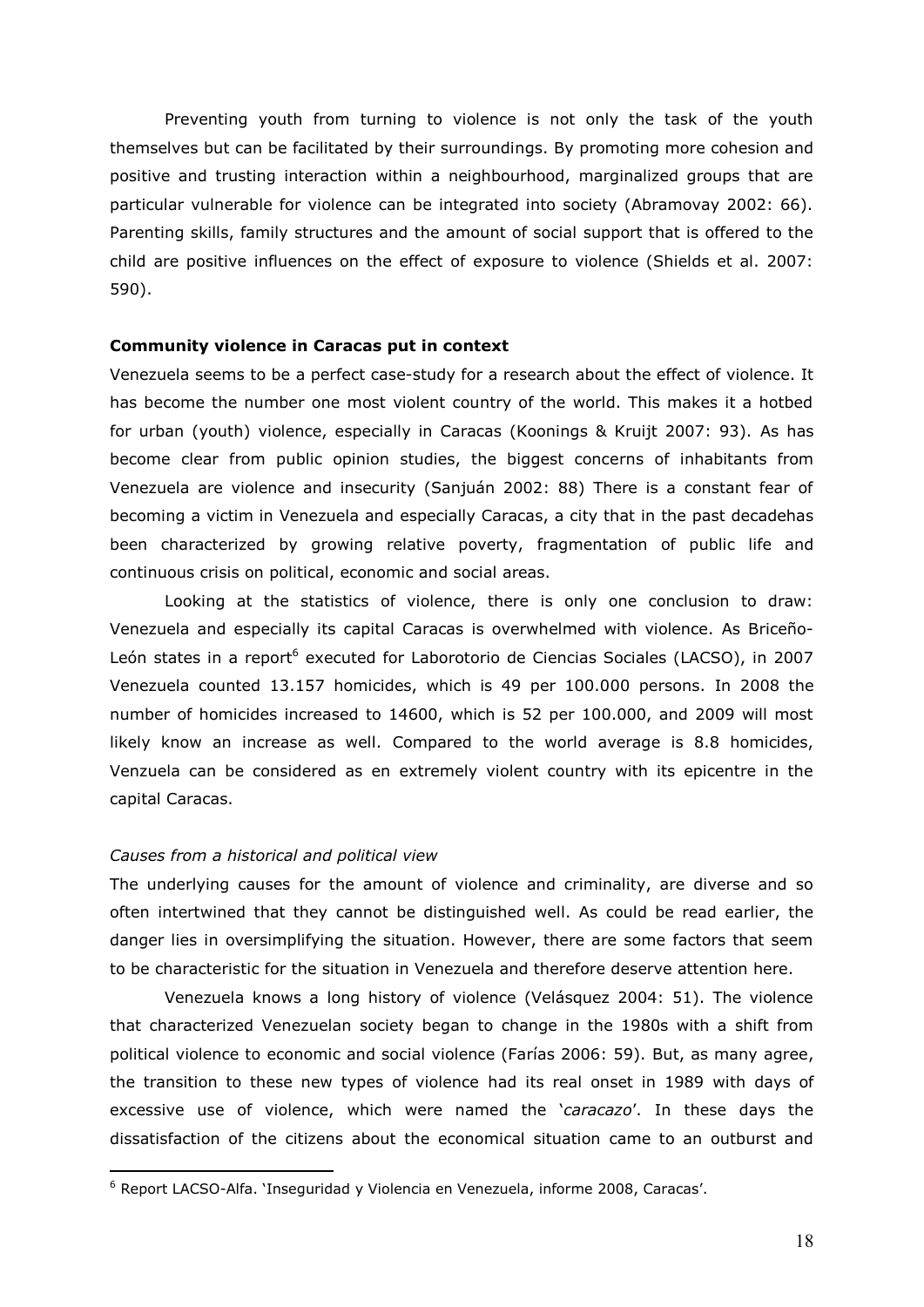violence took hold over Caracas and Venezuela. Inhabitants of Caracas responded to the violence with self-made curfews, avoidance of public spaces and private security measures such as fenced houses (Márquez 1999: 24), which still is the case today.

Besides this, Venezuela knows a contradictory political structure being a democratic state while the majority of the inhabitants are denied many of their civil, political and social rights (Sanjuán 2002: 89). The inefficiency of state institutions and the judicial system makes Venezuela a country where "crime pays" and a culture of illegality characterizes the country (Sanjuán 2002: 90). The inefficiency feeds the violent culture further through the use of citizen"s violent alternatives for the state institutions in order to seek justice. Sanjuán (ibid) speaks of a "cycle of violence" that haunts Venezuela, where violence is present in both public and private life.

Another part of the cause for the violent situation in Venezuela is offered in Márquez (1999: 88). Márquez states that the disintegration of the Venezuelan family, with many young mothers left alone raising their children, especially in the poorer societies. In these families the mother has a central position being responsible not only for raising her children but as well for the financial situation of the family, with the man no longer being present. Ninoska Zambrano<sup>7</sup> of the non-governmental organization Fundana that provides complete care for children that are in court custody, shares the opinion that especially the poor households live under great daily pressure. This stress is the cause for caregivers of the children, mostly mothers and grandparents, to be easily agitated and fall into methods of child raising that entails physical and verbal punishment or neglect. Rosa Devesa from Fondenima<sup>8</sup>, an organization that works on prevention of child mistreatment, adds that these single mothers are often young and their frustration as well is a product of an unwanted teenage pregnancy and therefore changed life. The unstable families cannot offer a safe, nurturing haven for children. As Zambrano explains, children often are left alone in the house when their parents are working. Therefore they spend much of their time on the streets where no adults are present to guide them in life outside the house. On the street the so-called *malandros<sup>9</sup>* are awaiting the children to help them, give them a sense of belonging and welcome them into a life of crime.

Another cultural phenomenon that Rosa Devesa of Fondenima mentions are the "spoiled children". She states that children in Venezuela are spoiled in a material way by their family. Consumption is an important feature in Venezuela and children are used to get what they desire. And indeed it can be observed that children are rather well dressed

 $^7$  Ninoska Zambrano is a psychologist at Fundana. Date of interview: 12-04-2010.

<sup>8</sup> Rosa Devesa, social worker at FONDENIMA in the children's hospital. Date of interview: 25-02-2010.

<sup>9</sup> *Malandro* is the Venezuelan name for a criminal or crook. In popular language a *malandro* indicates a gang member from the *barrios*.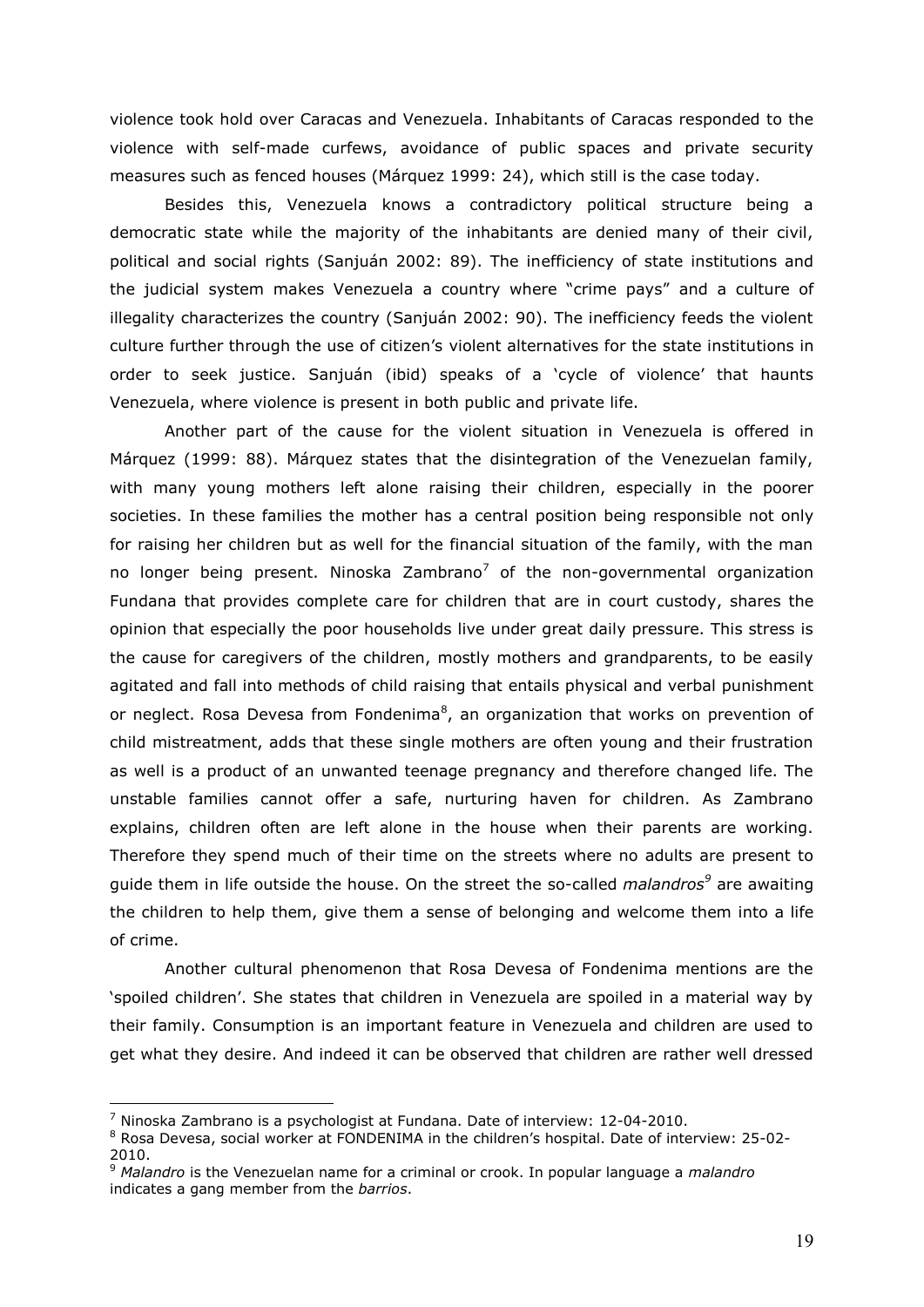for being member of the lower-class. Devesa thinks that when children are used to get everything they want, their aim will get higher and higher. When a parent cannot afford buying material goods for their children the children will start stealing to keep their consumption pattern up. Delinquent and probably violent behaviour is the outcome.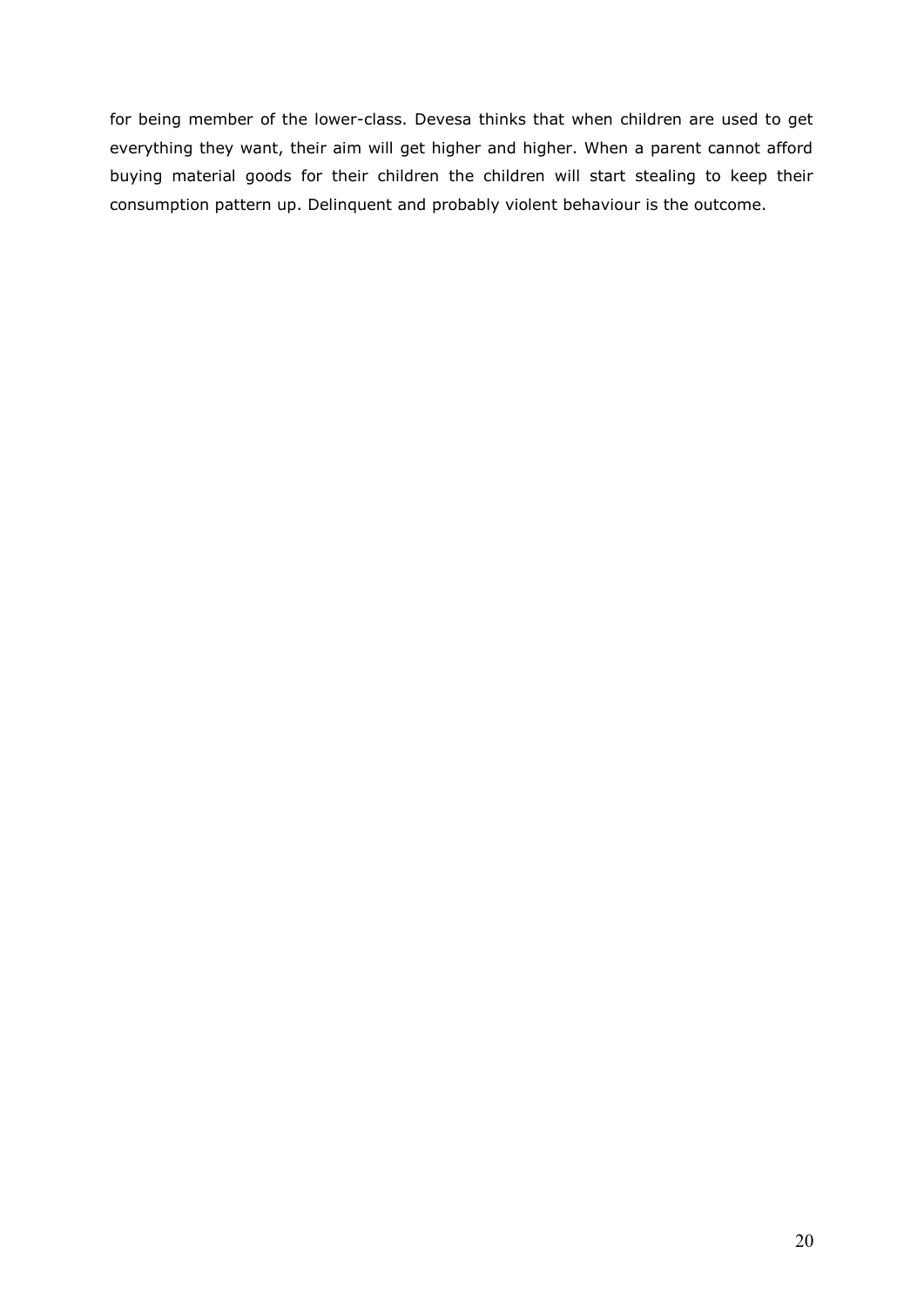# 3. Display of community violence in the *barrios* of Caracas

We see everything and hear everything. The *barrio* has no secrets for us.<sup>10</sup>

Caracas is a violent city, especially the *barrios* are seen as the epicentre of violence. But what do the children notice of this? Does living in a *barrio* mean that experiencing violence is inevitable? These questions will be answered in this chapter by offering a look into one of the slums in Caracas: Cotiza. Through a description of both the family members of the children and the children themselves about their life in a violent culture, it will become clear to what extend violent practices are a part of the daily life of the children. In addition, there will be offered insight into the main violent actors and the various types of violence that children have to deal with.

## **Life in the** *barrio*

The streets here are steep and get narrower the higher up in the *barrio* you get. The street scenery is quiet, there is nothing to be found besides an occasional street dog or neighbour who watches over the street from the door post of his house. At some street corners small groups of young men can be found: the *malandros*. They talk quietly, smoke and observe the few people that pass by. Cotiza seems to be a quiet place where doors are closed, people stay inside and houses are secured by gates. The higher uphill you live in the *barrio*, the poorer you are. This is seen by the way the houses are constructed, with cardboard roofs and small rooms that house up to ten people. But even in the centre of the *barrio* the houses look like brick containers and are built on top of each other, along the narrow streets that have no name. Space is scarce here and families live close to one another. Eight year old Hernan lives here with his family. The first part of the house is of the uncles and cousins of Hernan. On the first floor, which is reached by a steep stair without handrails, the house of Hernan is located. Here he lives with his mother, his older sister and her daughter. Their house exists of a bedroom for Hernan and his mother, a room for toys and storage, and a room for his sister and his niece. The house shows many loose bricks that make up unstable walls and it has a rooftop of cardboard. There is an outdoor space of two square meter to sit and for the children to play. Hernan does not know his father, neither does his niece. Both women raise their children without a man around.

The streets around the house are not as violent as some place here in the neighbourhood, according to the mother of Hernan. But nevertheless she will not let Hernan play outside alone or with friends. "During the day there are not many people

 $10$  Alonsa, nine years old.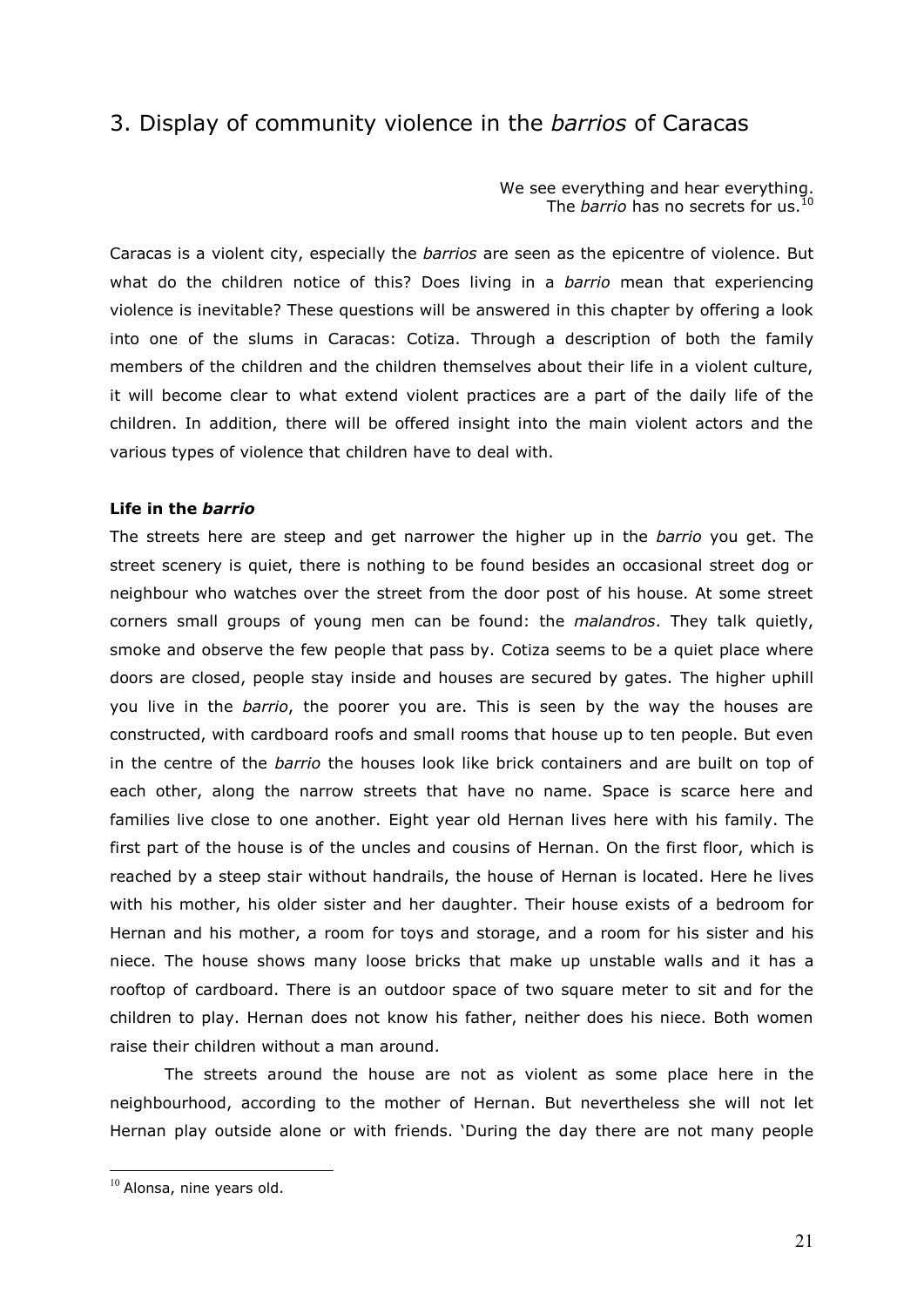here, but at night it is a place where drugs is sold and prostitutes sometimes work', tells the mother of Hernan<sup>11</sup>. It is not a safe place for children. She does not understand that some parents let their children be on the streets until 23.00h. This is very irresponsible in her eyes. Hernan does not have many playmates. He plays with his cousins, friends in school or at the centre. His mother does not allow him to play at the house of other children:

You cannot trust the parents if you do not know them well. There might be people at the house that are involved in drugs, that smoke or participate in delinquent activities. I do not want Hernan involved in such practices.<sup>12</sup>

She wants to protect Hernan from bad influences. The mother of Hernan knows many people in the neighbourhood, but is not close to most of them. "We keep to ourselves," she states, 'that is the safest way to live around here.'

## **Living in community violence**

The threat of violence that the mother of Hernan experiences from possible violent actors within the drug and prostitution scene, can be seen as what Briceño-León and Zubillaga (2002: 20) call structural violence. This structural violence is embedded in the culture of a society and is present in daily life. Besides this, more extreme incidents occur as well. The mother of Hernan explains that six months ago a few streets from their home someone was shot. One of the *malandros* of the other part of the *barrio* took a shot at one of the *malandros* from this part of the *barrio*. There were many stray bullets and the situation was very dangerous, all the more because the shooting happened at midday when people are on the street getting home from school or work. Shootings like these are incidents, but as can be read every week in the newspapers, they occur often in the *barrios*. And therefore contribute to the constant feeling of fear. The mother of Hernan tells: "Since then people are more scared. Children are not allowed by their mothers to walk alone or play on the streets.' She is worried about the situation in which she has to raise her son.

Fortunately Hernan does not notice everything. He knows that he has to look out and be careful and I tell him why, but I do not think that he feels the insecurity yet. He still lives a bit in ignorance. This is better for now. $13$ 

<u>.</u>

<sup>&</sup>lt;sup>11</sup> Date of interview with Hernan and his mother: 06-05-2010.

<sup>&</sup>lt;sup>12</sup> Intreview with the mother of Hernan, date: 06-05-2010.

 $^{13}$  Intreview with the mother of Hernan, date: 06-05-2010.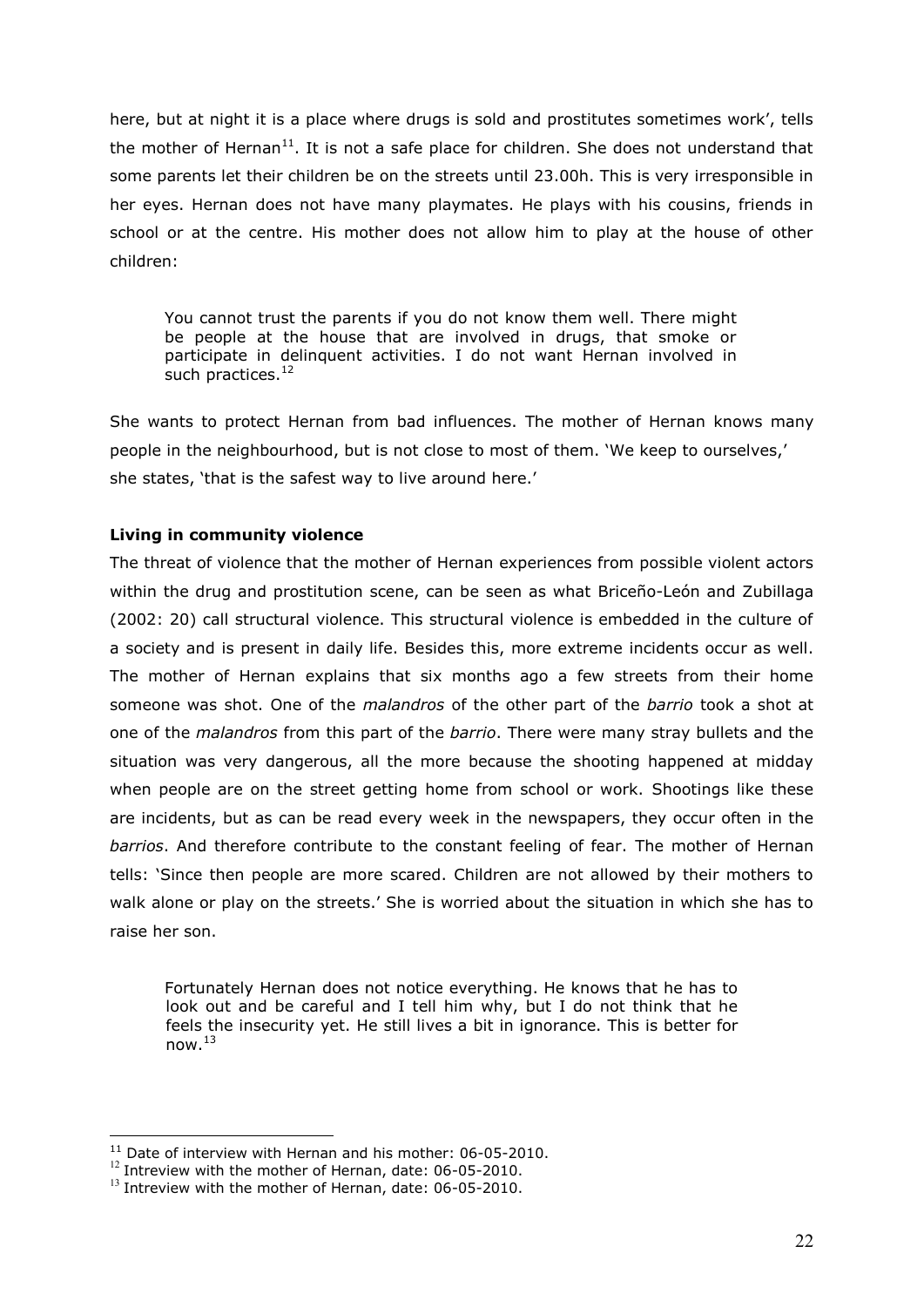I think about the little walk I took with Hernan and his mother on our way to their house. Hernan kept asking to play on the street with me. His mother allowed it, but I remember the cautious look on her face. Hernan did not seem to care about safety, he just wanted to play. Moving to another part of town that is safer will not happen according to the mother of Hernan: 'This is where I have lived my whole life. We will not move from here.' The idea of another place to live is unimaginable for many people. Despite the danger, insecurity and violent environment, moving is not an option. "Where would we go? And how would we pay for that?', is the reaction of the grandmother of Alonsa<sup>14</sup>, a nine year old girl that goes to the centre Las Torres of ACEISB, just like Hernan. The grandmother tells me about her son who got murdered a little more uphill in the neighbourhood. He was shot in his shoulder and bled to death. She thinks the perpetrator might be a gang member from the other part of the neighbourhood. Nobody had seen a thing or at least they said so, according to the grandmother. She could have tried to retaliate the death with her family, but what good would that have done?

The shootings that the mother of Hernan and the grandmother of Alonsa speak about are an example of interpersonal violence (Briceño-León and Zubillaga 2002: 20). This type of violence occurs often in Caracas and is besides the structural violence the cause of feeling of constant insecurity on the streets. The unpredictable character of these "outbursts" of interpersonal violence, is the reason that it creates a sphere of fear, according to a shop owner in Cotiza.<sup>15</sup> The grandmother of Alonsa is happy that the children did not see it. They do not need to be more scared due of the sight of a shooting than they already are. She tells me that it is unsafe on the streets here at all times. She rather does not have the children walking on the streets alone. But it happens anyway, she explains, and then she has to go out to find them when she thinks they are away too long. Fortunately, the children are very busy. They have school and the centre to keep them occupied on weekdays, computer lessons on Saturday and church on Sunday. This way she avoids them hanging around on the streets too much.

Logically the children are scared sometimes. According to the grandmother, Alonsa and her sister hear and see everything that goes on around the house. Everyone is a bit scared. But that is normal here, "what can we do about it?", she asks herself: "The best thing is to keep away from people with problems. You should not go looking for trouble, then you will end up getting it." During my conversation with her grandmother, Alonsa walks in. She greets me and makes herself a snack. When she sits in front of the television a neighbour calls for her at the door. She picks up some cigarettes and sells them to the man. She has an adult-like look in her eyes doing this.

<sup>&</sup>lt;sup>14</sup> Interview with Alonsa and her Grandmother, date: 05-05-2010.

 $15$  Date of interview: 24-04-2010.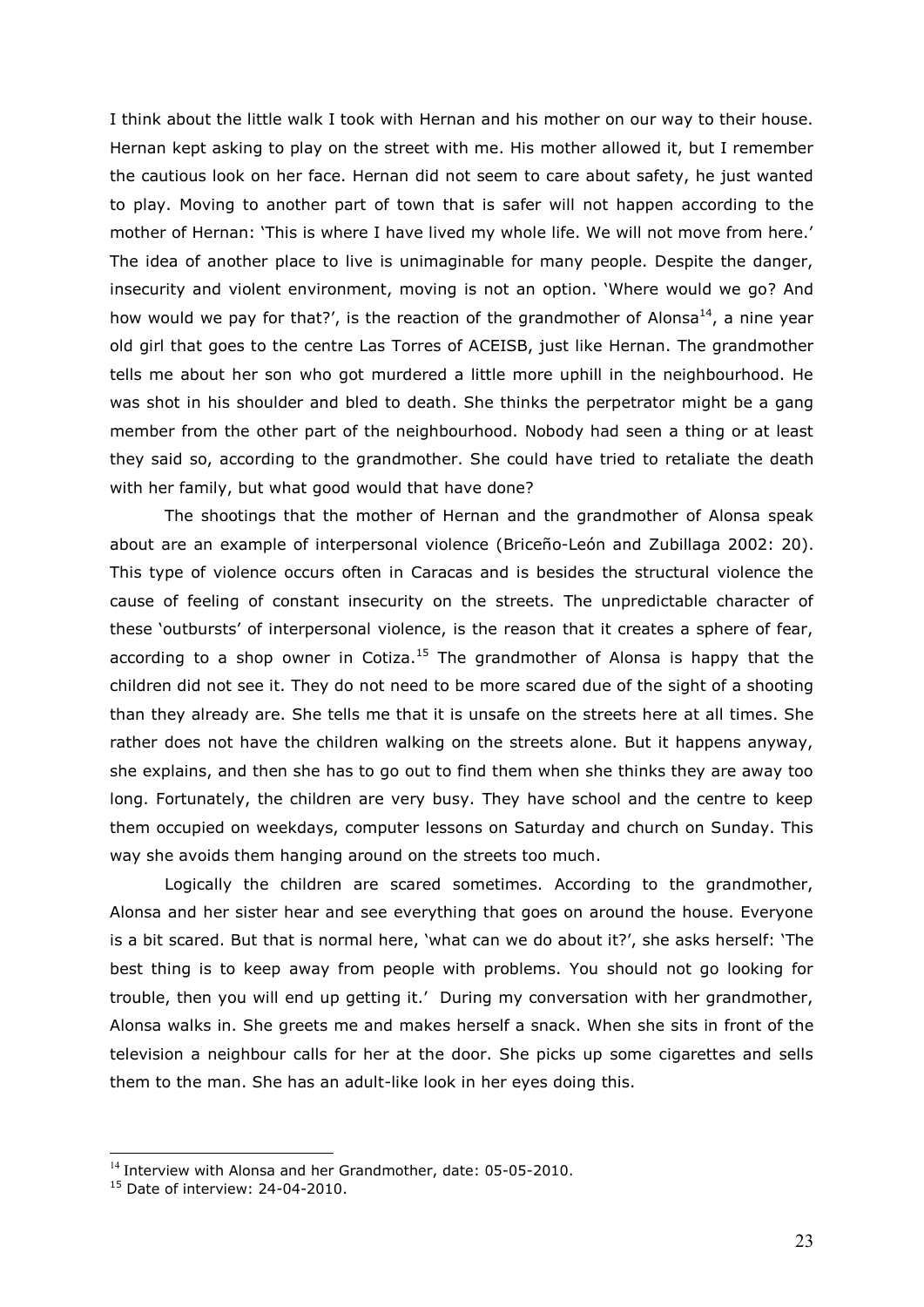The distant looks that seem to tell the many things these children have seen and been through, can be seen with many children of the centre. Allyse<sup>16</sup> is another example. She is 11 years old and covered with round marks on her arms and legs, possibly cigarette burns, although she does not want to tell me what the marks are. She has a pale, wildish expression on her face and is very skinny. She often shows nervous and anxious behaviour and seems to be on her guard at all times. One day she came to the centre with a large cut on her arm. She hurt herself while making dinner for the family, she explained. Allyse lives uphill in the neighbourhood in a single-room house without solid brick walls or a firm roof. When it rains everything in the house gets wet and the family has no dry clothes to wear, nor a dry mattress to sleep on. Allyse lives with her mother, aunt, sisters and cousins. They are with ten persons in total. Her mother is a prostitute and now pregnant with the next child. Who the fathers are of her children she does not know. The family lives in a very unsafe area where *malandros* live and with many of her mothers" customers being drunk men. One of her neighbours, a 15 year old girl, used to go to the centre at Las Torres as well. Now she works as a prostitute, just like her female family members. It is the only future she knows. And as the headmaster of ACEISB thinks, it will be the only future for Allyse as well.

## **A child's point of view on violence the** *barrio*

In describing their *barrio*, the children mention some good things such as being able to go to school and playing with their cousins at home. But mostly they speak about the things they dislike. Romina, a nine year old girl at the centre Las Torres, knows many people who are sick. They have cancer, aids or "bacteria"s that bother them". As well she sees a lot of litter on the streets, graffiti on the walls and chaos on the streets by the passing motorbikes. The last thing she mentions are children and adults that are crying. She feels sorry for them, probably they have been fighting or their family is sick. Here violence does not seem to be the first thing on her mind. Unlike Romina, Florita<sup>17</sup> does seem to be preoccupied with the violent situation. She explains that she sees many "bad people" in the streets. They are *malandros* hanging around and looking for trouble. She knows about them from her mother, who warned Florita for them. With this input of Florita the other girls that are sitting aside her, are now loudly speaking about stories they have heard of people being robbed. All have a mother, aunt or neighbour that has been robbed of her purse or mobile phone. It becomes clear that these children have heard about many violence incidents.

<u>.</u>

<sup>&</sup>lt;sup>16</sup> Allyse, eleven years old.

 $17$  Florita, eight years old.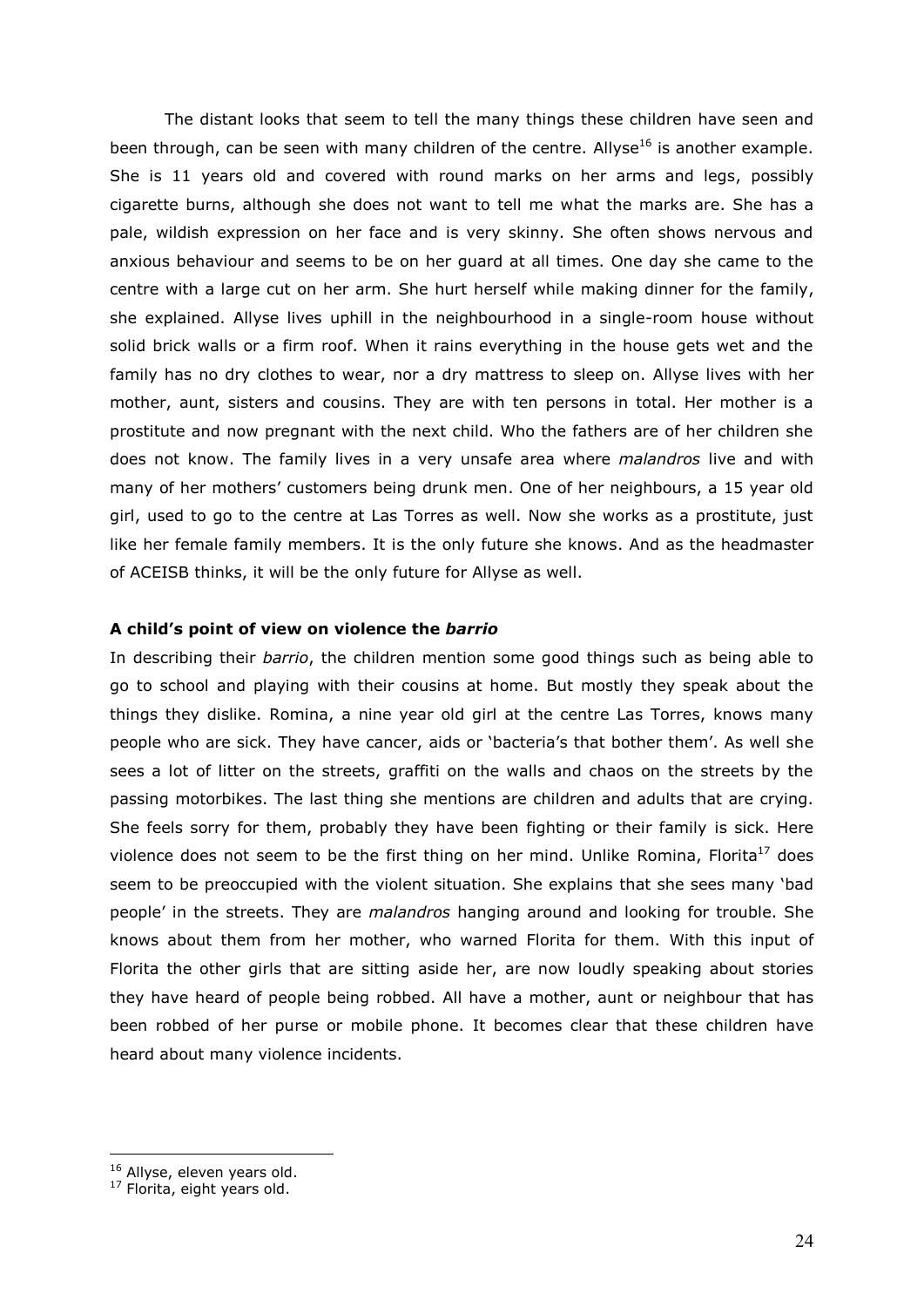Florita and Alonsa have the opinion that most people are scared because there are so many robberies. They see others getting robbed or molested. Florita, tells how she watched a bakery getting robbed:

There were some men that ran towards the bakery and shouted at the boss. (…) I think they had guns. It was scary; the boss came out crying and screaming.<sup>18</sup>

Alonsa, interrupts her:

Yes, we all see these things don"t we? People are getting robbed for their mobile phone. This happened to my mother, my aunt and the neighbour.<sup>19</sup>

Romina adds:

And car robberies as well. You know, we know everything. We see it and hear it from our mothers who are reading the newspapers. We hear people talking all the time. $20$ 

The normality of seeing and hearing about violent acts is striking. Florita explains that children can be a victim too. And that a robbery can happen anytime, "you never know when'. These children have seen and met many victims of robbery, many of which are family members or neighbours. They are aware of the danger of being mugged and show fear for this happening to themselves and the people they love as well. They make clear that in their neighbourhood everybody is a possible victim and therefore all feel threatened by the violence in the *barrios*.

However it can be questioned to what extend these children actually have seen robberies. Especially the younger children sometimes tell stories that seem too fantastic to be genuine. For instance children attribute heroic roles to themselves. An example of this is Barto, an eight year old boy who told me about a *malandro* he saw on the street. Barto thought this man might had killed someone. He got scared and ran home as fast as he could. Up till here the story seems credible. After this Barto told me the following:

But what really happened after that, I got my friends, they have guns you know. We went to the *malandro* and I threw stones at him and yelled. My friends as well.  $(...)$  I beat him and I wasn't scared or anything. $21$ 

This part seems to be rich in fantasy and might be a wish of Barto to be able to defeat the *malandros* that he is scared of. The last comment of Barto in which he puts an

 $18$  Interview with Florita, date 14-04-2010.

<sup>&</sup>lt;sup>19</sup> Interview with Alonsa, date 14-04-2010.

<sup>&</sup>lt;sup>20</sup> Interview with Romina, date 14-04-2010.

 $21$  Date of interview: 22-04-2010.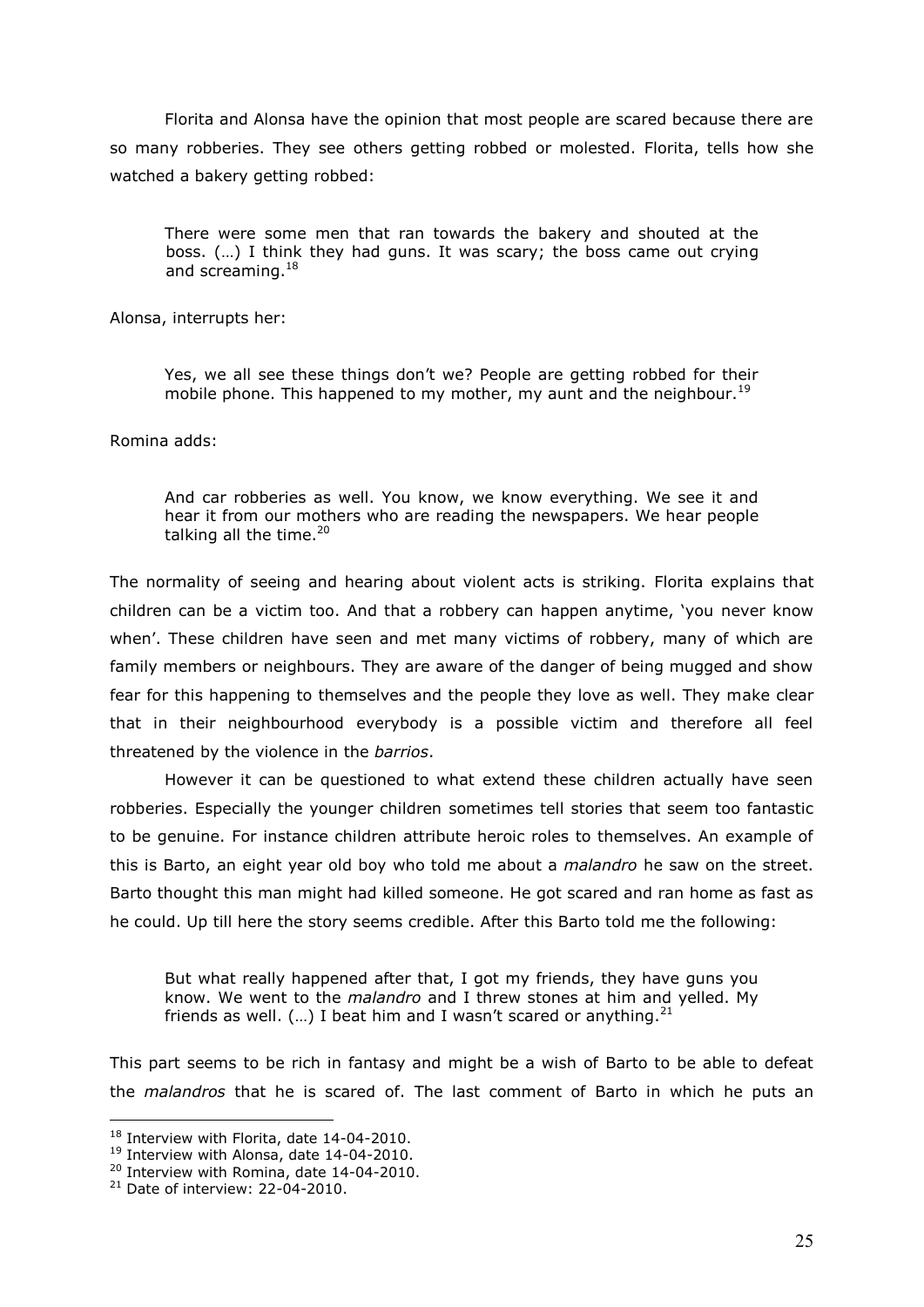emphasis on not being scared of the *malandro*, is a comment that often occurs in interviews, mainly with boys. Even when in the course of the interview they stated to have been scared or sad, they will deny this at the end of the interview.

## **The violent actors**

The *malandros* the children talk about are most likely member of one of the *bandas<sup>22</sup>* or gangs. The *barrios* all know their *bandas*. Cotiza is no exception. The *malandros* often hang out on the streets and have regular encounters with *malandros* from the other *bandas* from areas around them. The violence that can be seen on these streets varies. Newspapers write about homicides mostly. These occur in the *barrios* in fights between the different *bandas*, or more likely during kidnapping or robbery. The violence that the malandros show exceeds all borders according to Alejandro Moreno<sup>23</sup>. Moreno is a researcher at Centro Investigaciones Populares (CIP) specialized in research on violence in Caracas. As he states: "The limit of the violence shown when killing a person is the amount of bullets in their gun'. There is no limit to the extremities that are shown in robberies, homicides and encounters between *bandas*. Alejandro Moreno<sup>24</sup> discovered in interviews for research he conducted about gang related violence, that *malandros* find it a necessary element of their membership to kill. In these killings the way that the other is killed is important, the bloodier, the better. According to Moreno these *malandros* feel no remorse or guilt and have an indifferent attitude towards the violence they use. With this in mind it is not surprising that in a research of Cecodap<sup>25</sup> it became clear that in far the most cases of social violence against adolescents and children involved injuries by firearms and of these many are homicides. Especially for boys, who have a bigger change to become a victim of social violence than girls, public space is the place that most violence is encountered.

Gregorio Perez<sup>26</sup>, a coordinator at the organization Luz  $y$  Vida, is of the opinion that children in *barrios* indeed see much violence such as robberies, homicides and shootings:

It is no longer that shocking for them anymore. Most of them have a father, cousin or uncle that died because of violence. And many see their family members sell drugs and use firearms.<sup>27</sup>

<u>.</u>

 $26$  Date of interview: 04-05-2010.

<sup>22</sup> *Bandas* is the Venezuelan name for gangs.

<sup>&</sup>lt;sup>23</sup> Date of interview: 18-03-2010

<sup>&</sup>lt;sup>24</sup> Date of interview: 19-04-2010.

<sup>&</sup>lt;sup>25</sup> Source: newspaper El Universal, 'La violencia doméstica se ensaña con los menores de seis años' by Giuliana Chiappe. Date: 22-01-2010.

<sup>27</sup> Date of interview: 04-05-2010.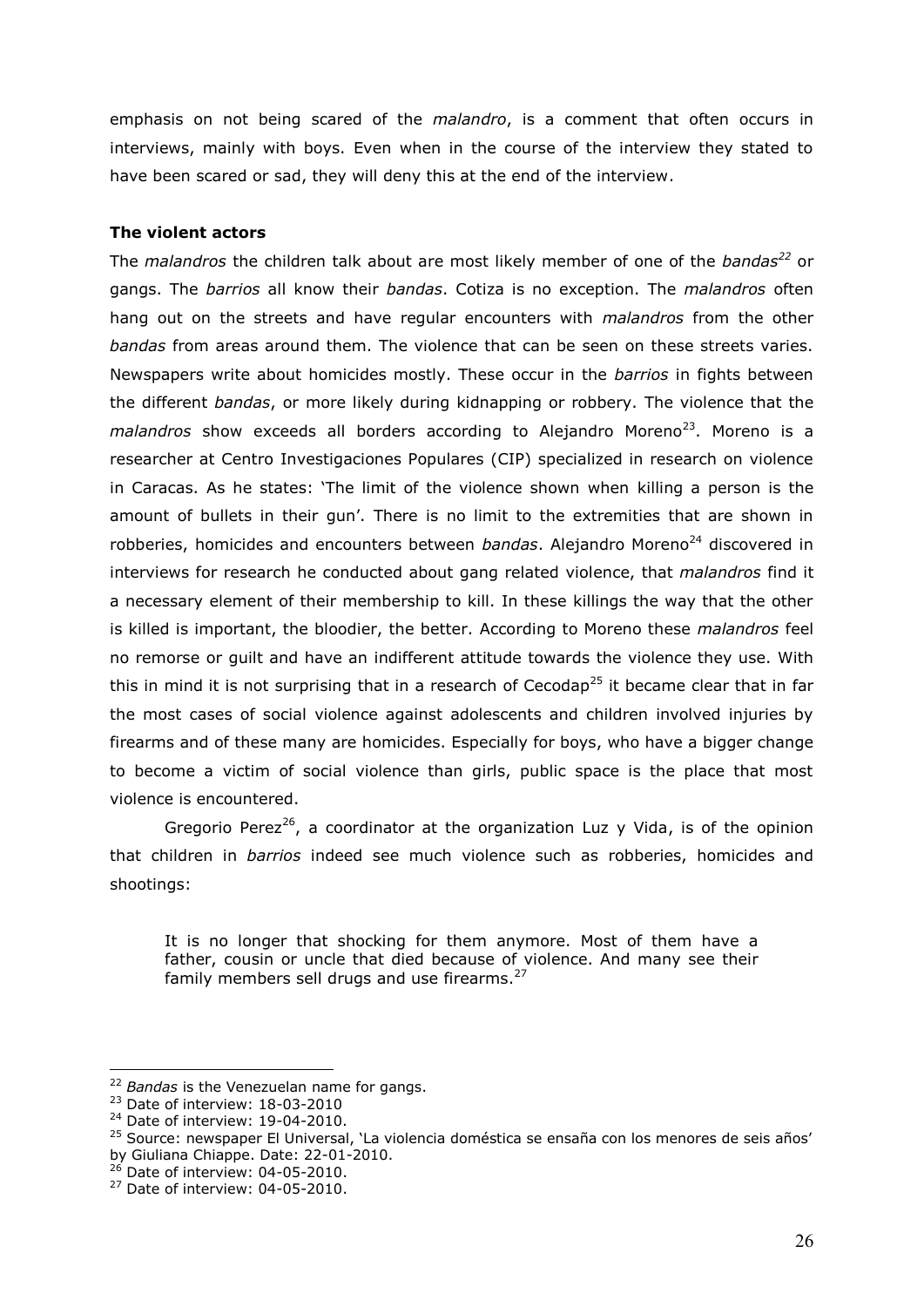The most violent are the young men who are on drugs. These young men have no control over themselves, according to a sixty year old inhabitant of Cotiza<sup>28</sup>. He adds that it are not only men who use violence, but women as well. According to him children see their mothers fight with other women. It is an ugly sight,' he states. That this is true is confirmed by Ria, a nine year old girl<sup>29</sup>, who tells me that she sees her mother fight a lot. Her mother often has arguments with neighbours. During these arguments they shout at each other, use abusive language and sometimes even hit each other or throw things at one another. Ria says that she hates it when this happens.

## **The hidden violence: domestic and school violence**

In observing the streets and public space, there could be seen a lot of something that generally stays behind closed doors: domestic violence. Although this research does not cover domestic violence, it will be named here as being part of the violent culture in public space and life on the streets and therefore being visible for children. Couples can be seen fighting with each other, in as much a verbal as physical manner. It is not uncommon either to see parents yell at their child, give it a slap in the face, grab it with force or simply ignore their child. This seems to be the tip of the iceberg of the phenomenon domestic violence, of which many children suffer. In a research of Fundacredesa<sup>30</sup> it became clear that 70.7% of the children suffer from violent punishment by their caretakers. Physical punishment is deeply rooted in the Venezuelan culture. According to Unicef<sup>31</sup>, in the same newspaper article, eighty percent of the parents find maltreatment a natural part of child raising. Maltreatment here withholds a diversity of actions, such as physical and verbal aggression, violation and sexual abuse.

Besides the violence on the streets and within the family, Cecodap found that school is the second most violent place for school going children. In its report<sup>32</sup>, where it draws up the balance of 2008-2009, it states that school is not a safe place to be for children, as it reflects the violent situation on the street. Rosa Devesa of Fondenima<sup>33</sup> states that many teachers show a lack of norms and do not search for an effective, nonviolent way to deal with their pupils. She does feel for the teachers having 35 children in their classroom and tells me that she imagines it being hard work to keep children that are violent themselves studying quietly. More than teachers, it are the children themselves that show the majority of the violence present in schools. Within classrooms,

 $28$  Date of interview: 24-04-2010.

 $29$  Date of interview: 06-05-2010.

<sup>&</sup>lt;sup>30</sup> Source: newspaper El Universal, 'Sociedad acepta violencia infantile. Mas de 70% de los menores de edad reciben castigos fisicos o humilantes", by Giuliana Chiappe. Date: 17-08-2009. <sup>31</sup> Source: newspaper El Universal, "Sociedad acepta violencia infantile. Mas de 70% de los menores de edad reciben castigos fisicos o humilantes", by Giuliana Chiappe. Date: 17-08-2009. <sup>32</sup> Report of Cecodap: Balance Venezuela Octubre 2008/Septiembre 2009. Impacto de las differentes formas de la violencia contra las niñas, niños y adolescentes.

<sup>33</sup> Date of interview: 25-02-2010.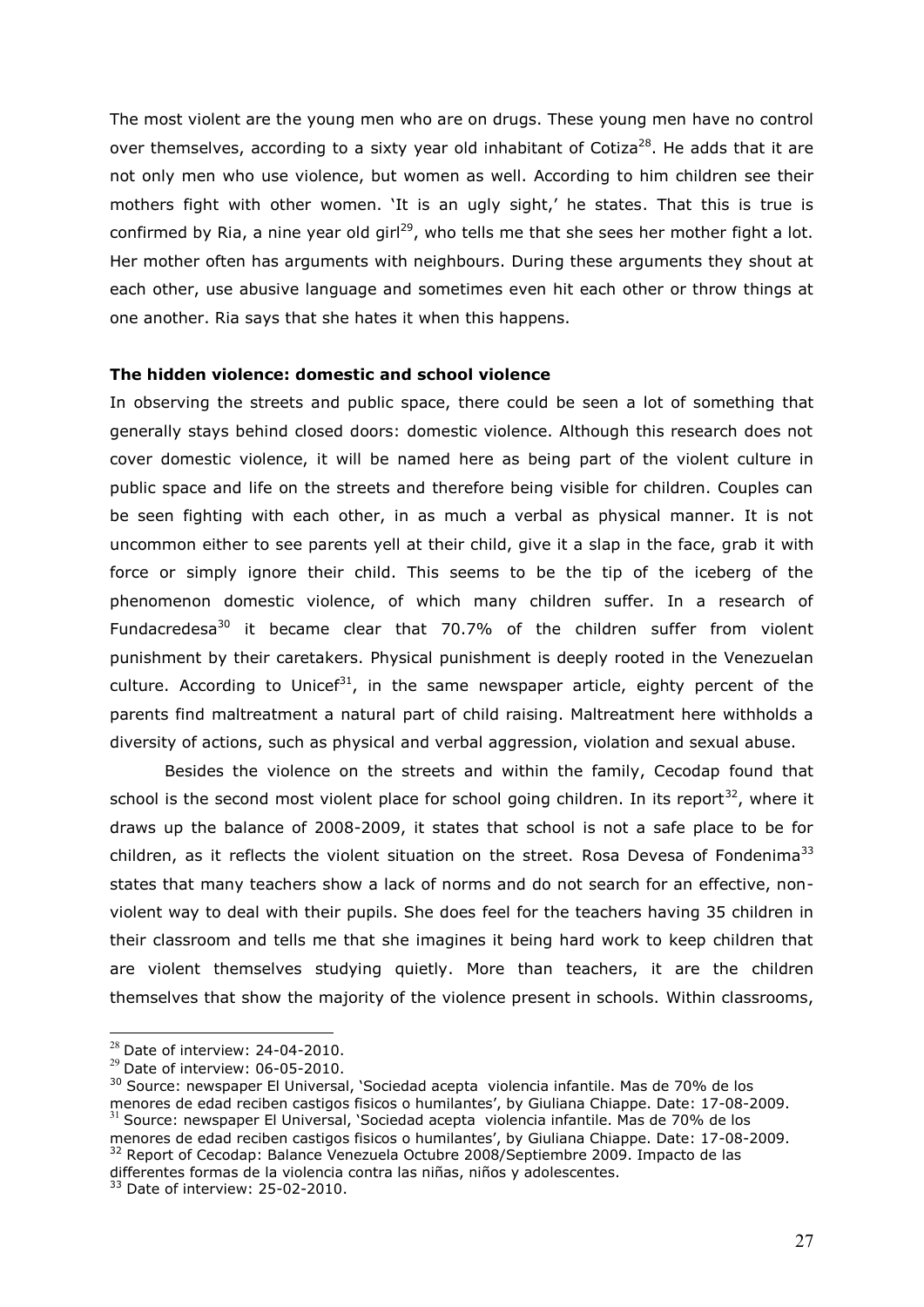on the playground or in the hallway these children show behaviour that they see on the streets or in their home.

## **Concluding remarks**

The violence that is displayed in the neighbourhood of the children can be classified as structural violence and interpersonal violence. The two interchange in daily life and are the cause for a constant threat of violence. Children know about this threat and feel this threat themselves from their own experiences or stories that they have heard from their surroundings. It is no understatement to say that children live amongst violence, both of a more structural and incidental nature.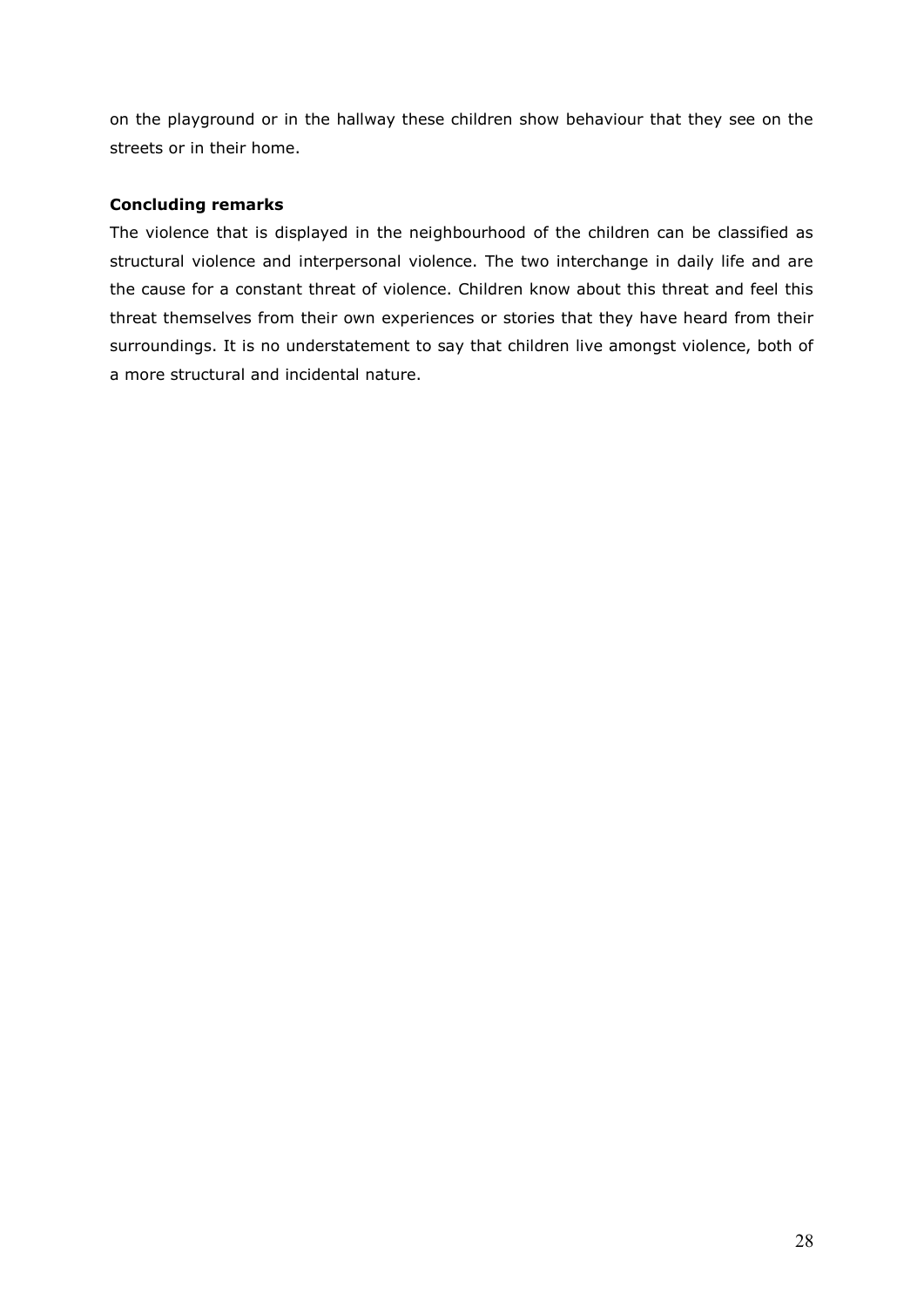# 4. The effect of community violence on children in the *barrios* of Caracas

Yes, life in the *barrios* isn't easv<sup>34</sup>

With this above phrase Barto recapitulates the effect that community violence has on his life. It does not make his life any easier he concludes. As could be seen in the former chapter, Caracas knows much violence that unfortunately reaches children as well. The children that live in the *barrio* see, hear or experience the violence in their daily life. What is the effect of this? What limitations do these children experience because of the ongoing unsafe situation in their neighbourhood? In this following chapter I will deliberate on the different areas in which children are affected by community violence, but starting with the factors that influence the severity of the effect caused by community violence.

## **The severity of the effect**

Children are an especially vulnerable group when it come to dealing with a severe topic such as violence. As a sixty year old inhabitant of Cotiza says<sup>35</sup>, children are sponges and they absorb everything they hear and see, among this as well the community violence. Both Garbarino (2001: 372) and Shields et al (2007: 590) state that when a child feels that it can control the violence or understand it the severity of the negative effect of violence is less. While when a parent or other important adult is demoralized, the child loses all hope. In Caracas the most common conclusion after a conversation or interview on the topic of violence is: "What can we do about it? We will just have to live with it." This demoralized phrase is a reaction on the lack of predictability of community violence in the *barrios*. Violence can happen anytime, anyplace and to anyone. Children learn this as well and are warned for it. It is unthinkable for most that the situation ever will be any different. And most children do not know any better. They only know their own neighbourhood.

Besides the lack of control children have over predicting violence, they lack control over their own lives, which makes them extra vulnerable. Ninoska Zambrano of the nongovernmental organization Fundana<sup>36</sup> agrees with Perdomo (2004: 200) that children are looked upon and treated as inferior citizens and the property of their parents. Only recently in the past decennium the rights of children have been broadened in Venezuela,

<sup>34</sup> Barto, eight years old, date of interview: 22-04-2010.

<sup>&</sup>lt;sup>35</sup> Date of interview 24-04-2010.

<sup>36</sup> Date of interview: 12-04-2010.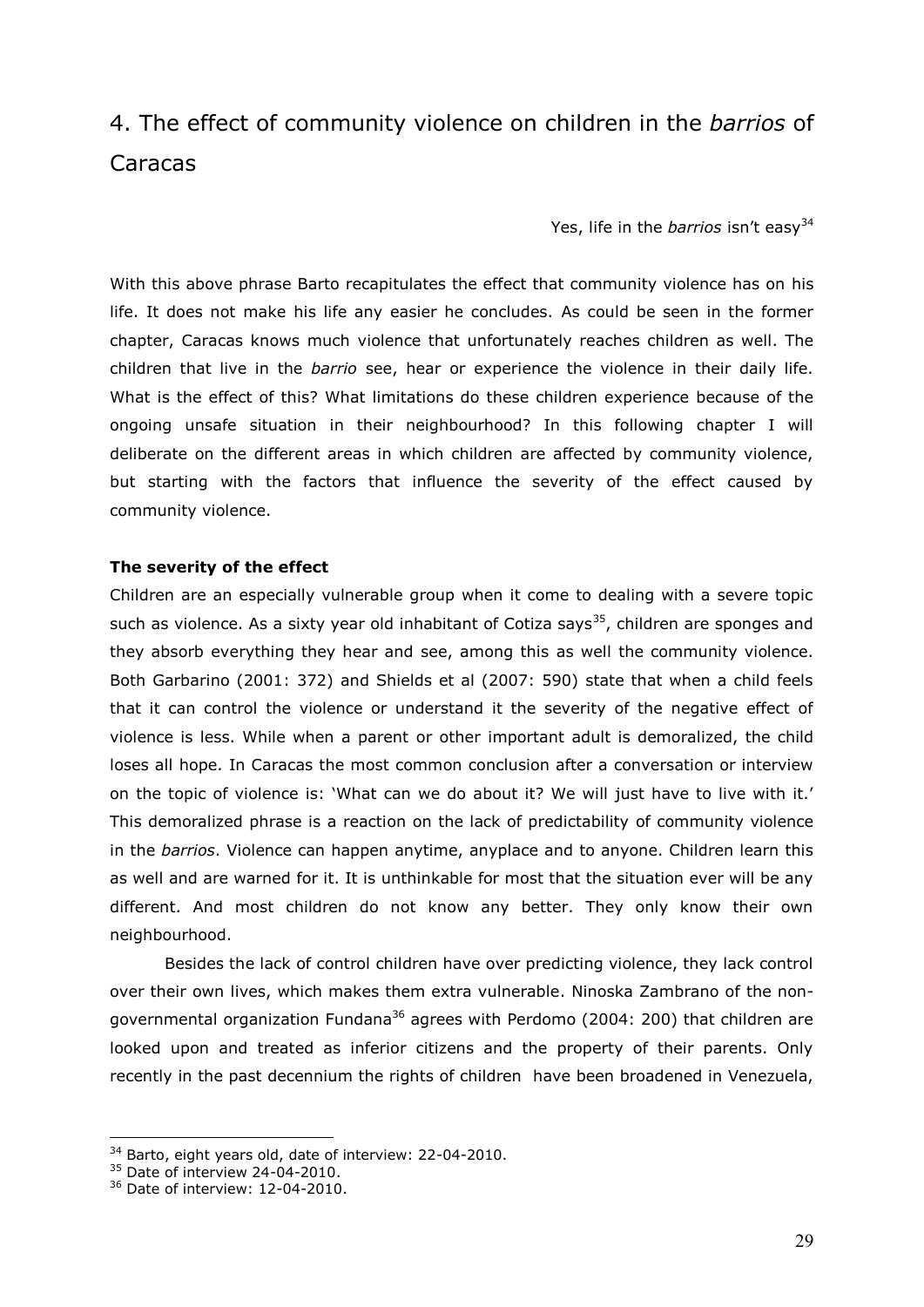but culturally children are still not seen as full-fledged people that have the right to a healthy social, emotional and educational life.

It may be clear that children are a particularly vulnerable group, not only due to their lack of control and agency but as well because of their own imagination. When children hear about violence of others instead of witnessing it themselves they try to visualize the event in their minds and replay this imagination in their head. The fear and insecurity that derive from the imagination which often is more fearful than the actual event, can be larger than when a child sees the real event happening. This could be seen in the stories of earlier introduced eight year old Barto. His stories are often wild and full of guns and fighting and seem never ending. He does give himself a heroic part in this representations, which could mean he experiences some sort of control in his stories. Romina<sup>37</sup> of nine years old also seems to fantasize about stories she heard. She tells me about a time she sat in the bus and saw a *malandro* rob the bus driver. The story has many chasings, gunshots and people screaming and crying. It might be true, but as well it might be a representation of what in fact she heard. Whatever it maybe, the conclusion is that Romina now is afraid to go into a bus. Ramirez<sup>38</sup> of eight years old, tells me that sometimes he hears a shot at night when he is in his bed. After this he starts to think about what happened, how it happened, who fired the gun, for whom it was meant, and if he is still safe or if they can find him in his bed. Thinking about events like these make children be occupied with violence in their head, which will contribute to the fear they might already feel.

Fantasizing about the violence children hear about can make them more scared, and when this lasts for a long period of time a sphere of anxiety can be the consequence (Swick 2008). However, as Aguirre states in Téllez (2002), chronic violence can have a numbing effect as well. With this last effect violence and insecurity becomes normalized and life loses its value. Both can be seen in behaviour of the children I spoke to in Caracas. On the one hand children like Allyse, an eleven year old girl, that grow up in the rougher parts uphill the *barrio* have a wildish, nervous look over them. They seem constantly agitated and on their guard. On the other hand when talking about violence to the children they seem no longer shocked or surprised. When presenting situations to the children related to violence, such as seeing a gun on the streets or encountering a *malandro*, a common reaction is: "Oh, that is bad". The younger children of eight or nine years old are startled by the situations and having to imagine what to do in those cases. But the older children of ten and eleven years old say that these situations are not new to them. Some of the situations even have become normal. They say: "I have seen many knifes,' or: 'My cousin has a gun, I have held it before'. Here, there seems to be a

<u>.</u>

 $37$  Date of interview: 05-05-2010.

 $38$  Date of interview: 06-05-2010.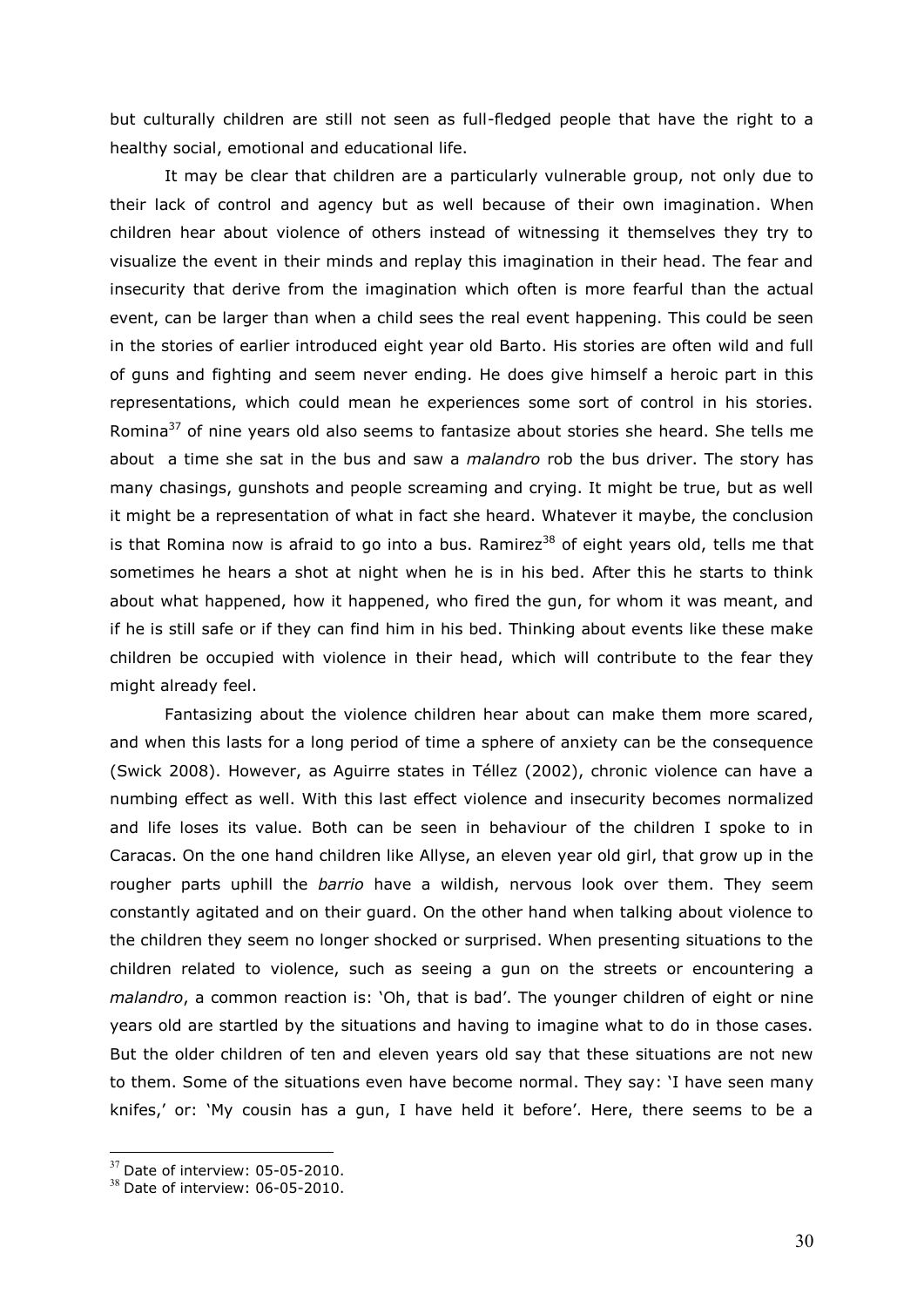difference in impact of violence between children who already have much experience in dealing with violence themselves and children who have dealt with it from hearsay without experiencing it themselves.

On a cultural level chronic violence can have impact as well. As Ninoska Zambrano of Fundana<sup>39</sup> and Aguirre (in: Téllez, 2002) agrees, the violent culture in Caracas and the maltreatment at home teach the children on early age that their life is not worth much:

Children and adolescents think since their own life is not worth anything, that of others" is not either. This makes it easier for them to decide about someone's life when holding a gun.<sup>40</sup>

Although this reaction on the violent culture may sound extreme and certainly is not true for all children, it does notifies us about a tendency in which children are able to be involved in violence not only as victims but as well as violent actors due to the impact of violence around them.

## **The effect on a functional and physical level**

On the level of everyday life children experience impairments due to the violence in their community. On a physical level for instance due to direct experience of being in contact with a violent actor or on a functional level due to limitation in their mobility. Although the effect of violence in this rather practical level, seems to be a obvious and logical effect, there is a lack of theoretical response to it. As can be seen in the following paragraphs, there is a lack of theory on the functional and physical effect, instead theory seems to be directed at the emotional and behavioural effects more. Nevertheless, in the field, children do experience a great deal of physical limitations and impairments due to community violence. Therefore in this subsection this will be discussed based mainly on the stories of the children and their surroundings.

Gisela Garcés<sup>41</sup> has encountered many children with severe bruises and contusions in her centres. Mostly these are due to domestic violence in their homes, but as well children that were not attended to enough and therefore encountered violence on the street and occasionally by a teacher or child at school. As well Ninoska Zambrano, who gives shelter to abused and maltreated children, tells me that she just took in four boys in the age of one to seven years old. These boys have been beaten, cut, burned with cigarettes and whipped. She explains that the physical punishment and experience with violence can cause delays in the development of the children. The children are not only affected by violence in a physical way themselves, as well are their direct

 $39$  Date of interview: 12-04-2010.

<sup>40</sup> Interview with Ninoska Zambrano of the organization Fundana, date: 12-04-2010.

<sup>41</sup> Gisela Garces, headmaster of *ACEISB*. Date of interview 03-03-2010.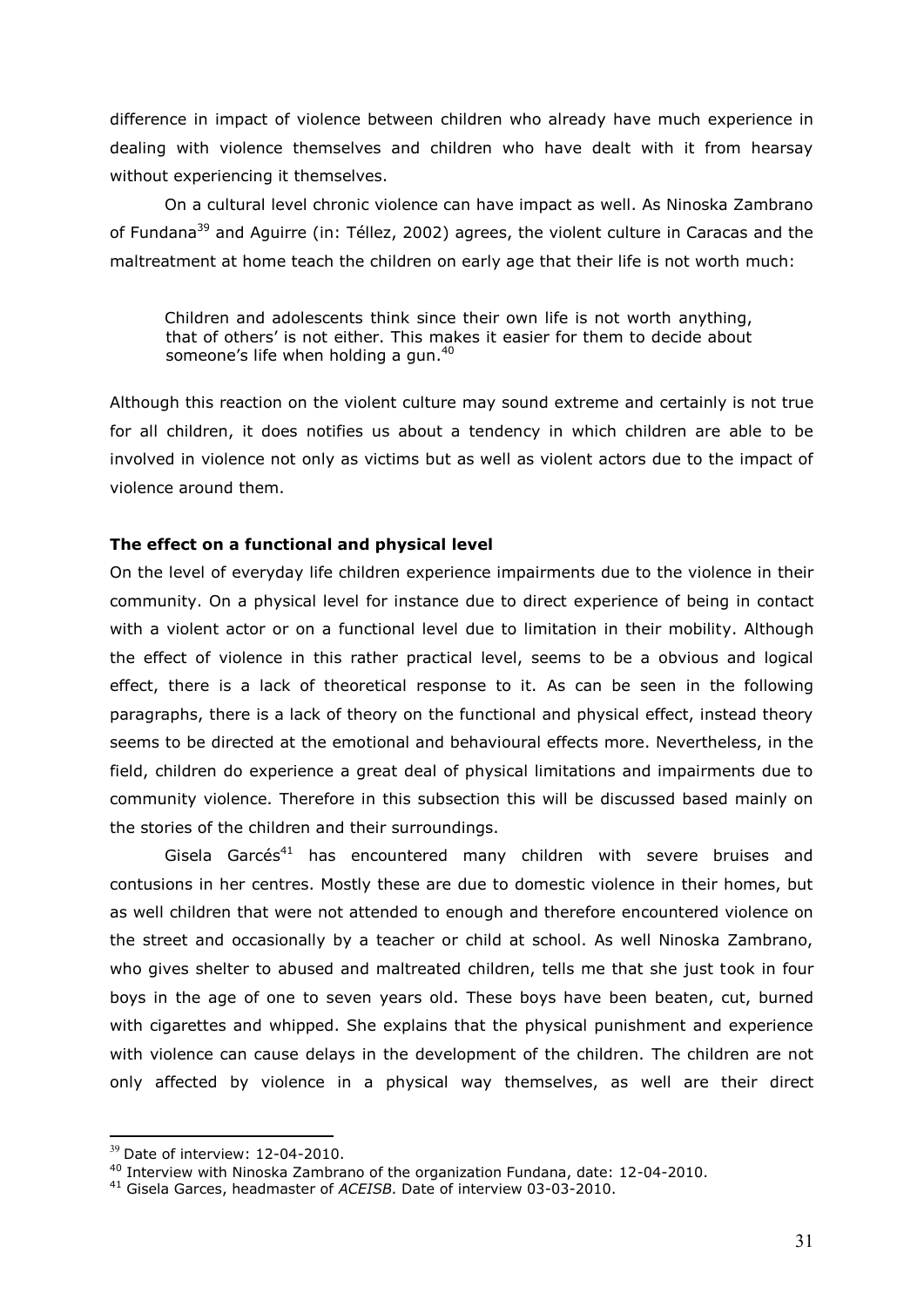surroundings. As Lucia Martinez<sup>42</sup>, a teacher at the organization Luz y Vida explains, many children have the experience that their father, uncle or cousin is killed by violence. Often these are encounters with a *malandro*, or by hitting a stray bullet. This leaves children with grief and having to miss their family member.

Ria and Florita<sup>43</sup> mention that they are not allowed by their mother to play on the streets; because of the "bad people" that walk around. Their mothers have warned them many times that the streets are unsafe and that it is possible to get killed there. Ria, tells me that she cannot play everywhere because the streets in Cotiza, and especially her part of the *barrio*, are dangerous. Her mother does not allow her to play on the street. Furthermore there is a playfield near her house. This field is a sandy motor cross area where people dump their old furniture. Here the older children hang around. Ria went there a couple of times, but the older children kept teasing and fighting with the younger children so she does not feel safe to go there anymore. Besides these areas the children cannot name any play areas that are safe for them.

Magda and Reya<sup>44</sup>, both teachers at the centre Las Torres of ACEISB explain that during the day many children are on the street. In the process of creating a map of the area around the centre, they explain that Cotiza has little to do for children. There are a few playing grounds where sports such as basketball can be played, but two of the three are visited only by adolescents and adults. Children do not go there, but hang around the smaller street, deeper in the *barrio*. When the children are not allowed to be on the streets by their mother, they mostly spend their time at home, playing with neighbour children in the patio of the house. Jhon, a nine year old boy<sup>45</sup>, says that he does not mind it that he is not allowed to play on the streets. He has room at home to play with his twin brother, sister and cousins. They like to dance and practise a lot at home. Their favourite music to dance to is reggaeton, the music of the *barrios*. He draws me a map of his daily route. He has to walk a long way to both school and the centre he says, with many stairs on his way:

I am not afraid to walk on the streets here [the road to his school and the centre in his neighbourhood], I know the way and the people that live here well. (…) I do not meet bad people here. Most people are happy ones I think. I just mind the litter, that is dirty and people might trip over it.<sup>46</sup>

Jhon does not know what other problems he could have besides becoming sick. Not all children appear to be equally worried about the violent situation in their neighbourhood.

<sup>&</sup>lt;sup>42</sup> Date of interview: 04-05-2010.

<sup>43</sup> Date of interview: 21-04-2010.

<sup>44</sup> Date of interview: 25-03-2010.

<sup>45</sup> Date of interview: 29-04-2010.

 $46$  Date of interview: 29-04-2010.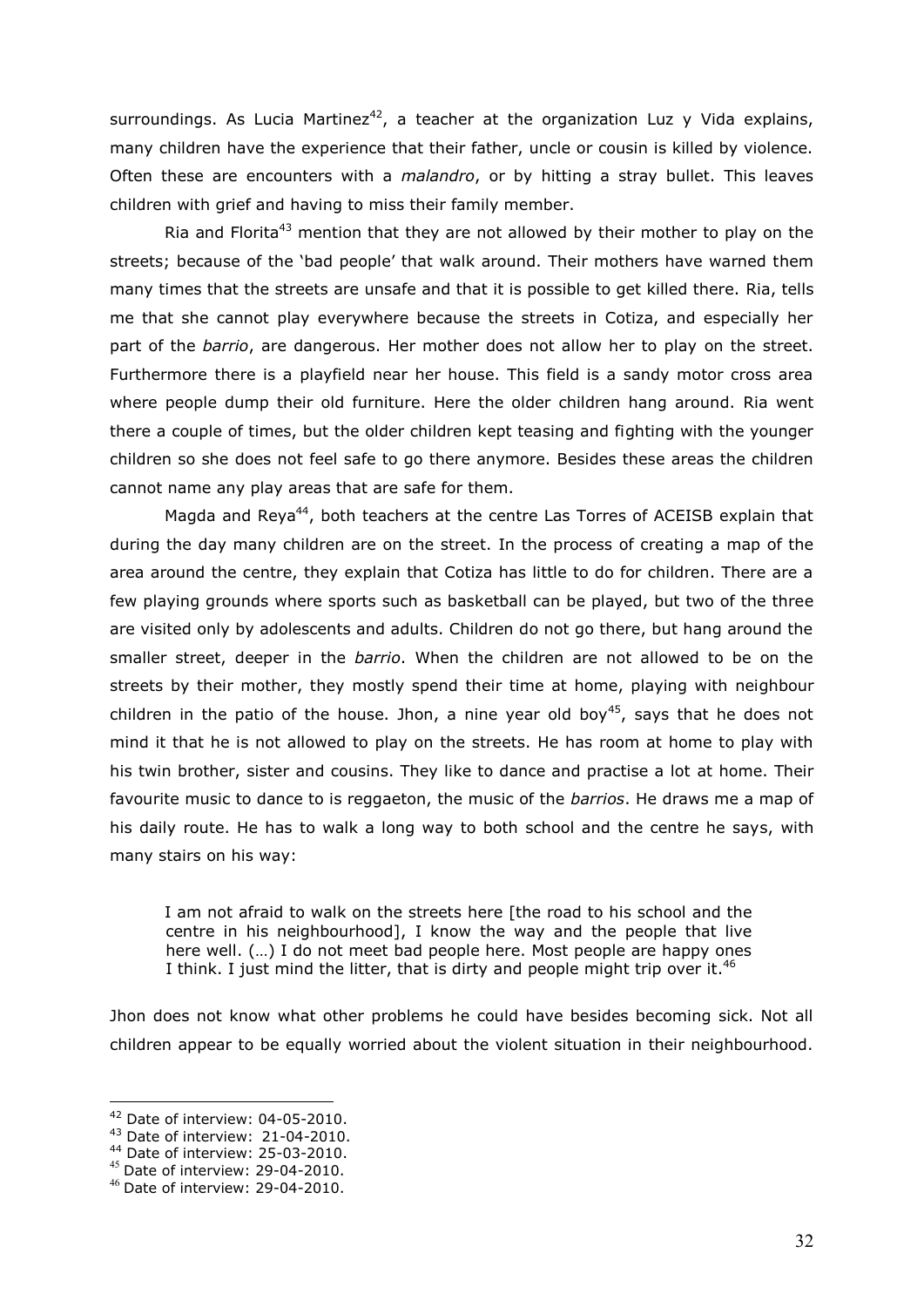Asking Barto what he thinks about his neighbourhood (without yet mentioning the violent situation), the first thing he thinks of is the litter on the streets:

We cannot play on the streets because of it [the litter on the streets] and the dogs that run around here cannot be trusted. They sometimes bite kids. (…) Sometimes there are even dead dogs lying on the street! And nobody cleans them up.<sup>47</sup>

As a second obstacle in his neighbourhood he speaks about the traffic and especially the motor cycles that drive fast through the streets. He says that I have to watch out on the streets, because the motor cycles can easily hit me while passing by. When I ask him if he feels unsafe on the streets because of the *malandros*, he thinks for a bit and says 'Yes, I do'. Barto explains that he tries to stay away from the military men because they tend to bother playing children. If Barto means the policemen here or the men of the military base nearby is not clear to me. Just as before this could be a story of hearsay. He knows as well of *malandros* hanging around at corners. But is not too scared of them, he hardly ever encounters them and he figures that they do not steal from children anyway: "*Malandros* steal from people who have stuff to steal. What do kids have? So kids are safe."

Unlike Barto, Gregorio Perez of the organization Luz y Vida does think that children can be a target of *malandros*. He explains that when children have a family member or friend that is a *malandro* in one of the *bandas*, which is not uncommon according to Perez, then it is dangerous for the child to cross the border to the territory of another *banda*. Therefore children cannot move freely in the city and are limited in going to school, playing outside or going outside their area. Perez has the opinion that this limits the prospect for children of an education or a job in the future as well.

## **The effect on an emotional and behavioural level**

The *barrio* can be a scary place to grow up in for children. Some children like Hernan are protected as much as possible by their mother, but against some things that happen on the streets there is no real protection. As told earlier children have little places in their neighbourhood in which they feel safe. This constant unsafe feeling can be a reason for emotional and social problems as depression, anxiety inability to form trusting relationships, delayed cognitive development and aggressive behaviour (Margolin & Gordis 2000). Looking at the children in the *barrio* I cannot say that I observed this all, nor was I in the opportunity to do psychological research with the children. For this a longer research period would have been necessary, to be able to have a closer relationship with the children and to be able to observe behavioral changes. However a

<sup>1</sup>  $47$  Date of interview: 22-04-2010.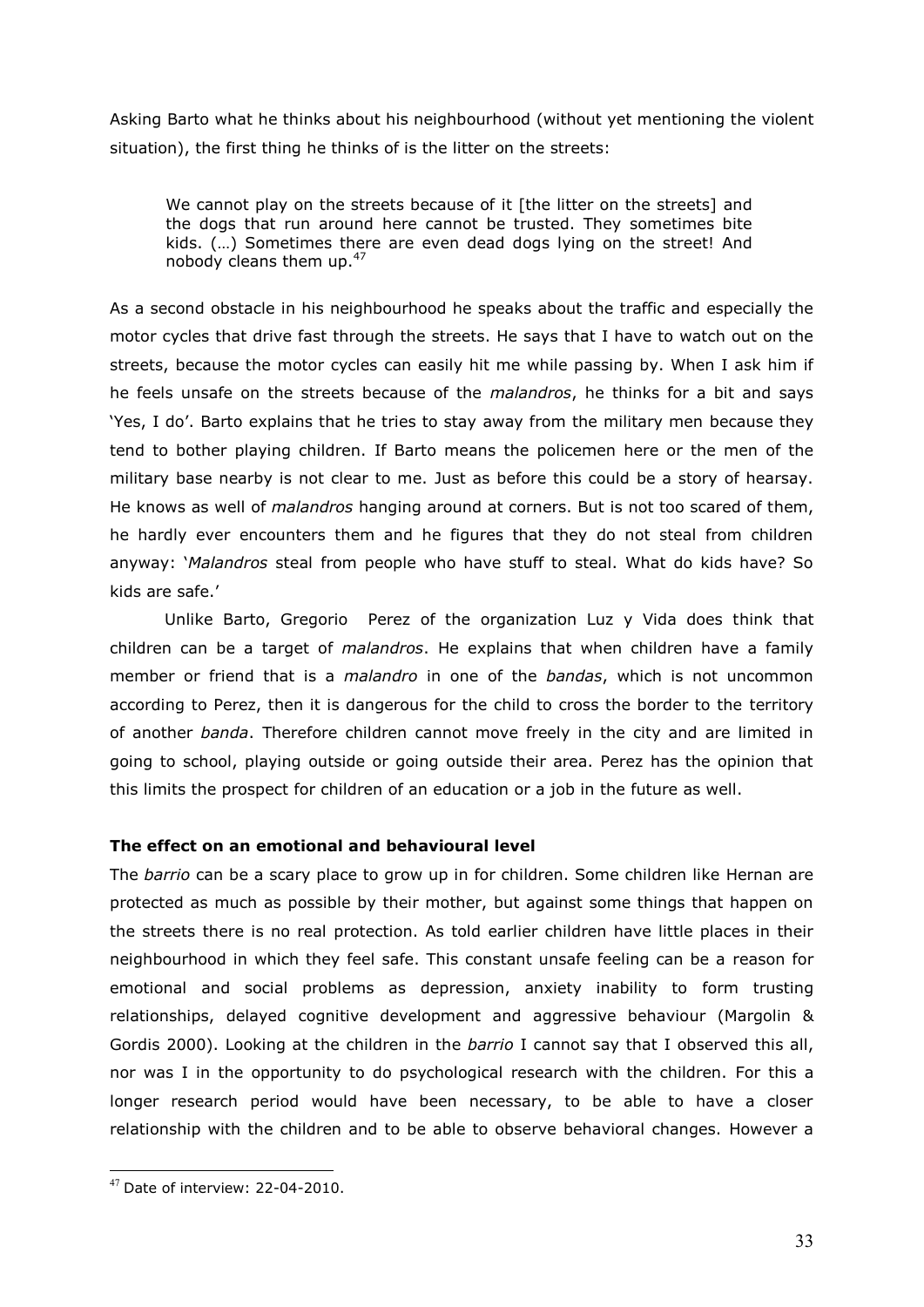few observations can be noted. Many children show a lack of concentration. They seem to be preoccupied with the things that happen around them. As well they often show aggressive behaviour and anti-social behaviour like cursing and hitting others. Ten year old Fausto is an example of this. The *maestras* all worry about him. He displays violent, aggressive and hostile behaviour, but nevertheless is very popular with the other children because of the jokes he makes. He has a hard time concentrating and seems hyperactive. Lupe<sup>48</sup>, the coordinator of the centre Las Torres of ACEISB, urged his grandmother to get him on medication to make him concentrate better. She thinks that he is a smart child and that he could do well outside this environment:

He just gets swallowed by his friends and cousins. He looks up to them and wants to be like them. He thinks they are so cool, while all they do is get him into trouble.<sup>49</sup>

His preoccupation with his cousins and all that happens outside the centre does not seem to do him any good.

Besides concentration children state to be scared a lot as well. Neto, a ten year old boy from the centre, tells me in one of our conversations:

My uncle gets into fights with neighbours. He can get really angry then. I want him to stop fighting, sometimes he listens. He has a gun you know, he will use it if he feels like it. People may get killed this way, he might kill the other person or the other person might kill him.<sup>50</sup>

Neto mentions that his uncle gets into fight like these often enough for them to become a normality. But still it frightens him and makes him worry about his uncle. He remembers that he sometimes cried when it happened. That was when he was younger. However, being older now he still needs help from adults to try to end the fights of his uncle. These adults can be his mother or any other person that is near:

It is very difficult to stop a fight between two adults with guns by yourself. (…) But I am not a little kid anymore, I do not get scared that easy now. Don't think I'm afraid or something.<sup>'51</sup>

Although the children all have seen knifes, guns fights and robberies before, they still see the danger and seriousness of such events. During interviewing most children tend to

<sup>48</sup> Date of interview: 22-04-2010.

<sup>49</sup> Date of interview: 22-04-2010.

<sup>50</sup> Date of interview: 06-05-2010.

 $<sup>51</sup>$  Date of interview: 06-05-2010.</sup>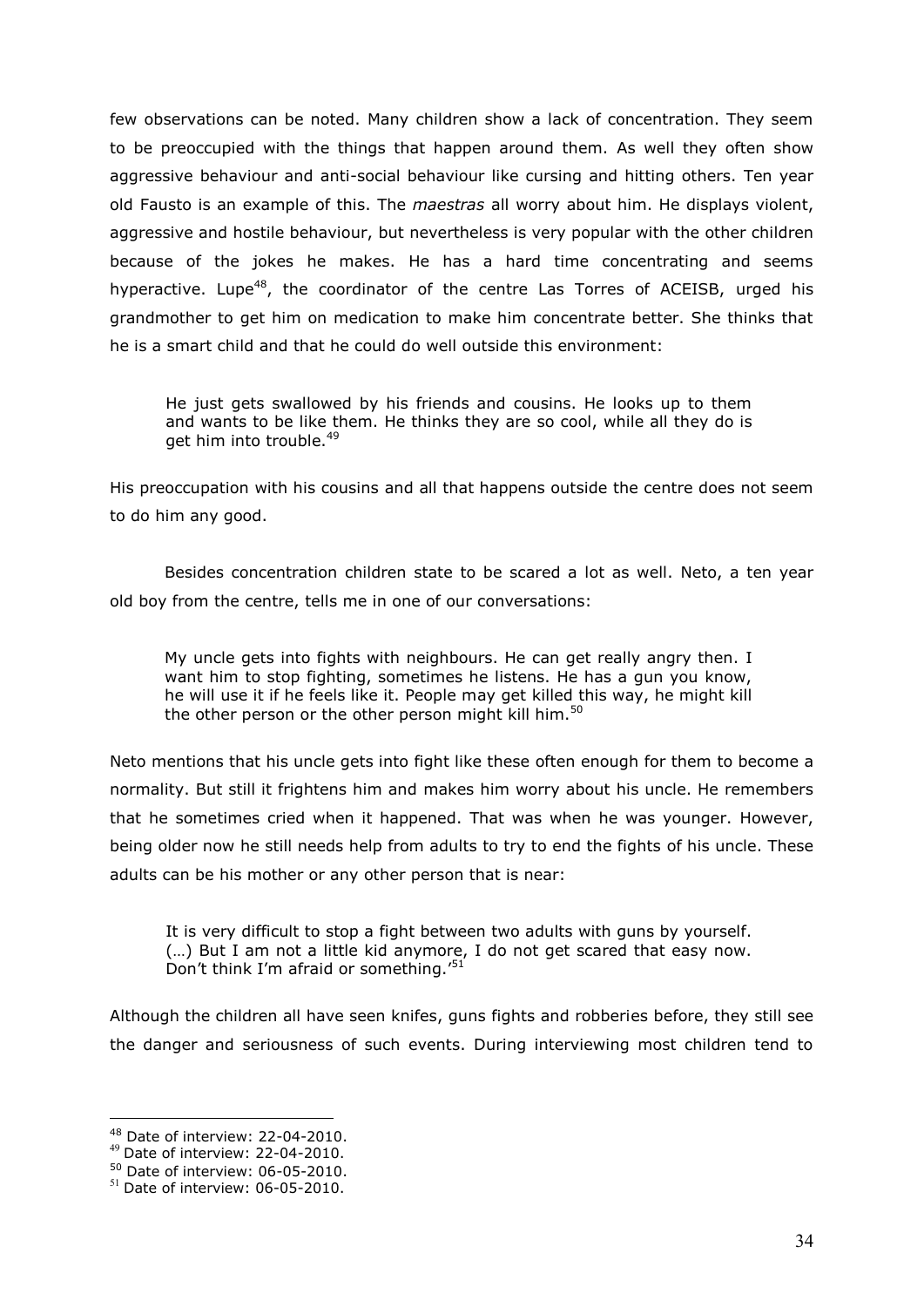become more quiet and have a somewhat distant focus in the eyes. Some children do not want to talk about it.

The many occasions in which children see, experience or hear violence do not only affect their emotional life but as well gets embedded in their behaviour. Children learn to use violence because they hear their own experiences with it, but as well because they see other people use it. They are taught to use violence. For many children violence is a normal reaction to problems and a way of getting things done. This can be seen in the centre as well when children are in disagreement with one and another, they hit and kick each other immediately with force. In interaction with each other, a difference of opinion easily leads to a fight in which they are quick to use aggressive measures. The children are suspicious of one another, they gossip, pinch each and hit each other and use namecalling to get their opinion of another child across. This is all done in a way that you would expect from an adolescent or adult. As is said that hitting is seen as a natural way for a parent to raise its child, it seems a natural way for children of communicating with each other. Children see their fathers, brothers or uncles on the street solving their (financial) problems with the use of firearms. These children see that new sneakers are obtained easily by using force, and will grow up doing the same thing their male examples do. Especially the older children and adolescents will do anything for a pair of brand sneakers, a watch or a mobile phone. These items give them the recognition and respect from their peers that they cannot find at home, as Ninoska Zambrano explains. Clearly their parents or caregivers cannot afford these items, so robbery seems a solution. These children grow from seeing violence, experiencing violence, to learning about violence and using violence themselves.

## **Affected through involvement**

One way of being involved in violence, is as a victim or witness. The effect described in the former subsections were mostly described from the point of view that the child is a victim. However, another way community violence affects children is when they are drawn into the violence and become violent actors themselves. Especially the boys that live in the unsafe parts of the neighbourhood seem to be more involved in violent activities. As Magda explains to me these boys, like Fausto and his best friend Augustin, often have cousins, uncles or fathers who are involved in delinquent activities such as dealing in drugs or weapons. They are used of having guns around the house and seeing people use them. Fausto and Augustin told me after the first interview that they were through talking to me about the subject, "maybe later, ask me later" was the reaction I got every time I wanted to chat with them. Fausto and Augustin both have been through a lot. Fausto lives with his grandmother. His father died a couple of years ago in circumstances that Magda describes as "vague". "Nobody really knows," she tells me, "it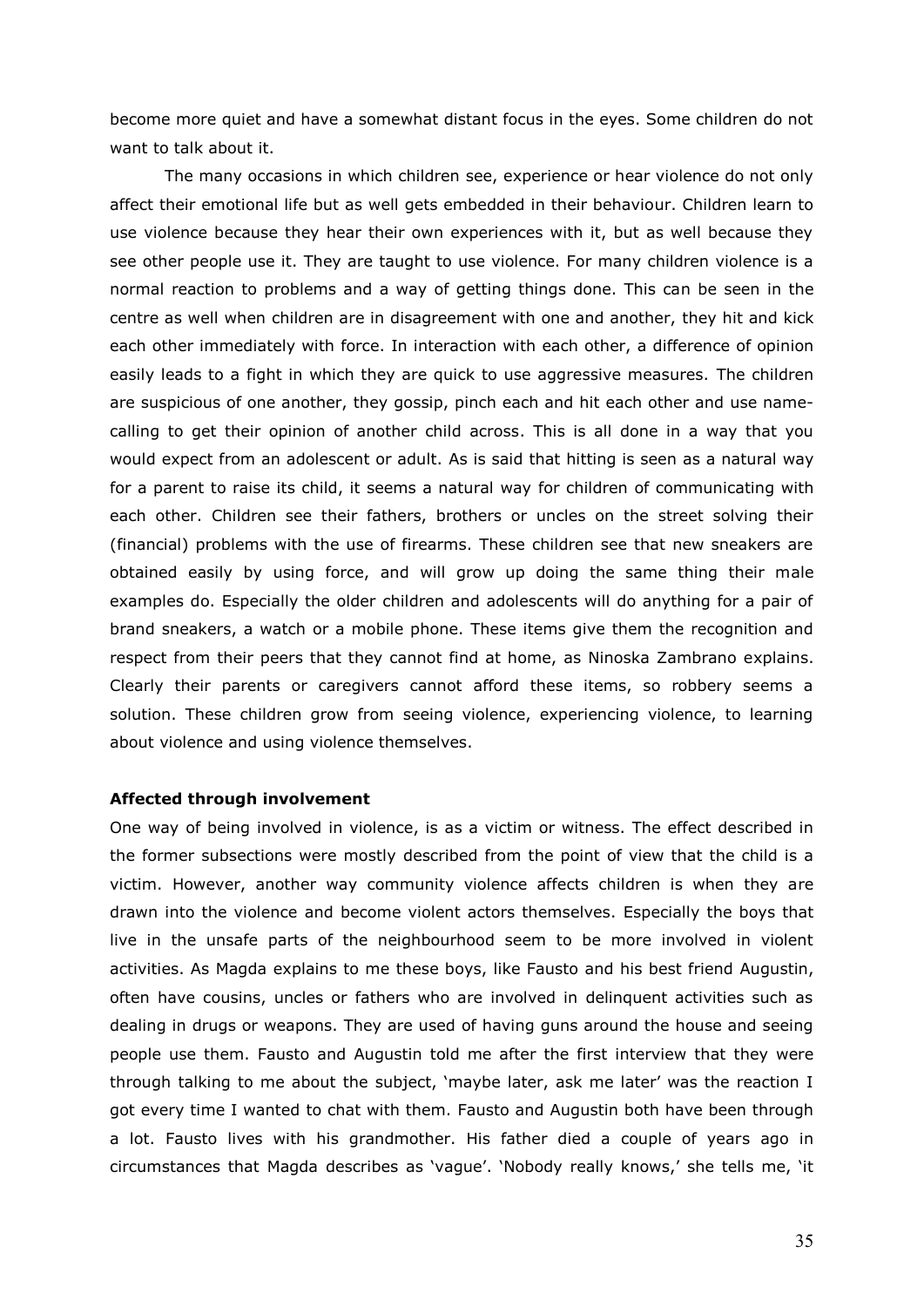must be gang or drugs related, I am pretty sure of that.' His mother left him in the care of his grandmother and lives somewhere else in Caracas now. Fausto tells me that he does live with his mother, but that his grandmother is there as well. I wonder if he is ashamed for not living with his mother or that he rather pretends that he does. Lupe tells me that his uncles and cousins are bad news. That Fausto has friends who are *malandros* or are on their way of becoming so. She thinks that it is good that he goes to the centre. Without this he would be on the streets a lot and now he has a safe place to go to and some sort of stability besides his grandmother.

Augustin seems to be more serious than Fausto about his schoolwork and displaying proper behaviour. But he had his share of experience in delinquency already too. On one of my last days at the centre Augustin does not show up. Emilia<sup>52</sup>, the cook of the centre, shared her knowledge about Augustin"s situation. The house where Augustin lives appeared to be one of the bigger outlets for selling drugs in the neighbourhood. Everyone already suspected something, but nobody knew for sure. Emilia tells me that Augustin himself worked alongside his uncles in selling the drugs. She heard the police were searching his house for drugs. His uncles and cousins are looked for, just like Augustin himself. "Now we know why he was not here today," Lupe says. As far as Emilia knows Augustin was not caught. "I did not say anything about knowing him, and him being a pupil at this centre,' Emilia states. Augustin is only ten years old and already involved with selling drugs. In a small interview I had with Augustin he told me that he did not like drugs:

People who smoke [drugs] become weird. They act weird and their eyes get different. They have a certain look on their face. With that look you never know what will happen. (…) It makes people steal and use guns. They don't know what they are doing then. It is if they lose their minds. $53$ 

To my question how he knew about this, Augustin said "You can see it everywhere on the streets you know.' Now I know that he does not just sees it everywhere on the streets but that he is confronted with it in his home.

In a striking example Alejandro Moreno<sup>54</sup> tells about the way children encounter violence and get involved with it as being violent actors. He describes different occasions in different *barrios* in Caracas, which all had the same drift and are equally shocking. Moreno begins by telling that a man with a guitar case goes to a place where many children can be found. Here he asks the attention of the children and summon the children to look in his guitar case and each pick one of the presents he has for them in this case. The children do so and end up with pistols in their hands. All children go

<sup>52</sup> Date of interview: 13-05-2010.

 $53$  Date of interview: 22.04.2010.

<sup>54</sup> Date of interview: 18.03.2010.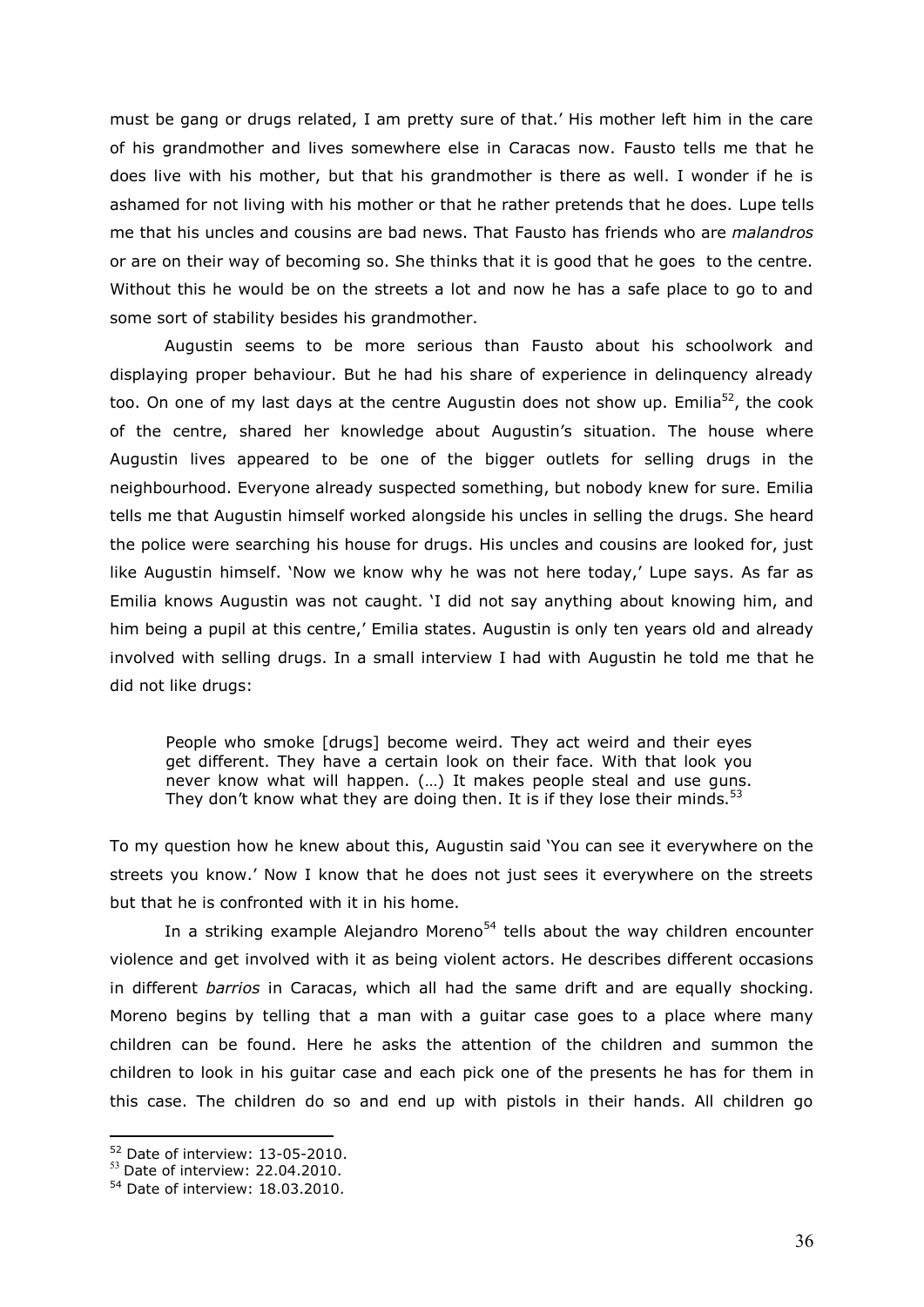running in different directions with their new pistols. Soon one girl is shot, by accident or not. The mothers of the neighbourhood are worried and call upon all mothers to collect the pistols from their children. By the time this is done most pistols have disappeared or are sold. These children at the moment have had contact with a pistol. They might have used it, with whatever consequence. Whatever they feel about the pistol, they now have experience with it. These children have become violent actors by owning and using a gun. This experience is forced upon them, they had no way of knowing what would happen, but as it turned out they now have experience with guns.

Another example Alejandro Moreno uses is the excursions that are set up in various *barrios*. On these informal excursions children are brought to a military area. Here they learn about the military, but as well about weapons and the use of guns. There will be said that the use of guns is not for playing and that a guns are not a children's toy. Nevertheless, by the time the children get back from the excursion they know how to use a weapon. Once again, without choice children are confronted with weapons and knowledge about handling them. In these examples children are deliberately are brought in contact with weapons, either to use them, to distribute them or to warm children up to them so they will be less scared to use the weapons in the future when *malandros* might be looking for new partners in crime. For children it can be difficult not to be drawn into violence as actors.

## **Concluding remarks**

As Gregorio Perez already stated, due to a limit of mobility the prospect for a good future is limited for most children. Many children simply will never set foot outside their *barrio*, because they cannot or their parents do not encourage their children to do so. This creates a narrow view of how life is and can be, and takes away possibilities for a better future for the children. Besides this, children get involved in a more active way in violence. Both Abramovay (2002: 59) and the Venezuelan researcher Alejandro Moreno agree that a child who was a victim of violence in its early childhood runs a high risk of becoming a future perpetrator.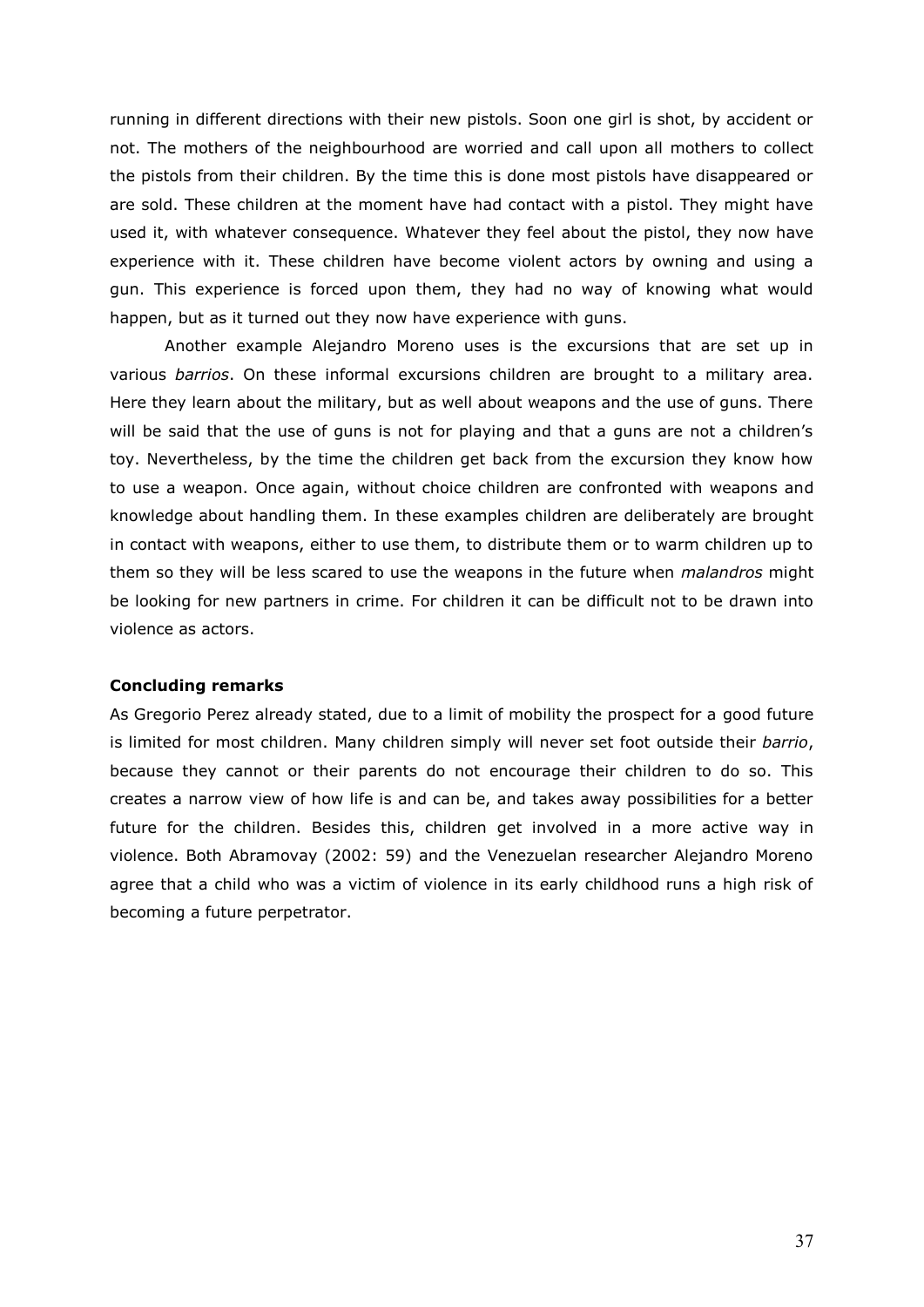# 5. The way children in the *barrios* cope with community violence

When I see someone getting robbed, I know what to do: run for home!<sup>55</sup>

Dealing with the ongoing community violence may be the most difficult task of children in Caracas. How to cope with a phenomenon that is elusive and cannot be controlled by them? Children in the slums of Caracas have two things to deal with in this matter, the direct violence around them and the consequences of the violent society that they live in. Both the direct violence and the consequences of the violent culture demand certain coping mechanisms of the children. Children develop such strategies or mechanisms mostly automatically without making a conscious choice for the one or the other. In this chapter I will offer an overview of the reactions of the children to violent situations. This will give a sense of the coping strategies that children have acquired in order to deal with their everyday environment.

The five coping strategies offered in the theoretical chapter by Moser and McIlwaine (2004: 179) will serve as a framework. To this framework I will add or collate three strategies offered by Ninoska Zambrano who works as a psychologist and coordinator at Fundana. She enriches the coping strategy of avoidance with internalizing behaviour and escaping from the situation, she broadens the strategy of confrontation with identifying with the violence, and she adds the golden mean as a new and most preferable coping strategy. There are two strategies that I did not encounter in the behaviour or stories of the children: reporting crimes and conciliation. These are both strategies that are less available for children because they require power (reporting) or ask a higher level of thinking (conciliation) that is more common for adults.

## **The strategy of avoidance**

The streets and other dangerous places are avoided out of fear for what could happen. As Ria explained, she avoids the playfield that is housed by older children that tease her and are looking for fights. She and other children in the centre are not allowed to go to these places by their mothers. This is an example of the most common coping strategy called *avoidance*. With avoidance children try to control their own arousal and distress by restraining themselves from the violence and the thoughts about violence. With community violence, avoidance is used by staying silent and looking the other way. This strategy is mostly adopted because of a sense of powerlessness, fear for retaliation or

<u>.</u>

<sup>55</sup> Interview with Neto, date: 06-05-2010.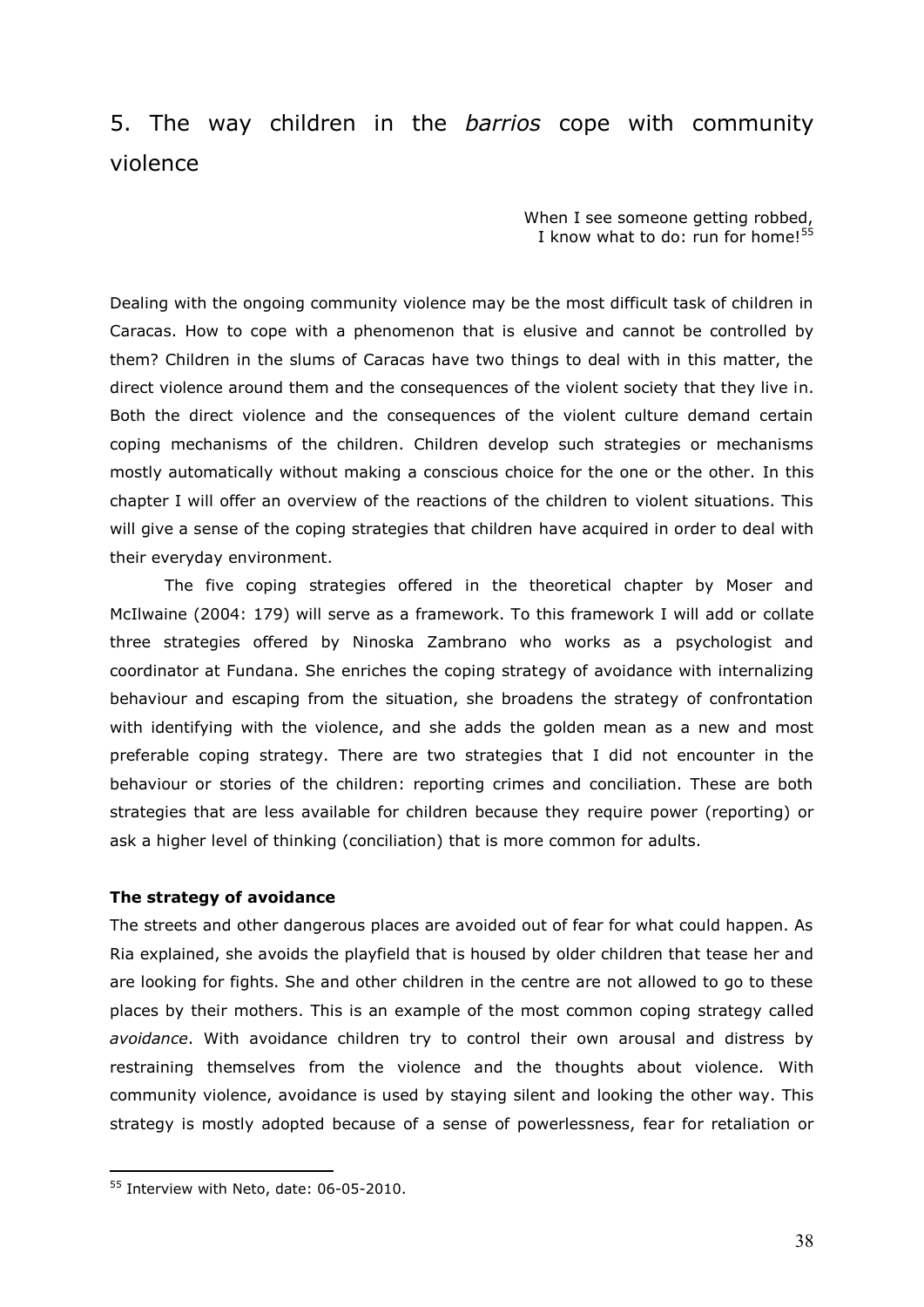fear of making the situation worse. Especially children who are powerless against violent actors and have no control over the situation, this is a safe way of coping. Avoiding community violence can mean changing mobility patterns, rethink educational opportunities after nightfall, and avoid people that are involved in criminal activities.

As we saw before the mother of nine year old Hernan does everything she can to avoid the violence in her community. She and Hernan are not out on the streets at night, they keep to themselves and do not mingle with others. This all to avoid them getting in a dangerous situation. Although Hernan himself does not actively avoids situations that could be dangerous, he begs his mother to play on the streets or to go over to friends from school to play, he is taught to use avoidance as a strategy and is likely to adopt it when he is older and thinks more consciously about dealing with his life situation.

Romina does know exactly what to do when she encounters a violent situation on the street. She says the best thing to do is to stay out of it: "I don"t get myself involved. I will just leave". Most children have this same reaction. They will leave the situation and go home or to another place where they feel safe. The younger children mostly say that they will leave the situation and run for home, however the older ones think that leaving the situation is enough. As Neto of ten years old says to do when he sees someone with a gun on the streets, "I will just keep on walking, I will not get in his way, so nothing will happen'. However this is a healthy strategy according to Ninoska Zambrano of Fundana, it has another side to it. With the high prevalence of domestic violence, children often have to deal with violence in their home as well. Here they use the same strategy: they want to avoid the situation. Only, as Zambrano states, to avoid the situation these children need to go to the streets, which are not safe and in which they can find more violence. They flee to the streets, where there is no guidance for the things they will encounter. This way domestic violence can lead to exposure to other types of violence.

On an emotional level avoidance is characterized by keeping silent, not wanting to talk about the subject, feeling sick and not having any enthusiasm for activities. This internalizing behaviour is typical for children that have a preference for the avoidance strategy Emilia Orellano<sup>56</sup> of Luz y Vida thinks. For Romina who is an advocate of avoiding the situation, this became clear as well. She is a serious, quiet girl, who does participates from a distance. When we talk about violence in her neighbourhood, she gets more and more silent. She rather does not talk about the subject of violence.

## **The strategy of confrontation**

The second coping strategy is, although less common than the avoidance strategy, still an often used strategy in the slums: *confrontation*. Confronted by the violence children try to control the violent stressor itself, either by joining violent groups or put up a fight

<u>.</u>

<sup>56</sup> Date of interview: 04-05-2010.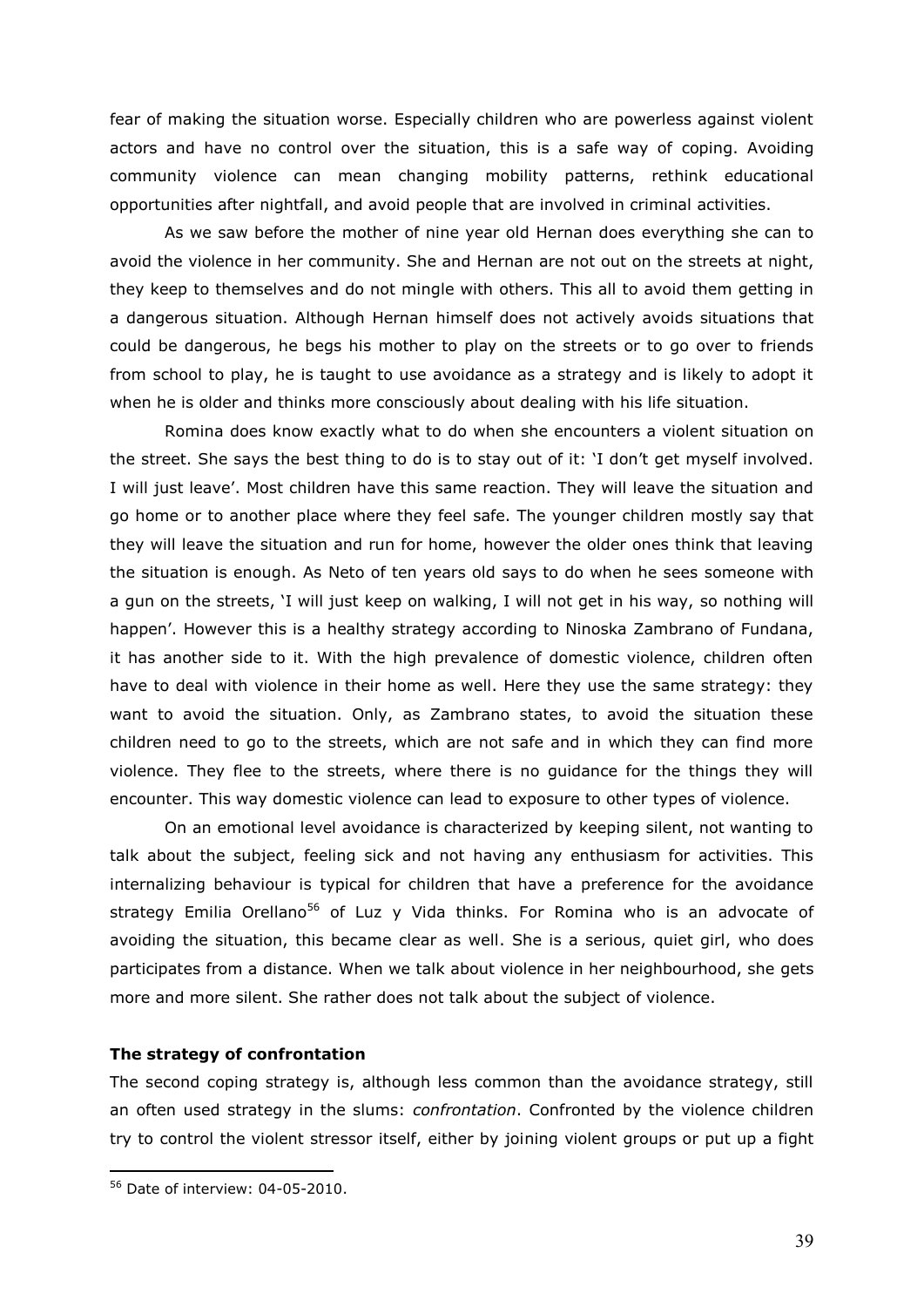against violence. These children identify themselves with the violence. They know how to use violence through their experiences and will use it a weapon in their confrontation with the violence around them. It becomes a way of life for them. These children can become the violent actors themselves in a later stadium.

Ninoska Zambrano of Fundana explains that because the children are growing up in violence they identify with the violence. They learn to use it as a manner to solve problems, to express their frustration, to get by and as a manner to love. To love someone here, means to be violent towards that person. This is what they see their parents do and what their friends do. So this is what they do. They become violent. Since many parents work all day, children are left alone in the house. There is no adult supervision and children end up spending their days on the streets. Here they look for the recognition and care they cannot find at home. On the street older children or adolescents who are a member of a *banda*, are often awaiting the children to educate them about life and how they can take care of themselves. These children learn that they get recognition of their peers by wearing new sneakers and dating beautiful girls, etc. That gains them the respect that they elsewhere will not get. Boys find they identity in extreme macho-behaviour, and by the use of violence. Girls find their identity in hanging around with the exiting boys that are involved in drugs or weapons. All this happens when children are minors, states Rosa Devesa from Fondenima. Through this identification with the violence they have a sense of controlling it. Children know how to use the violence then, they know its effect and they can apply to their benefit.

Thinking back to Augustin who at ten years old already works in the drug dealing business of his family, it seems a natural way of dealing with the situation for him. The children that adopt the confrontation strategy mostly are children who show externalizing behaviour such as hyperactivity, jumping quick to aggressive matters to solve problems, and drawing attention to them. Although the children did not mention this often in the interviews I had with them, it could be observed. In disagreements, as I explained before, children often show aggressive behaviour like hitting, kicking, name-calling and pinching the other. The children that showed this behaviour most, were the ones that were involved in violence already. They adopted, with or without choice, the confrontation strategy and displayed this strategy in normal day-to-day behaviour as well. These children use the 'kill them before they kill me' mentality that Moser and McIlwaine (2004: 181) linked to the confrontation strategy as a way to live their live.

## **The strategy of resting with violence**

Being a child and having no control over what happens, submitting to the violence around them is a coping strategy that most children in the case of violence that is directed at them will use. They will take it as it comes as they cannot do anything about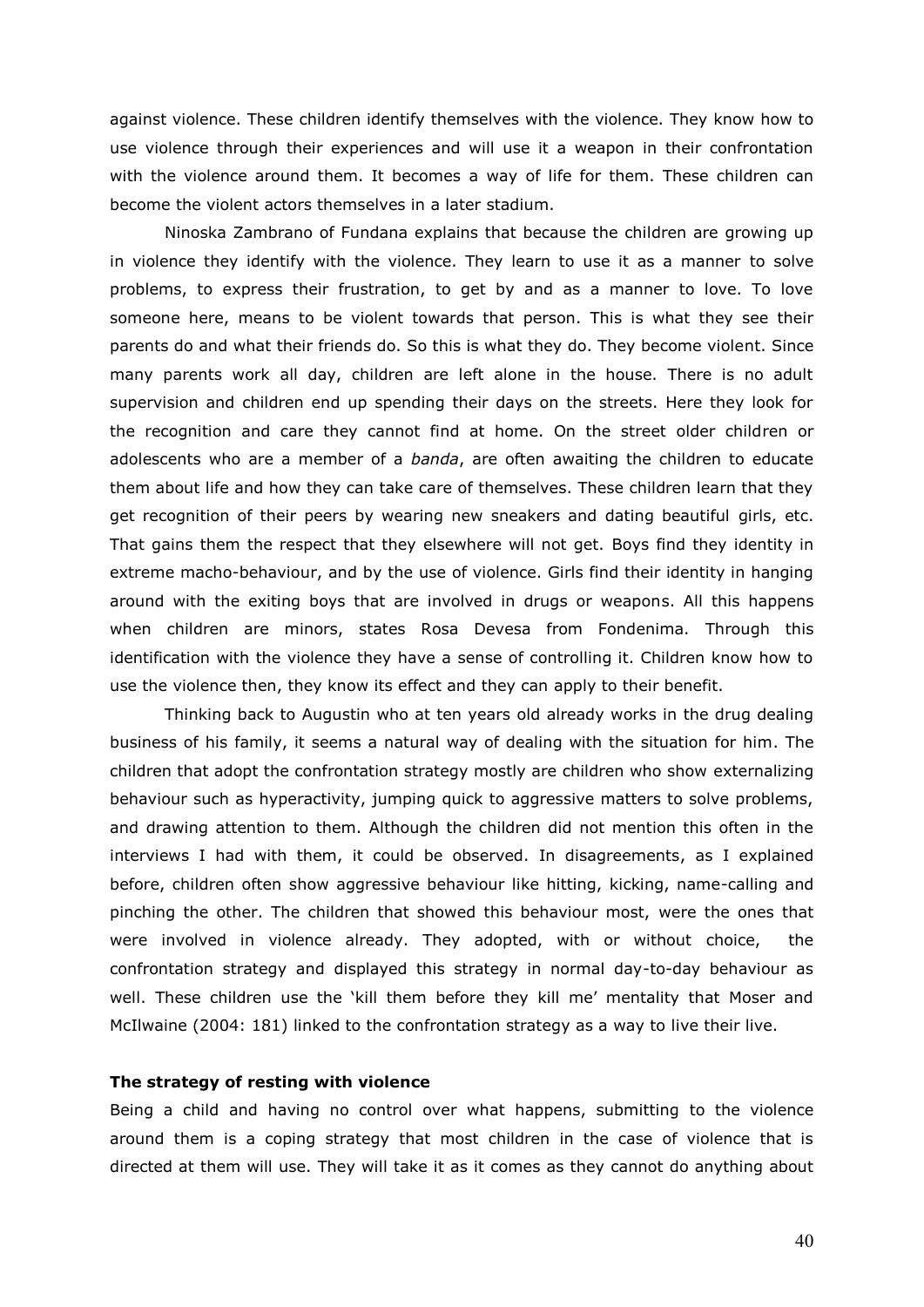it. And as a coping strategy for dealing with the violent situation in general, children and the most people, use it as a way of growing acquainted with the violence. As seen earlier on, children find the occurrence of violence, weapons and insecurity a normal part of their lives that probably will not change in the near future. Here as well the phrase, 'What can we do about it? We will just have to live with it.' is apt.

Submitting with the violence and letting the violence and the violent situation go, are two strategies that are similar in the way that in both cases violence is accepted as being there and in both cases no action is undertaken to deal with (avoid or confront) the violence. Instead the decision is made not to deal with it anymore. However both Emilia Orellano and Ninoska Zambrano have the opinion that the two strategies are different. With submitting being a rather passive and powerless way to deal with violence, letting go of the violence is an active decision not to let the violence affect your life too much and try to find solutions to live life without needing to avoid, confront or submit to the violence. According to Zambrano this is the golden mean and although being the most difficult strategy to accomplish, she thinks it is the most healthy way to deal with it and the only way of living that eventually can address the violence in a productive way.

## **The strategy of looking for comfort**

For Florita her first reaction to a scary situation on the streets is to run for home. There she will find her mother or grandmother who can comfort her. Romina as well finds comfort in looking for her mother or father, although mother mostly is very busy around the house and does not always have time for her. This suggests a coping strategy that is not named in literature or in interviews with professionals, but what seems to be the most common in the field: looking for comfort in another person.

Most children had the same reaction to the question what they would do in a unsafe situation. They would leave the situation and go home or to another place they feel safe where they would look for someone to help them. Looking for comfort does not mean wanting to talk about the subject. As most children said rather wanting to forget about it, they just need a trusting face to see and give them reason to believe it is all going to be okay, that they are safe. Who that face is can be very different. The people they find at home to seek comfort at are mostly their mother or grandmother. Or in the case of eight year old Ramirez, his uncle who works for the police. Ramirez says that with anything that has to do with violence he goes to his uncle, because his uncle knows what to do and might be able to protect him. In the case of Ria, she finds comfort and help in her little brother because he always knows what to say to make her feel better. Or she will go to her dog, who listens to her and to whom she can speak about anything. Or, as the somewhat older children say, just a friendly person on the street would do as well, as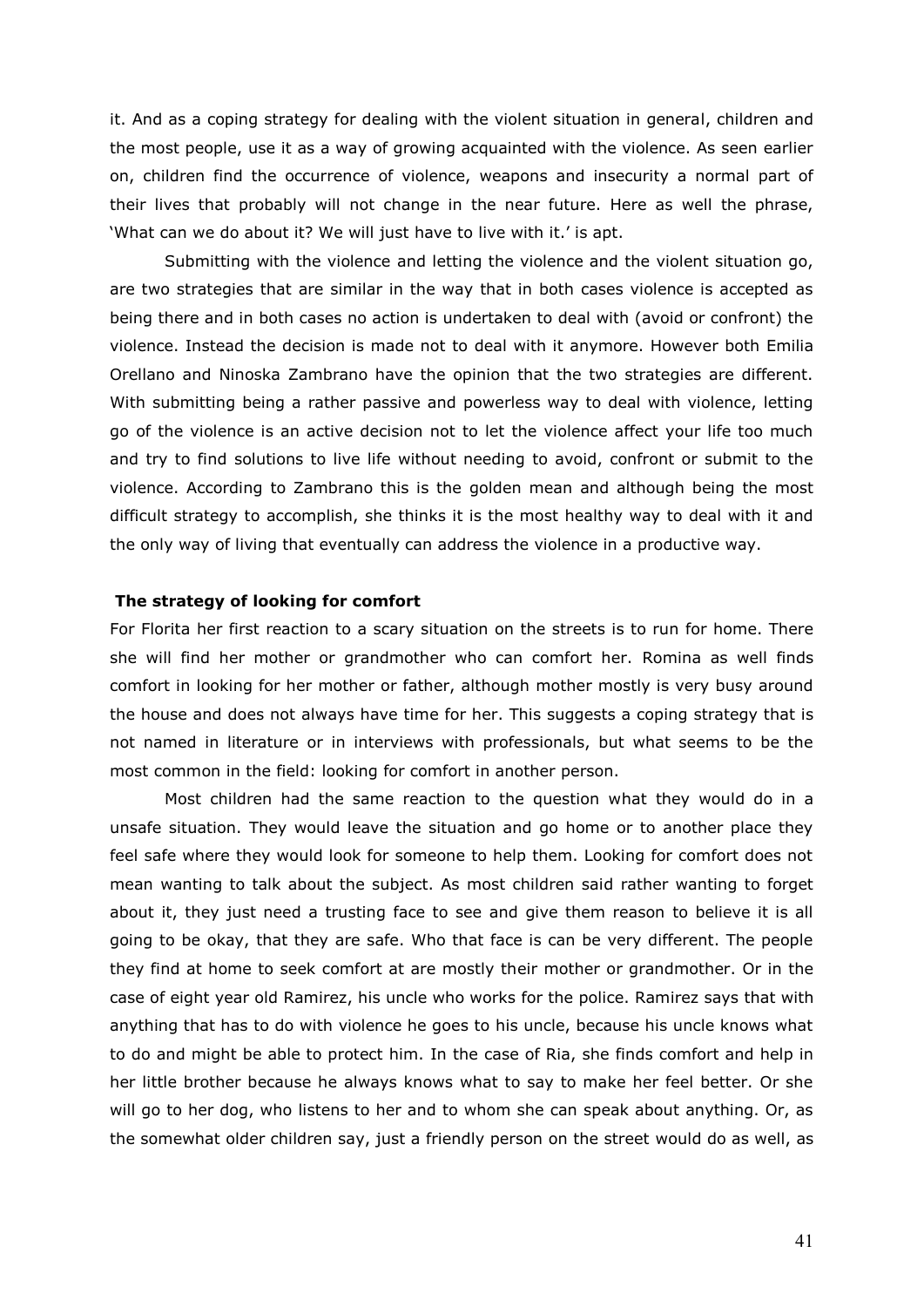long as there is an adult they can turn to for help so that they do not have to deal with the situation on their own.

However, this does not go for all situations. In situations where children know what to do, because they have been through it many times, some children state that they do not need help from anyone. These are mostly the somewhat older children. Neto, Alonsa, Allyse, Gennisis and Romina<sup>57</sup> can handle many situations on their own they say. A fight between children, hearing someone say abusive language to them, when somebody threatens them, when they see someone cry on the streets or they encounter a knife or *malandro* on the street, are all situations they can handle themselves without wanting or needing to talk to their family or look for help. This shows that children are on their way of becoming to find violence a normal part of their life and a fact that they have to deal with and in many cases can deal with.

### **An additional problem in coping: illegality**

A lot of children do not know how to read or write. Their families have drug problems and many of them are illegal immigrants from mostly Colombia. Children do not go to school, because of the lack of Venezuelan identification papers and a lack of schools in the community. Many children in the *barrio* Petare live in extremely violent environments. Emilia Orellano is an advocate in the Child Defense Department of Luz y Vida and works to protect the children from violence and to defend their rights. One of the rights that is violated much is the right to an identity. Many children in Petare are children of illegal immigrants from Colombia. They do not exist here officially. Without an identity and therefore without a *cedula* or identification papers these children cannot participate in the educational life or healthcare. Later on these children will not be able to have a job in the formal sector and are socially and economically excluded. Obtaining identity documents is a long process, but when these children have a document they have more rights in Venezuela. Without an identity you do not exist, you are worth nothing, nobody looks after you and you have no future. This is the situation for many children here. As well an identity entails that you are a citizen with rights and as well responsibilities. Without identity you do not feel responsible to act as a good citizen and comply with the rules of the country of residence as Orellano states. Besides the obvious reasons of a lack in education and poverty, this is a reason as well why illegal immigrants fall into delinquency and violence.

## **Concluding remarks**

<u>.</u>

Looking at the observations and the interviews I had with the children I found that the coping strategy the children used the most and felt the most comfortable with, was a

 $57$  Of respectively ten, nine, eleven, twelve and nine years old.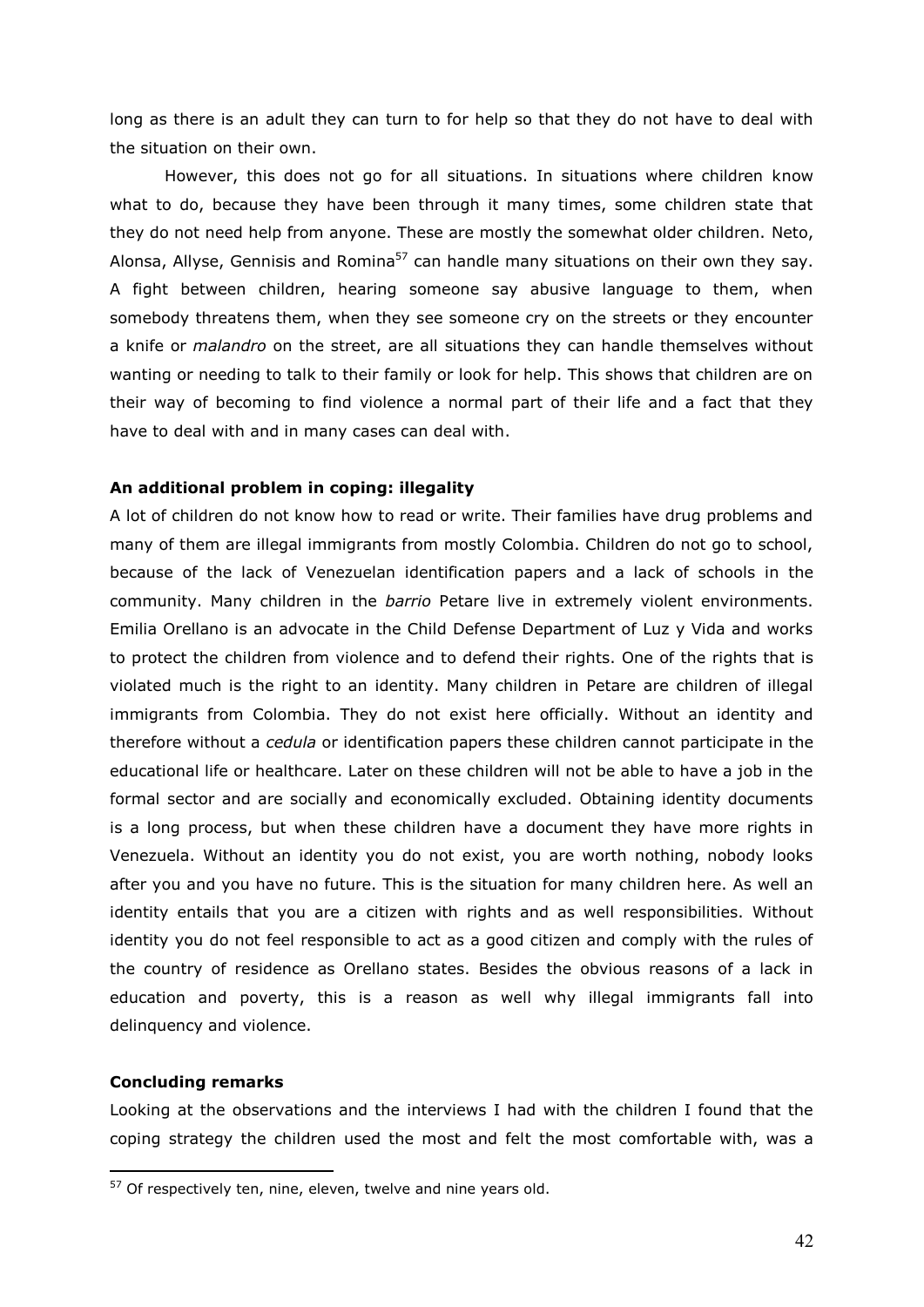strategy that was not mentioned in the literature, nor by professionals in the field. However the strategy is the most simple and maybe even the most obvious one: looking for comfort and support. As children are not yet able to comprehend the whole situation, they logically look for others to give them answers or help them in dealing with an occasion that made them feel unsafe.

For the other strategies the thing that caught my attention most was the fact that children use different strategies in different situations. For some situations they will use avoidance, for other less threatening situations they use confrontation, and in almost all cases they wanted support in coping, regardless if they used the confrontation or avoidance strategy.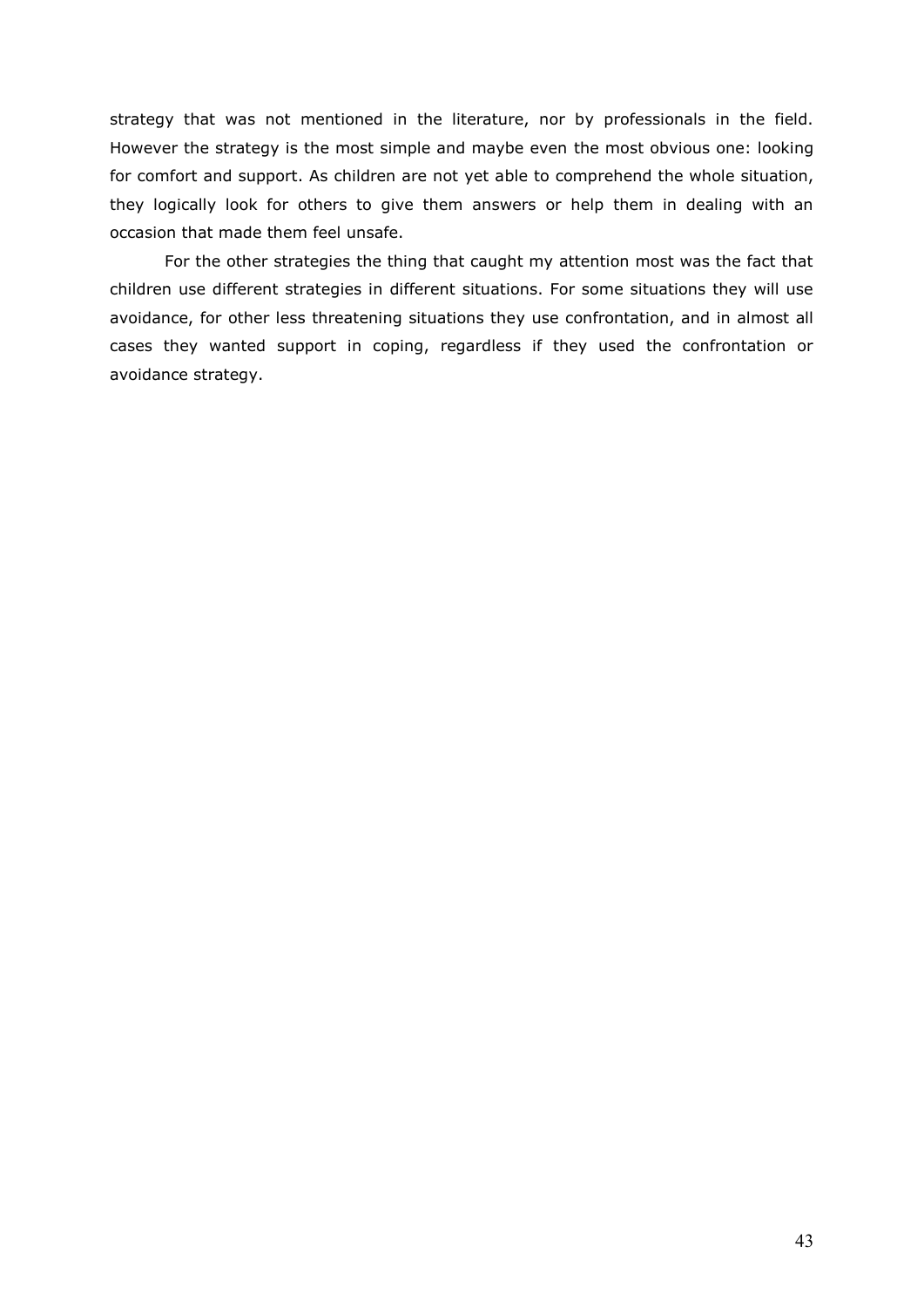## 6. Support with coping: organizations and prevention.

If we can improve the life of some children, they might be able to improve it for others<sup>58</sup>

In coping with violence around them, children can use some support and guidance. Unfortunately with the mother being away often and the father being out of the picture completely, children are left on their own. As seen above children often want and need support in dealing with violent encounters on the streets. Sometimes any pedestrian will do, but mostly children tell me that they would want their mother or grandmother to help them at that time. Besides the direct help children want from people they trust, there is a lot more that can be done to make their situation better. On the level of education, social work and prevention changes for the better could be made. The organizations working on the subject of violence prevention believe that it starts with improving life for the children. If they are able to help some children, their hope is that these children will do the same in the future. This chapter gives an overview of the support that is already available in Caracas and looks with criticism at the limitations and improvements of this support, to give an idea what could be further elaborated.

#### **The available support for children**

In Caracas there are several governmental and non-governmental organizations that work on the subject of violence and its effect. These either provide basic citizen security, health care, work on violence prevention or are promoters of human and children's rights. The initiatives of these organizations can be named under three levels of prevention: primary prevention that focuses on preventing children or adolescents to become involved either as a victim or as an actor in violence themselves, secondary prevention that aims at for instance decreasing the negative affect that community violence has on community members, and tertiary prevention that has its focus on preventing something to happen again. However most organizations do their best to prevent children to get involved with violence through primary prevention, it could be questioned whether in a violent society like Caracas not all children already have had their experience with violence. In this case most primary preventive methods could work as secondary or tertiary preventive methods. Nevertheless, here is an overview presented that is structured by the aim of the organization or program.

In primary prevention Cecodap is one of the national non-governmental organizations that promotes a good treatment of children and the right of children to exercise their citizenship and creates material for prevention and knowledge about the

<u>.</u>

<sup>58</sup> Interview with Emilia Orellano of Luz y Vida, date: 04-05-2010.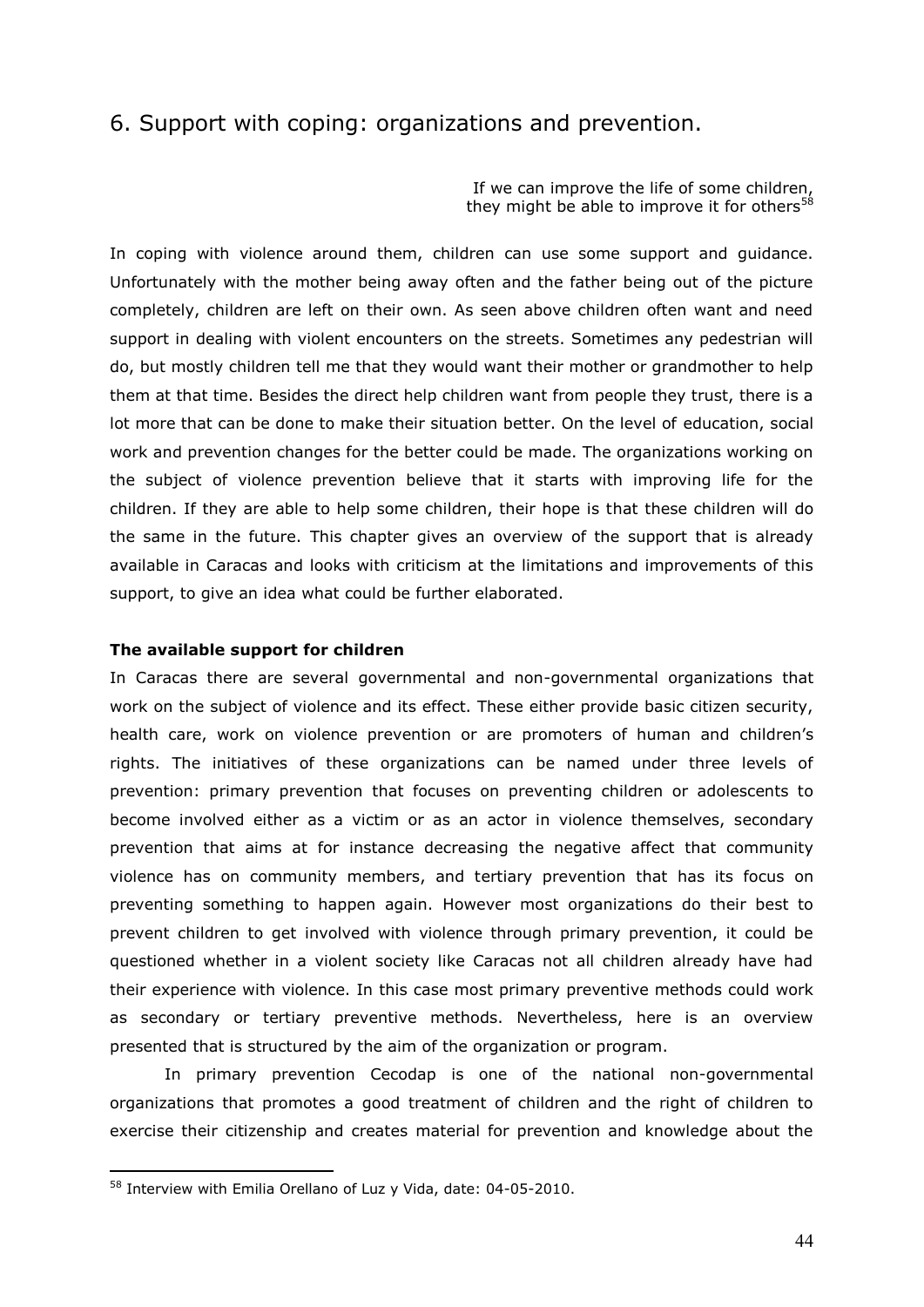laws on child mistreatment. Cecodap does not work directly with the children, but with schools, other organizations and in public space. It presents itself as well as showing vigilance towards the actualization of children"s right by the state and the public agenda. Fondenima is an organization that looks out for the (physical) wellbeing of children and awareness of domestic violence. Being housed in the children"s hospital in Caracas, Fondenima gives advice as well about how to handle children that need extra care and special attention because of a disorder. They organize workshops for professionals and parents and have a strong focus on child maltreatment within schools and the family. Both Fondenima and Cecodap organize workshops for professionals on detecting child maltreatment. This is the way they work towards decreasing the negative effect of maltreated children as a manner of secondary prevention.

Besides these non-governmental organizations the government has its own department of children"s rights defence IDENA. IDENA is the body that is the head and executor of policies on the subject of protection of children and adolescents. It has various programs that work in all three preventive areas on the subject of substitute families, rehabilitation for adolescents with substance addiction, child labour, community shelter houses and community activities for children with a moral message. In addition Idena provides for day-care in a fistful of poor *barrios* through the country. These daycare centres or "Centros Comunales de Proteccion Integral" house 60 children and provide them from basic care during the day. These centres are a shelter for children in the poorer neighbourhoods and function as an alternative for the streets. Children are occupied here after school, are fed properly and taught norms and values by the teachers that work in the centres about several subjects, among which the subject of violence.

There are non-governmental community-based centres as well, such as the centres of ACEISB in Cotiza and the centres of Luz y Vida in the *barrio* Petare. These community based centres work as a day-care for children till they leave for secondary school. In these centres children are fed, looked after, helped with schoolwork, offered leisure activities and monitored for problems at home or in the neighbourhood. Luz y Vida also is one of the non-governmental initiatives that try to fill the voids in welfare that the government offers. Luz y Vida works in different areas in Petare: defence of children"s rights, psychological assistance, education, day care, university social work and research, and workshops for professionals. Like Luz y Vida, all organizations work according to the 'Ley Orgánica para la Protección del Niño y del Adolescente' (LOPNNA) which is a protective law for children and adolescents.

The more intensive form of care aims at secondary or tertiary prevention. The severe cases of child maltreatment end up at organizations like Fundana, which is a nongovernmental organization that provides complete care for children that are placed under custody of the state. Their help exists of protecting, housing and treating children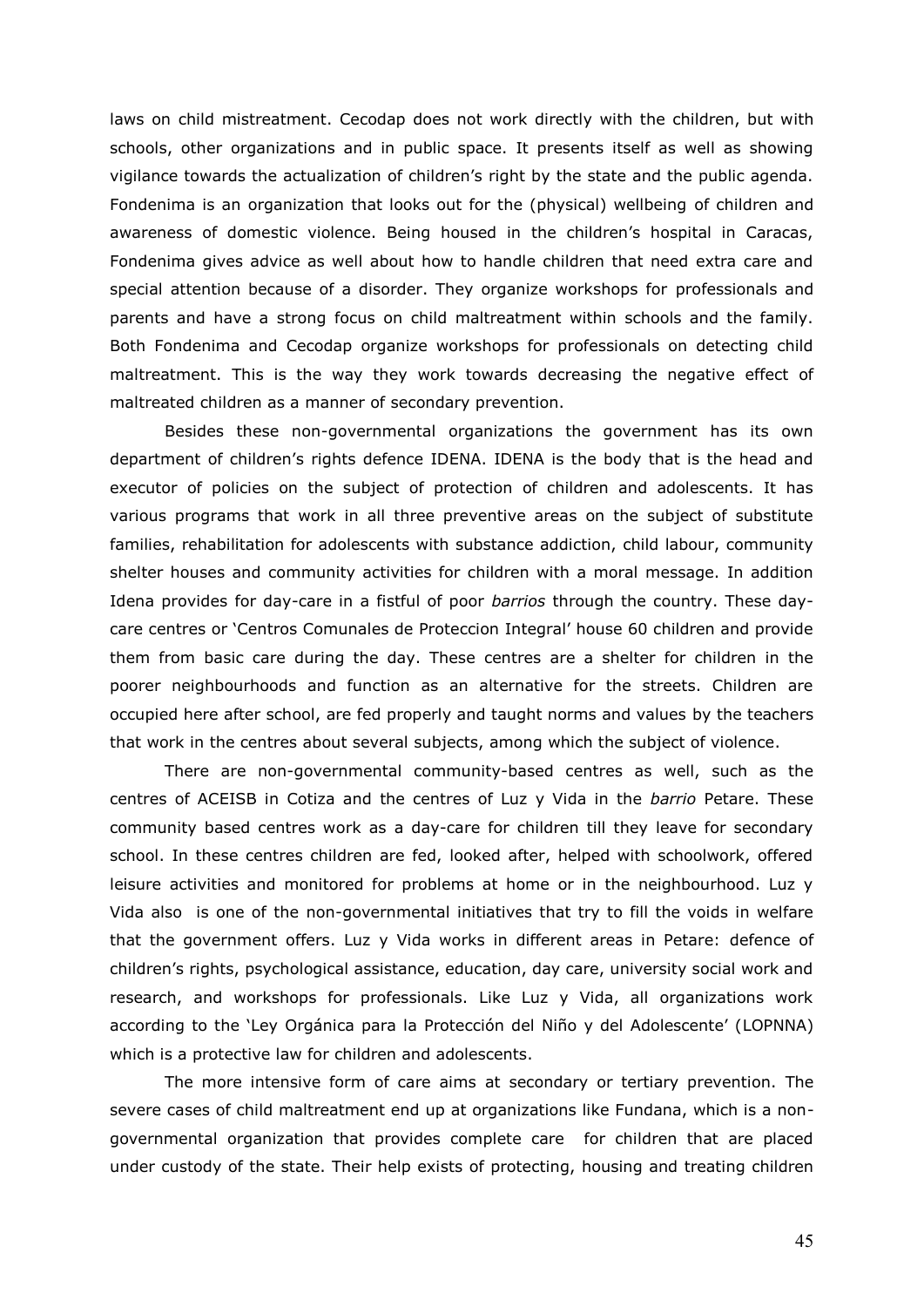that have been maltreated or abandoned, educating their parents and work with them towards a healthier relation between parent and child, and if reunion with the direct family is not possible, providing for a substitute family.

As a large international organization Unicef can be found in Caracas as well. The main task of Unicef on the subject of violence against children is to inventorize the situation in Caracas, in order to be able to develop programs on child protection in a later stadium. It does already collaborate with national organizations in promoting health care and good treatment of children. These initiatives will hopefully bring a change in the Venezuelan culture, in which violence has embedded.

## **Flaws in support for children**

All organizations I spoke came to the same conclusion: there is missing a lot in the support for the children. The support that is available has too little capacity, has to exist mostly from gifts and funds from international organizations, gets very little support of the government, and is not accessible for all children. The government institutions are told to have no priority for the problems of children and try to solve the problem of violence with more police on the streets instead of structural solutions. Children themselves have not heard of most organizations and the idea of getting help with dealing with the violent situations that they find themselves in or work that is done to change the violent situation, is new for them.

First of all there is a lack in the support that is already offered. Mostly the community based centres complain about their capacity. Not all *barrios* have these centres and the centres that are there, are too small to take care of all children in the neighbourhood. Therefore the centres that exist in the neighbourhoods often have selection of children from that neighbourhood, as they have too little capacity for all children. As for *San Benito* this means that the poorest children come first. Also Luz y Vida worries about its capacity. Emilia Orellano explains that they have limited staff and office space, there are too little defence advocates to do the work. She thinks that for many people it takes too long to travel to the office or centres of Luz y Vida, therefore people are reluctant to come.

Besides the lack in capacity, Fernando Pereirra<sup>59</sup> of Cecodap thinks that there is a lack in cohesion among the programs of the different organizations. He explains that in working together the programs get more professional and reach a broader public. Cecodap tries to find collaborations with other organizations because of this. His criticism goes further in direction of the government. He explains that the government mostly supports their own plans and follows its own path:

 $59$  Date of interview: 04-03-2010.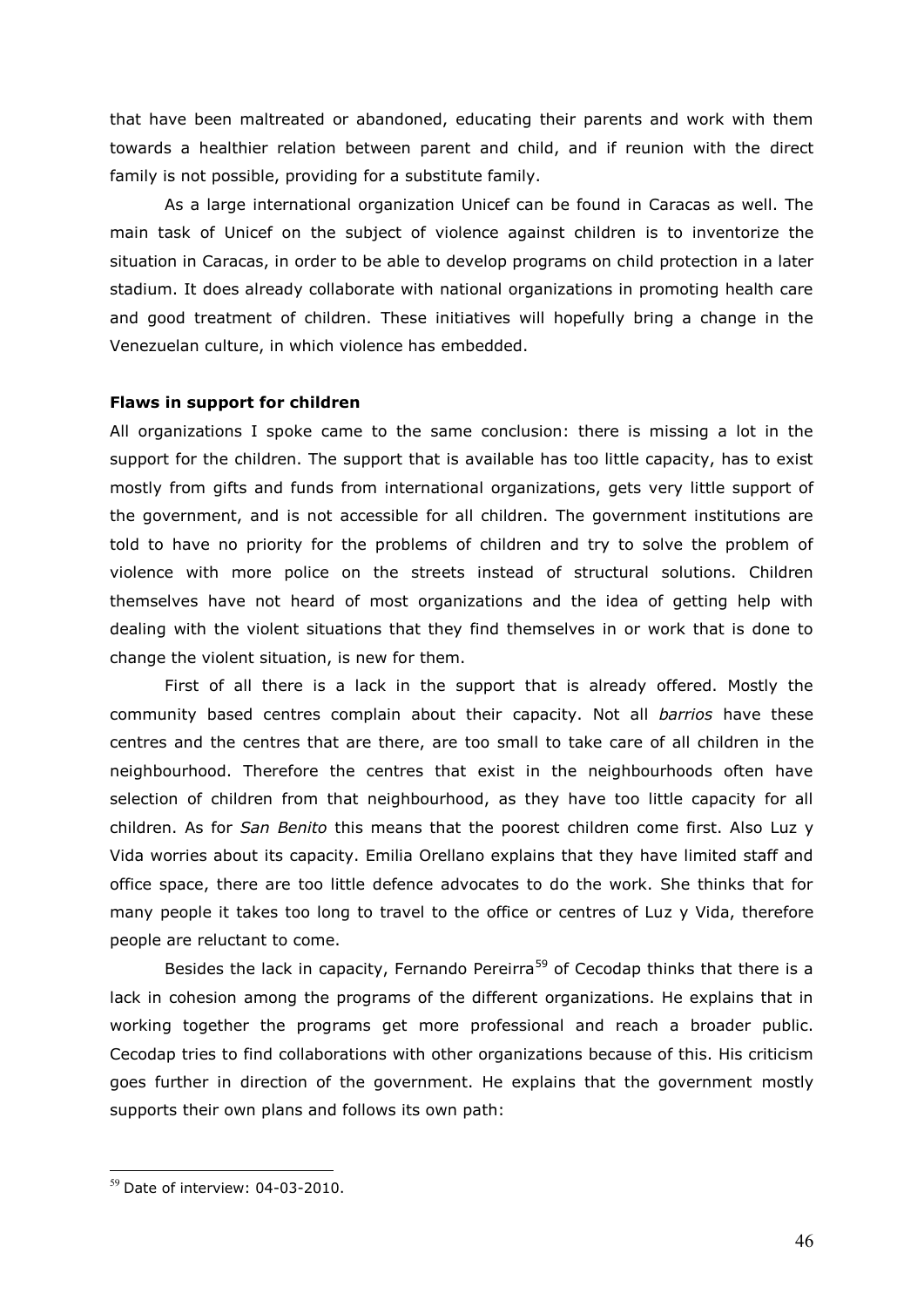There is very little cooperation between the government and the nongovernmental organizations. The government often does not have the expertise to create and facilitate good programs for the protection of children. The programs are thought of and made in an office in one of the government buildings without consulting specialists. They do not take advise from anyone. (…) Neither do they give away any figures and statistics of the last few years. (…) This makes it difficult to do research and keep an eye on progress of downfall in violence, children's rights etc. There is no transparency in this country.<sup>60</sup>

Rosa Devesa of Fondenima also has her opinion about the government programs:

Venezuela knows eighty thousand institutions, but none of them take proper care of the children and actually work to change the family structure<sup>61</sup>

In her opinion the family is the beginning and should be the end of the extreme violence that houses Venezuela. She would like to see an institution that has its focus on the integration of the core family, with support in teenage pregnancies and help with raising children. In her eyes, and the ones of Gisela Garcés, Fernando Pereirra, and Amanda Martín<sup>62</sup> of Unicef the government as well show more propaganda than actual solutions for the violence problem:

All the institutions that the government has, are nothing more than propaganda. There are just a few centres that are government-based and they have up till one hundred children in just one room with one teacher. What will that help those children? There is nothing done here for the children.<sup>63</sup>

Fernando Pereirra<sup>64</sup> states that the government acts like a preacher. It just does not practice what it preaches. "Their dreams and wishes are beautiful, but there does not happen anything to actually make them come true,' according to Pereirra. He thinks as well that the initiatives that come from the government to better the community are of a low quality and consist more of propaganda than actual help.

On a more macro level of the fight against violence the government does not get off well either. The government could do more in creating jobs for young men, to keep them working instead of stealing, according to Perreira. So far the government did accomplish that the poor are less poor, but unfortunately this does not reflect in an positive effect on the statistics on violence. In the social work concerning reporting and denouncing crimes is much to improve as well. Impunity is common in Venezuela admits

<u>.</u>

 $^{60}$  Date of interview: 04-03-2010.

 $61$  Date of interview: 25-02-2010.

<sup>62</sup> Date of interview: 16-03-2010.

<sup>63</sup> Interview with Gisela Garcés, date: 03-03-2010.

 $64$  Date of interview: 04-03-2010.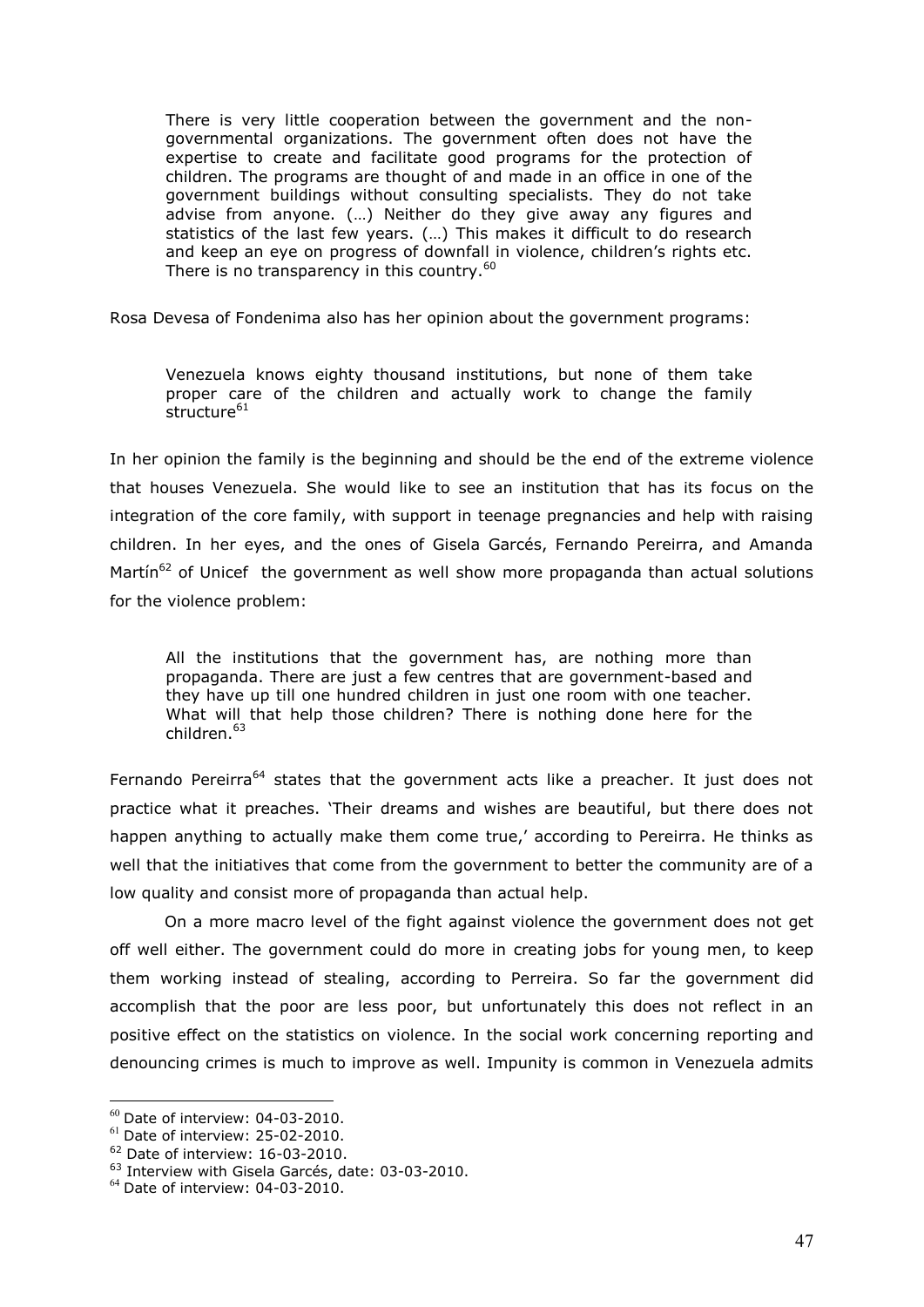Pedro Cornieles<sup>65</sup>, a public prosecutor of the superior court in Caracas. There is much bureaucracy: many forms, stamps and all needs to be signed to lodge a complaint. Further, between 2007 and 2009 there were 199.985 accusations filed in Caracas on cases that included violence against women. During this time there were 19 attorneys working on these cases. Many of these cases are yet unattended or unsolved. The impunity is severe. Obtaining support after a crime knows a low pace as well. Some institutions need a referral letter to take in children and their parents for help, organizations cannot intervene without one. These referral letters come from governmental institutions when for instance the neighbours have offered their suspect and an investigation is started. It takes a long time for help to be activated, furthermore because often parents and their children first go to the municipal. Here, according to Carlos Piñero<sup>66</sup>, who has a leading job at the *parroquia* San Rosalía, the social worker will handle as mediator between the victim and its perpetrator, in which there will be made agreements for bettering the situation. When becomes clear, after a few appointments, that this mediating does not work, a referral letter can be send. This letter is necessary in order to get help from official organizations and institutions. This way, children have the chance to be in a problematic situation for a long time.

One last point of improvement is raised by Rosa Devesa of Fondenima, Emilia Orellano and Lucia Martinez<sup>67</sup> of Luz y Vida. They think that to improve the lives for children and make them be able to deal better with the violent surroundings, there has to change something in the education. Lucia Martinez explains that education in Venezuela is very formal, children sit still, are quiet and listen. There is no interaction, they are not educated personally. There are projects about children"s rights and moral lessons about violent behaviour, but these are rare and show no cohesion with other projects. Children need more help with their conduct, she thinks, they need to be learned values and norms. The moral lessons taught to the children about respect are solely taught formally. The teachers, parents, neighbours do not live up to these lessons in their behavior directed at each other and the children. Through this children get mixed signals. They do not learn to practice what they preach.

With all this in mind, it seems that there is a lot of room for improvement in the violent situation and the support that is offered to the victim, among which are many children. Ninoska Zambrano of Fundana does not know if the situation will ever change. She is certain that it will not happen within one generation. She states:

I see this generation as a lost generation. The children and adolescents that have no future outside the *barrios*, working with what they know to

 $65$  Date of Interview: 11-05-2010.

<sup>66</sup> Date of interview: 13-04-2010.

<sup>67</sup> Date of interview: 04-05-2010.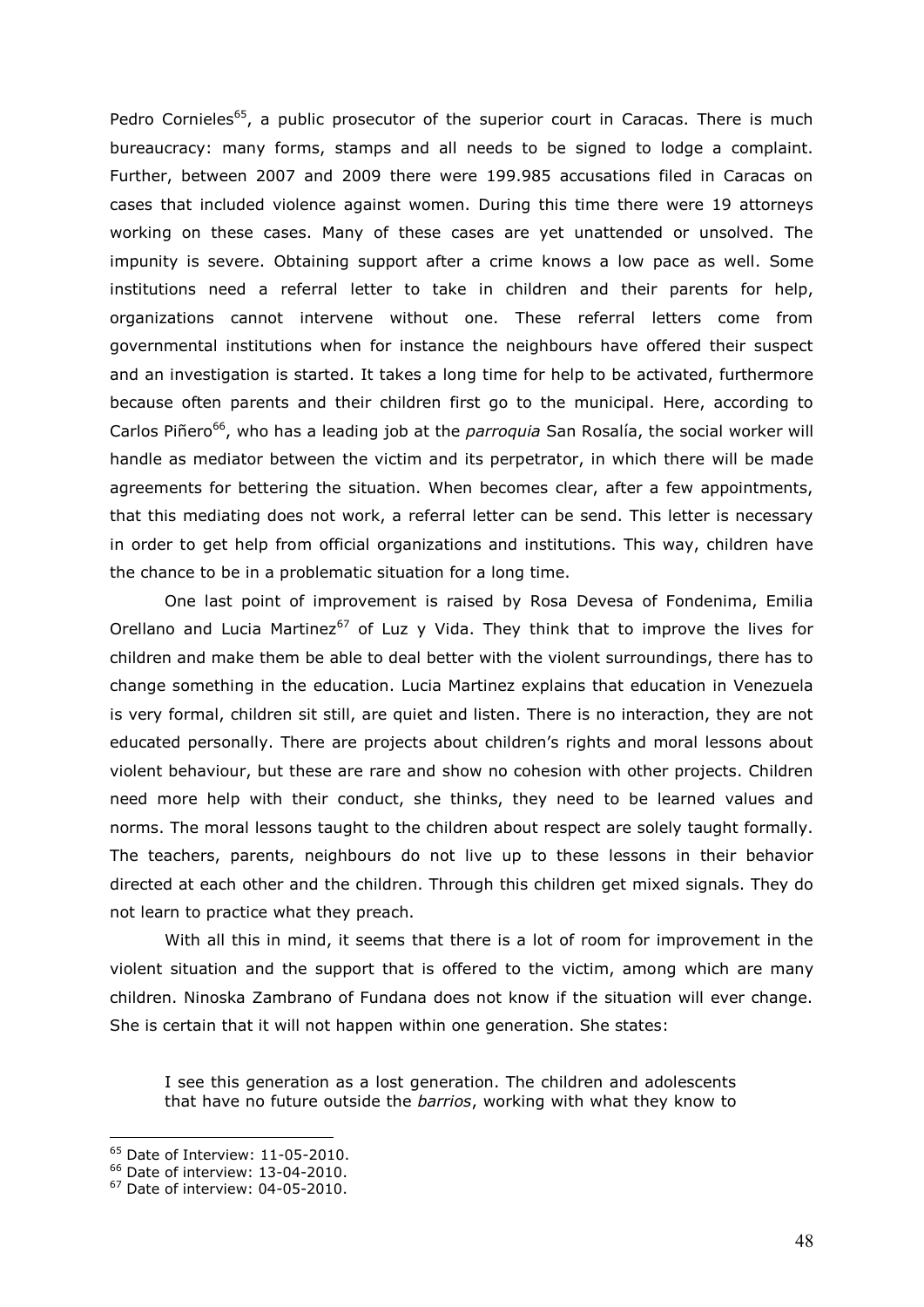get by. Not only they are lost, this generation living in Caracas, myself, my children, all citizens of Caracas who life in this insecurity and broken life are part of the lost generation. And when will it stop? Will there come an end to this, I do not know.<sup>68</sup>

## **Concluding remarks**

The hopelessness in which Ninoska Zambrano looks at the violent situation in Caracas is characteristic for the prospects that many professionals have in Caracas. This is no wonder as the magnitude of the violence problem and the lack of organizational capacity become clear. There is a lot of room for improvement in the availability, the accessibility and the content of programs for children. Not only should programs address a greater amount of children, children can be included with respect to the content of these programs. This way changes can be made.

<u>.</u>

<sup>68</sup> Date of interview: 12-04-2010.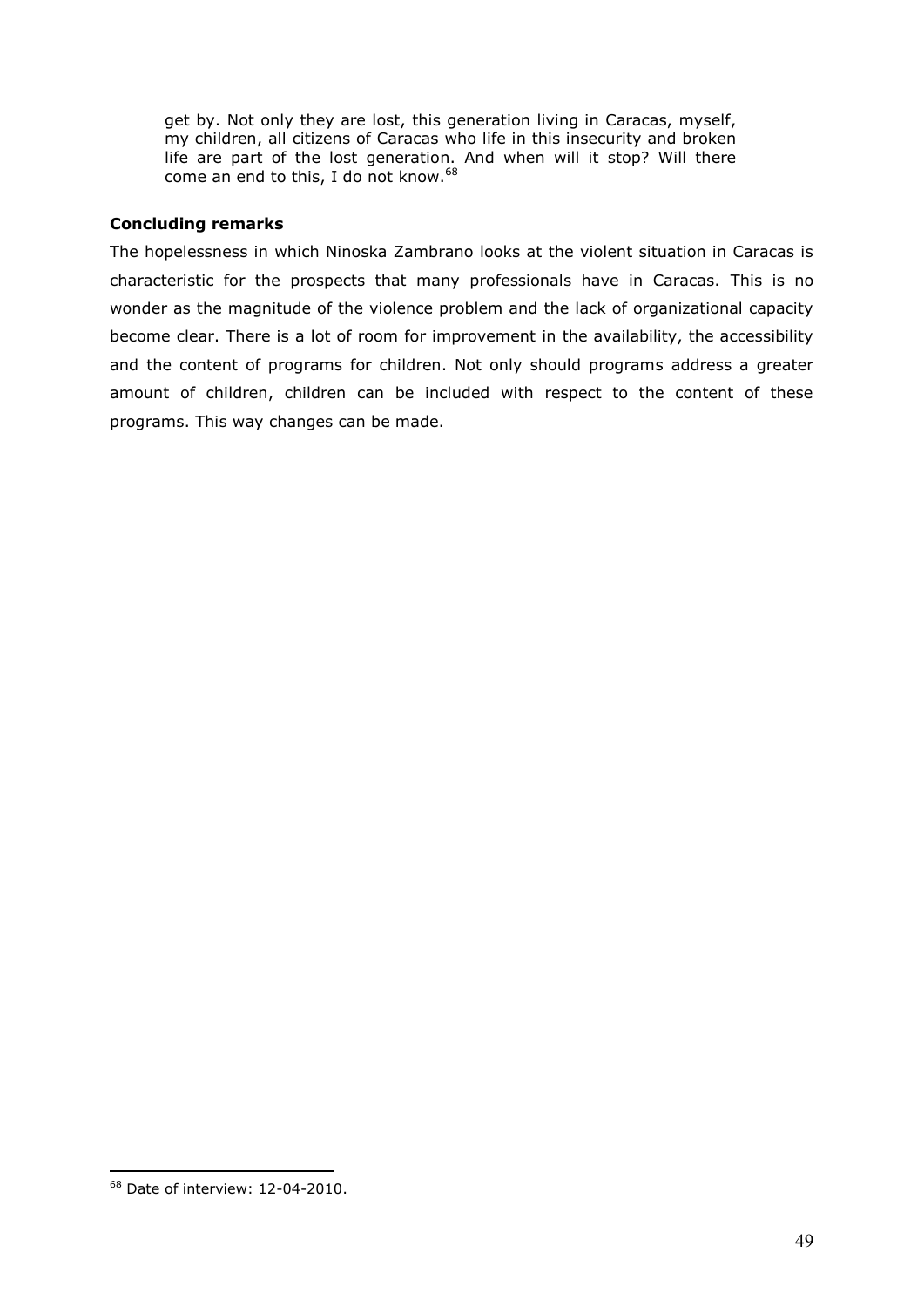## 7. Conclusion

The children were given a voice in thesis research and as it turned out, they had something to say. Their experiences, thoughts and manners of coping were the basis of this thesis and are the basis of the conclusions that can be drawn from the empirical part of this thesis. Completed with opinions and visions of the surroundings of the children, professionals from the field and existing theory on the subject, some statements will made here. Besides the general findings and an overall conclusion, I will offer recommendations and possible interesting suggestions for further research on the subject.

Using the words of the children, life in the *barrio* is not an easy life. Community violence is ever-present, either the actual violence itself or the threat of violence. Community violence is mostly seen as violence that is displayed on the streets; but as well it is present in public areas and schools. Children hear about the violence through their parents, teachers and peers, witness violence used by and against others and experience violence themselves. Generally children do not seem to be a target for the violent actors in the *barrio*, as there is little economical or social benefit in robbing or bothering a child. However, as theory already suggested, even when children do not witness or experience the direct violence themselves, stories from hearsay will provide them with material to create a mental picture of the event that can be just as frightening or more frightening than the event itself. Especially the younger children that have little actual experiences with violence tend to fantasize about events they hear.

There are many ways in which children are affected by community violence around them. Often children have family members who are killed or injured by violence. On a functional level community violence means that the children are not allowed to play outside on the streets by their mothers. Children cannot name any areas that are safe to play for them and are bothered by this. Although this is not only because of the violence. Interestingly it appeared that many children are not at first worried about the violence on the streets, but about the litter. They feel that the amount of dirt on the streets is more of a reason not to play on the streets than the unsafe situation. Only when actively asked about the violence, the children start discussing and criticising violence as a negative impact on their lives. In this discussion it appears that on an emotional level violence causes much distress and anxiety for them. Children are worried about their family members getting involved in violent encounters and are afraid to go with a bus, because of a robbery they saw before. How severe the impact of community violence is depends of several factors such as the chronicle nature of the violence and the control children experience over the violence. If children have the idea that they can predict or even control the violence the impact is less severe. However when the adults in the child"s life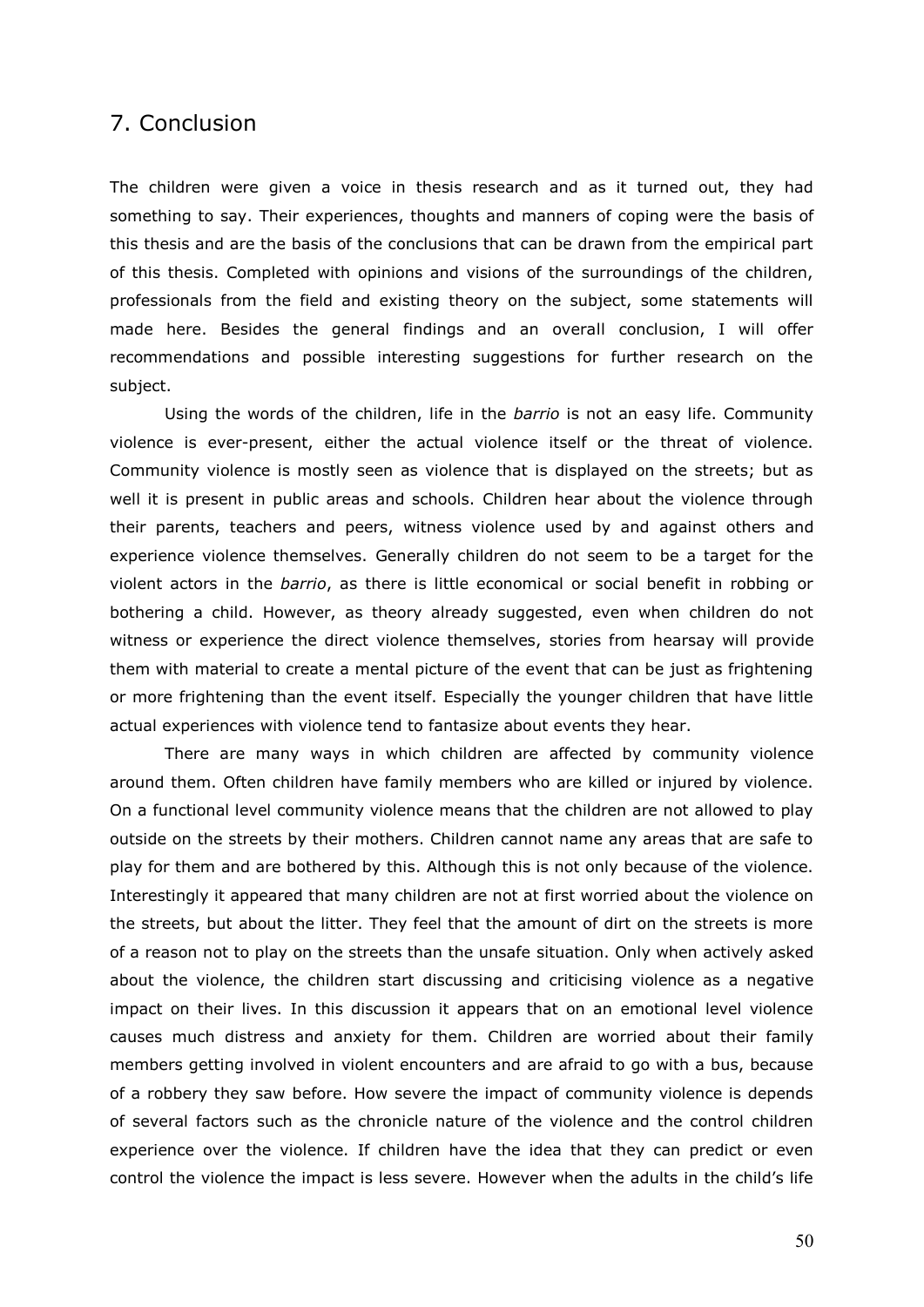are demoralized and experience a lack of control, the child looses all hope and violence has a larger impact. This demoralization seems to be the consequence of the chronicle nature of the violence in Caracas. Inhabitants themselves have no faith that the situation will change of the better. Violence has become embedded in the culture of the Venezuelan *barrios* and is a normal feature of the daily lives of children. A child who has been a victim of violence runs a high risk of becoming a future perpetrator. This theory of both scolars and professionals in the field seems to be apt in the *barrios* of Caracas. Many children experienced violence and have learned to use it themselves. They show violent behaviour towards other children on early age, and being a little older, they are involved in delinquent and violent practices.

Although children are vulnerable for violence they are certainly not unable and helpless. As noted before, children see and hear much from the violence in their neighbourhood. They know what goes on and they have a good idea how to handle the unsafe situations. Children have a range of manners to cope with situations that are potential violent and are able to use the strategy that suits the situation best or even use two at a time. Interestingly the coping strategy that children use by far the most, is looking for comfort and support. This strategy is overlooked as well in theory as by professionals in the field, while being an obvious and logical strategy for children. In a violent situation children will reach out for help from a trusted person not being able to handle a situation on their own. Especially for the younger children their home is the place they feel safe, and therefore they will run for home looking for comfort and support. The somewhat older children adjust their coping strategies and say to experience enough safety by just leaving the violent situation and continue walking. However if the situation is more threatening, they still like help from trusting adults.

The coping strategies that children say to use seem very adequate and to be working well for them. However the question can be raised if these strategies will be as functional when the children are adolescents. The older the children are, the less they will be protected by adults. At the same time, when children are older they are more vulnerable for *malandros* and local gangs. Not being protected by their parents, being on the streets instead of a centre after school, or not being in school anymore at all are all factors that make the situation of children more exposed and susceptible for a life in violence. It will be interesting to investigate the way children adjust their coping strategies to the new situation or whether the old coping strategies are still functional.

The support children look for in coping with violent situations comes mostly from family members. However, there are a range of centres, organizations and institutions that work on the subject of violence prevention. Unfortunately it appeared that these are unnoticed by the children. This has some causes. The organizations lack in capacity and are unable to work on a comprehensive way. Furthermore they are occupied with either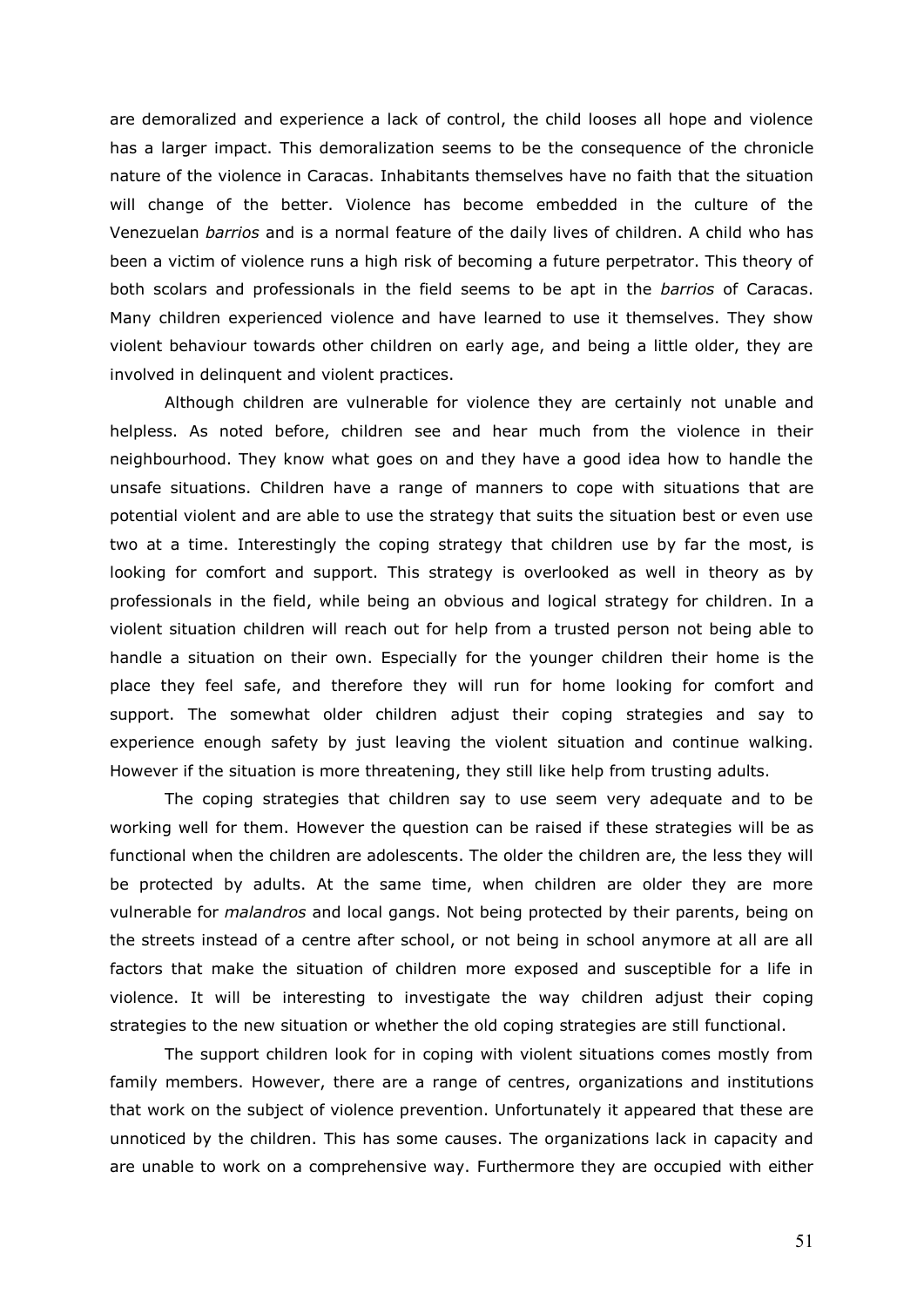the worst cases of maltreatment or vulnerability, or with reforming the public opinion. In prevention programs community violence is an under exposed type of violence; programs are mostly aimed at domestic violence prevention. Importantly, there are little programs that address the agency and ability of children in preventing them from being a victim of violence or from becoming a violent actor themselves. In theory about violence as well children generally are approached as being victims without agency, instead of being able, and possible violent, actors. This while children seem to have deliberate ideas about the way they can cope with violent situations. Their ability to assess situations and the way to cope in these situations should be the guide for designing prevention programs.

The overall conclusion should be clear now. Children are affected by community violence in many ways. Yet they have learned to live with it and found ways to cope with it. Nevertheless more action is needed to change the prospects for better future for these children. Let my statement in the introduction of this thesis be the contribution of research like this to the theoretical discussion about community violence: children are a group that have to be acknowledged in their agency and should be taken fully in account in policy on prevention of, fighting against and support in violent situations.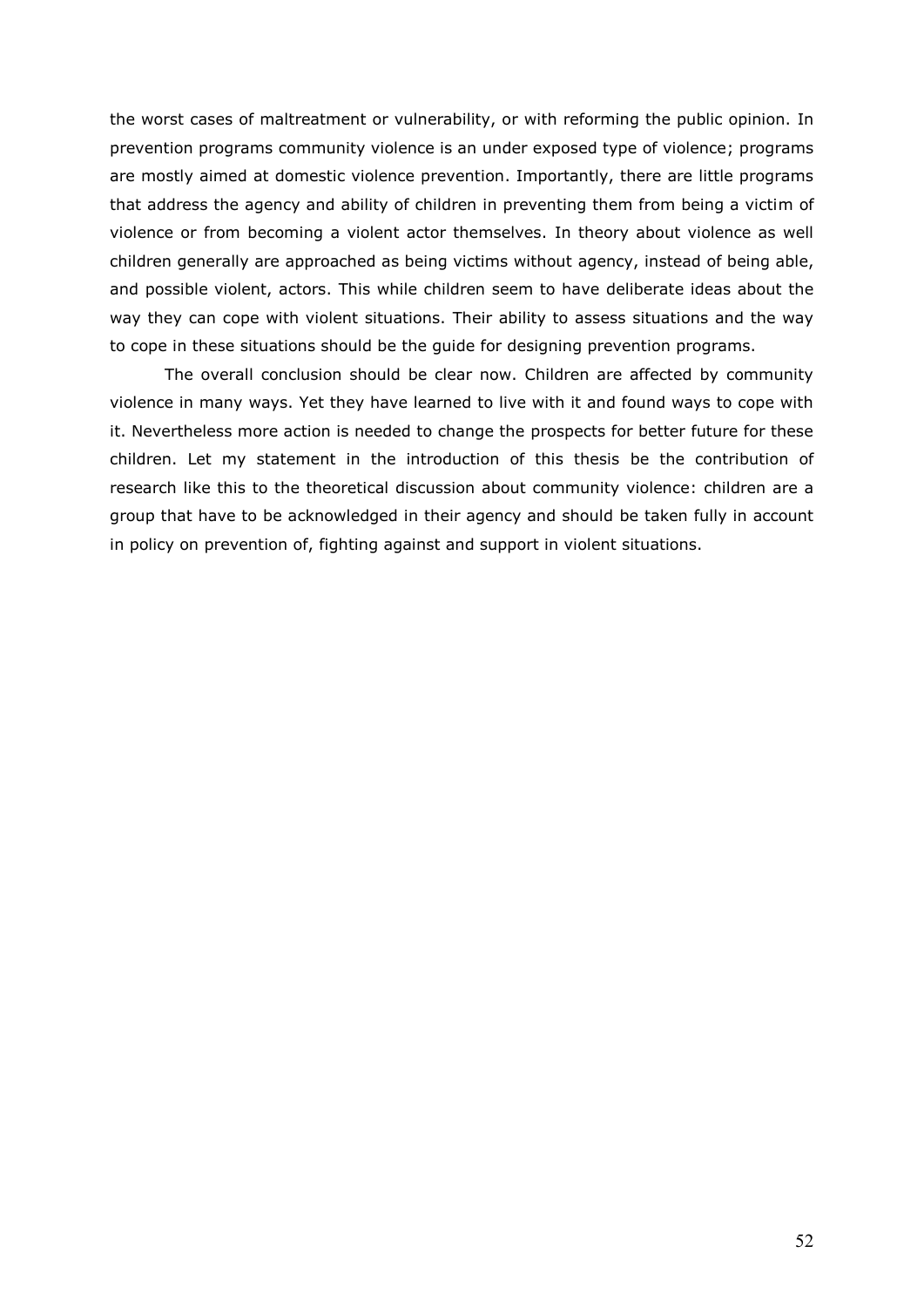## 8. Bibliography

Abramovay, M.; Garcia Castro, M.; de Castro Pinheiro, L.; de Sousa Lima, F. & da Costa Martinelli, C. (2002). Juventud, Violencia y Vulnerabilidad Social en América Latina: Desafíos para Políticas Públicas. UNESCO.

Briceño-León, R. & Zubillaga, V. (2002). Violence and Globalization in Latin America. Current Sociology, 50(1), 19-38.

Concha-Eastman, A. (2002). Urban Violence in Latin America and the Caribbean: Dimensions, Explanations, Actions. In: Rotker, S. (2002). Citizens of fear: urban violence in Latin America. Rutgers University Press.

Davis, M. (2004). Planet of Slums: Urban Involution and the Informal Proletariat. New Left Review, 26: 5-34.

Farías, J.L. (2006). La Muerte en Tiempos de Chávez. Los Libros de El Nacional, Caracas Venezuela.

Fletes Corona, R. (2004). Violencias e infancia. Reflexiones desde el contacto con niños y niñas de la calle. In: Rizzini, I., Zamora, M.H. & Corona, R.F. (2004). Niños y adolescents creciendo en contextos de probreza, marginalidad y violencia en Ámerica Latina. Centro International de Estudios e Pesquisas Sobre a Infância (CIESPI), Brazil.

Garbarino, J. (2001). An Ecological Perspective on the Effects of Violence on Children. Journal of community psychology, 29(3): p361-379.

Koonings, K. & Kruijt, D. (1999). Societies of Fear. The legacy of Civil War, Violence and Terror in Latin America. London: Zed Books.

Koonings, K. & Kruijt, D. (2007). Introduction: the duality of Latin American cityscapes. In: Koonings & Kruijt (2007). Fractured cities: Social exclusion, urban violence & contested spaces in Latin America. London: Zed Books.

Margolin, G.& Gordis, E. B. (2000). The effects of family and community violence on children. Annual review of psychology, 51 (1): 445-480.